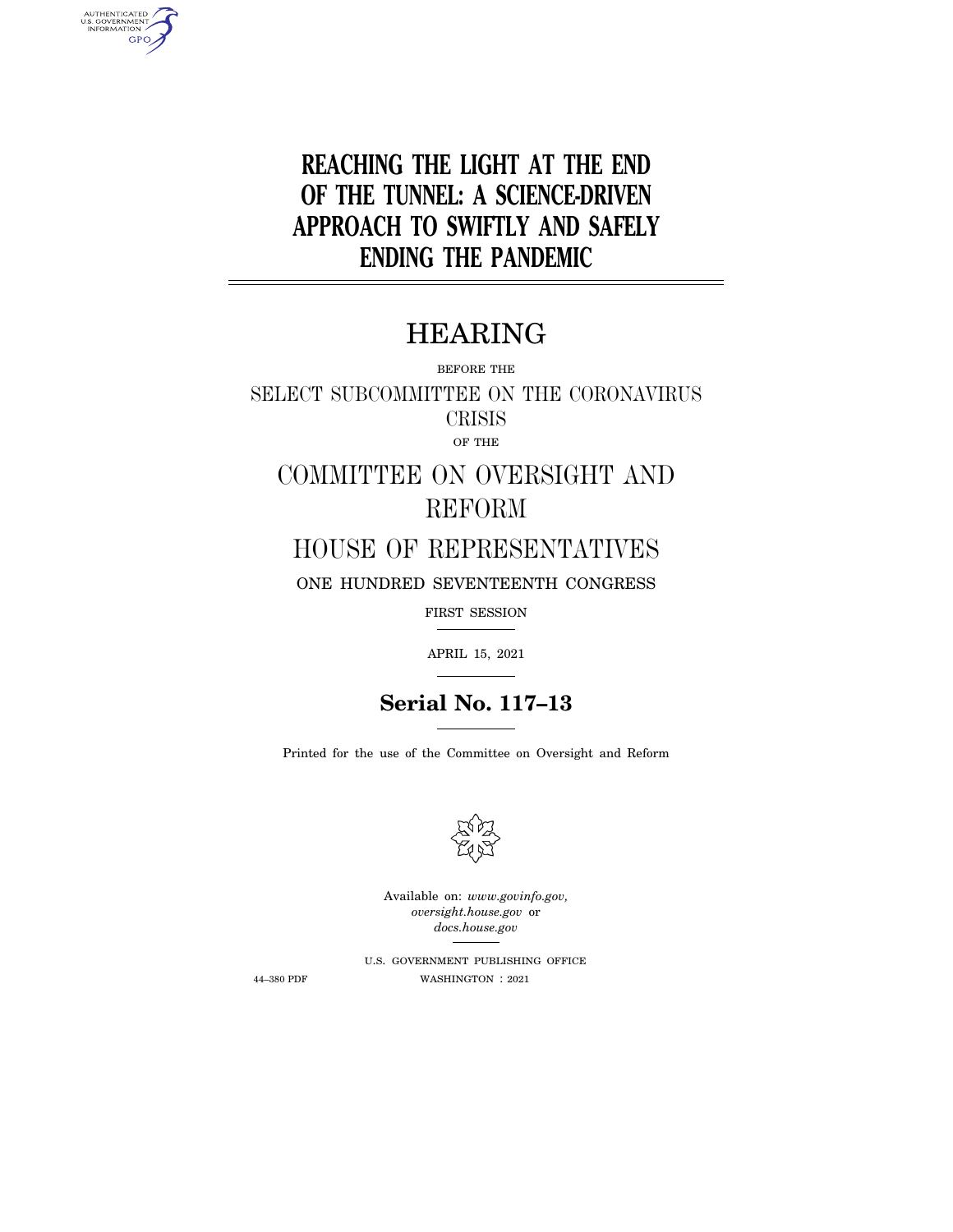# COMMITTEE ON OVERSIGHT AND REFORM

#### CAROLYN B. MALONEY, New York, *Chairwoman*

ELEANOR HOLMES NORTON, District of Columbia STEPHEN F. LYNCH, Massachusetts JIM COOPER, Tennessee GERALD E. CONNOLLY, Virginia RAJA KRISHNAMOORTHI, Illinois JAMIE RASKIN, Maryland RO KHANNA, California KWEISI MFUME, Maryland ALEXANDRIA OCASIO-CORTEZ, New York RASHIDA TLAIB, Michigan KATIE PORTER, California CORI BUSH, Missouri DANNY K. DAVIS, Illinois DEBBIE WASSERMAN SCHULTZ, Florida PETER WELCH, Vermont HENRY C. "HANK" JOHNSON, JR., Georgia JOHN P. SARBANES, Maryland JACKIE SPEIER, California ROBIN L. KELLY, Illinois BRENDA L. LAWRENCE, Michigan MARK DESAULNIER, California JIMMY GOMEZ, California AYANNA PRESSLEY, Massachusetts MIKE QUIGLEY, Illinois

JAMES COMER, Kentucky, *Ranking Minority Member*  JIM JORDAN, Ohio PAUL A. GOSAR, Arizona VIRGINIA FOXX, North Carolina JODY B. HICE, Georgia GLENN GROTHMAN, Wisconsin MICHAEL CLOUD, Texas BOB GIBBS, Ohio CLAY HIGGINS, Louisiana RALPH NORMAN, South Carolina PETE SESSIONS, Texas FRED KELLER, Pennsylvania ANDY BIGGS, Arizona ANDREW CLYDE, Georgia NANCY MACE, South Carolina SCOTT FRANKLIN, Florida JAKE LATURNER, Kansas PAT FALLON, Texas YVETTE HERRELL, New Mexico BYRON DONALDS, Florida

DAVID HICKTON, *Select Subcommitte Staff Director*  RUSSELL ANELLO, *Chief Counsel*  SENAM OKPATTAH, *Clerk*  CONTACT NUMBER: 202-225-5051 MARK MARIN, *Minority Staff Director* 

#### SELECT SUBCOMMITTEE ON THE CORONAVIRUS CRISIS

#### JAMES E. CLYBURN, South Carolina, *Chairman*

MAXINE WATERS, California CAROLYN B. MALONEY, New York NYDIA M. VELÁZQUEZ, New York BILL FOSTER, Illinois JAMIE RASKIN, Maryland RAJA KRISHNAMOORTHI, Illinois

STEVE SCALISE, Louisiana, *Ranking Minority Member*  JIM JORDAN, Ohio MARK E. GREEN, Tennessee NICOLE MALLIOTAKIS, New York MARIANNETTE MILLER-MEEKS, Iowa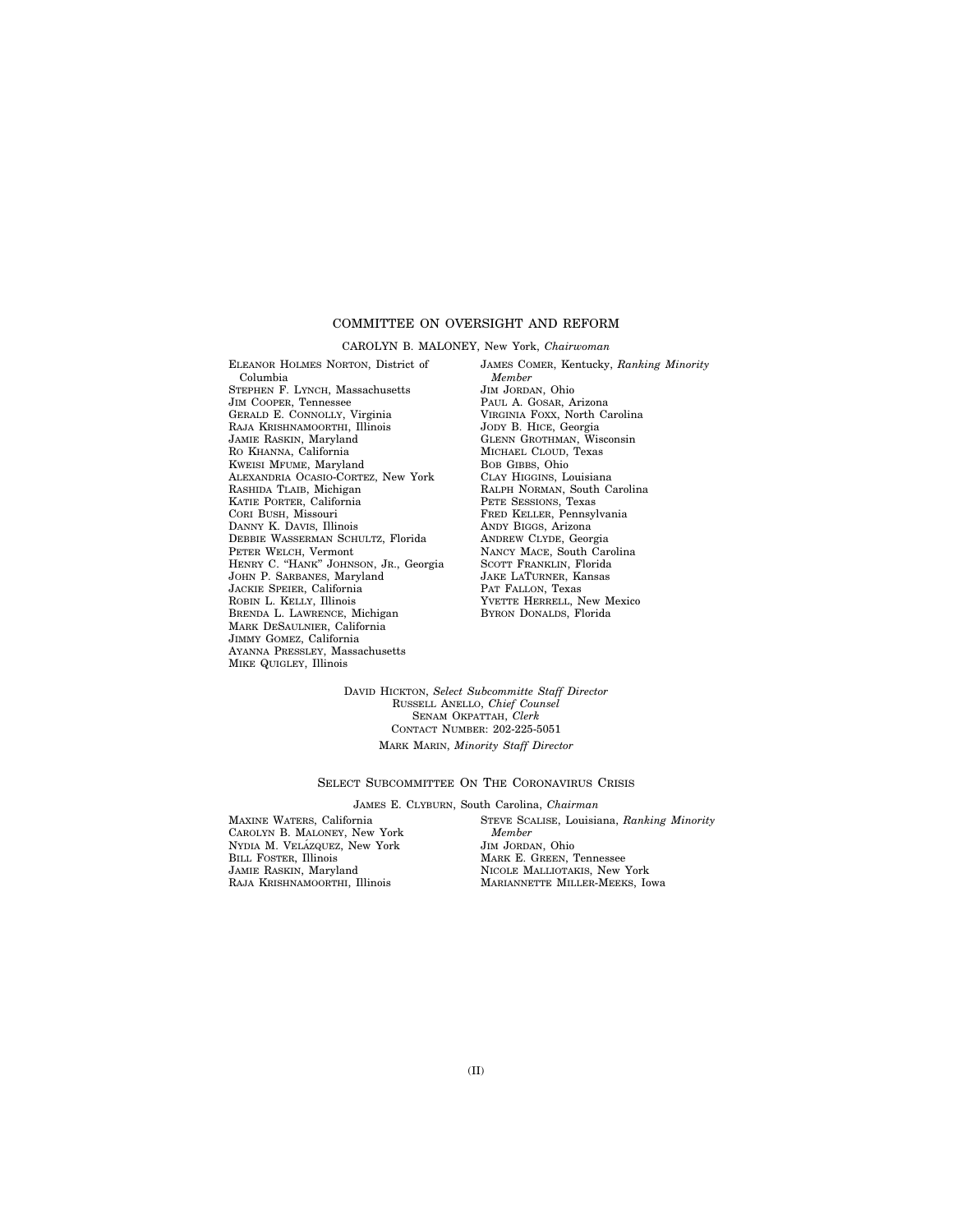# C O N T E N T S

Hearing held on April 15, 2021 .............................................................................. 1

 $\overset{\text{Page}}{1}$ 

#### WITNESSES

| Anthony S. Fauci, MD, Director, National Institute of Allergy and Infectious                                                                                            |   |
|-------------------------------------------------------------------------------------------------------------------------------------------------------------------------|---|
| Diseases, National Institutes of Health                                                                                                                                 |   |
|                                                                                                                                                                         | 5 |
| Rochelle P. Walensky, MD, MPH, Director, Centers for Disease Control and                                                                                                |   |
| Prevention                                                                                                                                                              |   |
|                                                                                                                                                                         |   |
| David Kessler, MD, Chief Science Officer, COVID Response, Department                                                                                                    |   |
| of Health and Human Services                                                                                                                                            |   |
|                                                                                                                                                                         |   |
| Written opening statements and the written statements of the witnesses are<br>available on the U.S. House of Representatives Document Repository at:<br>docs.house.gov. |   |

INDEX OF DOCUMENTS

\* Letter Regarding COVID Vaccines; submitted by Chairman Clyburn.

*Documents entered into the record during this hearing and Questions for the Record (QFR's) are available at: docs.house.gov.*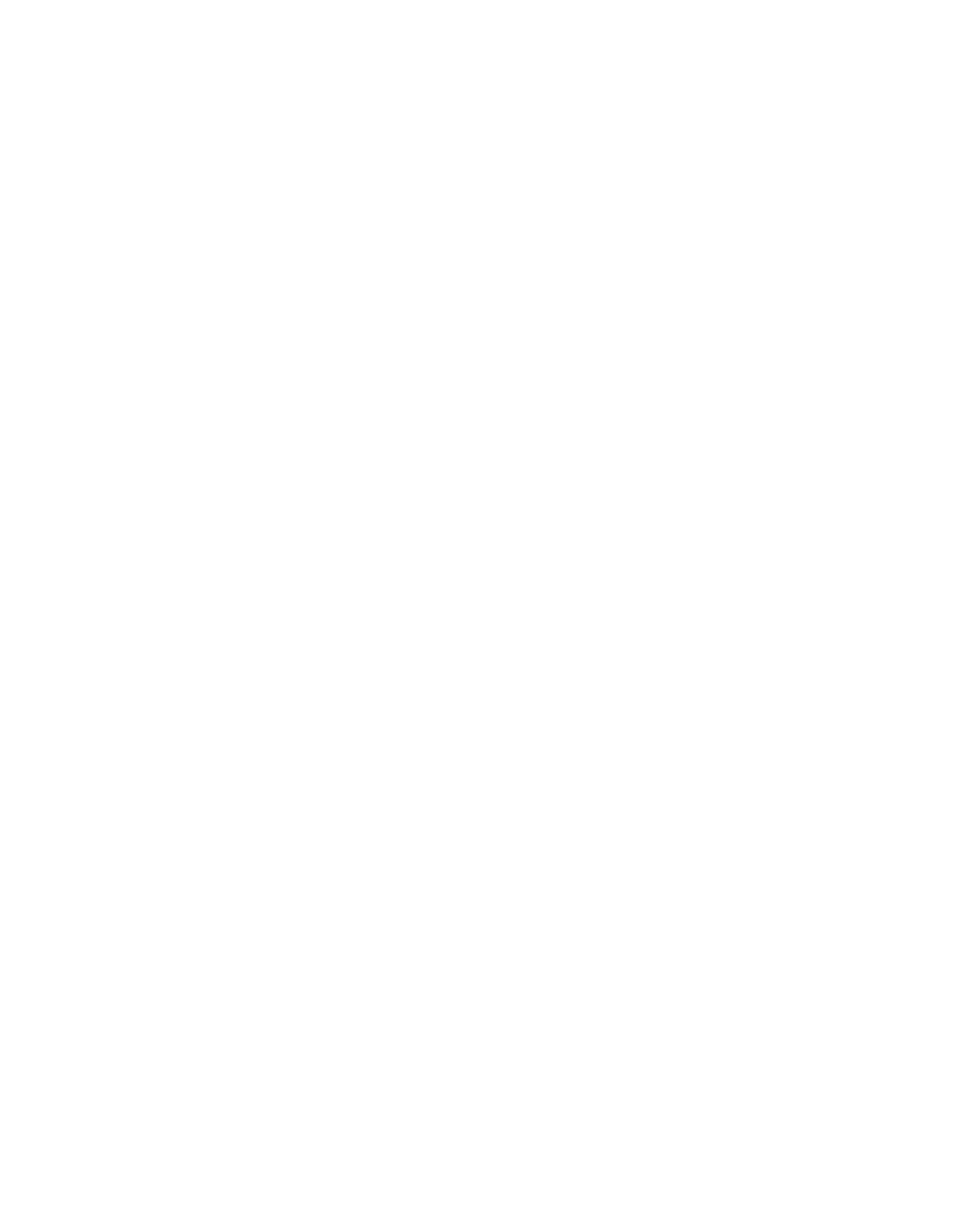# **REACHING THE LIGHT AT THE END OF THE TUNNEL: A SCIENCE-DRIVEN APPROACH TO SWIFTLY AND SAFELY ENDING THE PANDEMIC**

### **Thursday, April 15, 2021**

HOUSE OF REPRESENTATIVES SELECT SUBCOMMITTEE ON THE CORONAVIRUS CRISIS COMMITTEE ON OVERSIGHT AND REFORM

*Washington, D.C.* 

The subcommittee met, pursuant to notice, at 10:47 a.m., 2154 Rayburn House Office Building, Hon. James E. Clyburn (chairman of the subcommittee) presiding.

Present: Representatives Clyburn, Waters, Maloney, Velázquez, Foster, Raskin, Krishnamoorthi, Scalise, Jordan, Green, Malliotakis, and Miller-Meeks.

Chairman CLYBURN. Good morning.

The committee will come to order.

Without objection, the chair is authorized to declare a recess of the committee at any time. I now recognize myself for an opening statement.

This pandemic has taken a heavy toll on our Nation. More than 550,000 of our fellow Americans have died, more than in any other nation on Earth. Nearly one in 10 has been infected and millions have faced hardships like job loss, mental health struggles, and the loss of a loved one.

But today, more than a year into the pandemic, there is reason for hope. Our government's response to the coronavirus crisis is now driven by science and fact, not politics and wishful thinking.

After the previous administration failed to contain the virus, this new approach is already showing results. Since President Biden took office, we have seen a massive increase in the pace of vaccinations. Just look at the progress we have made since January 20 and is shown here on this chart.

We are vaccinating more than 3 million people each day with a record of 4.6 million shots this past Saturday. More Americans were vaccinated this past week alone than in the first six weeks of a vaccine rollout.

One-third of the United States population has now received at least one dose of the vaccine, and four days from now all adults will be eligible to receive a vaccine.

We are on the path to finally defeat this virus. Yet, challenges continue. To protect all Americans from this virus, we must ensure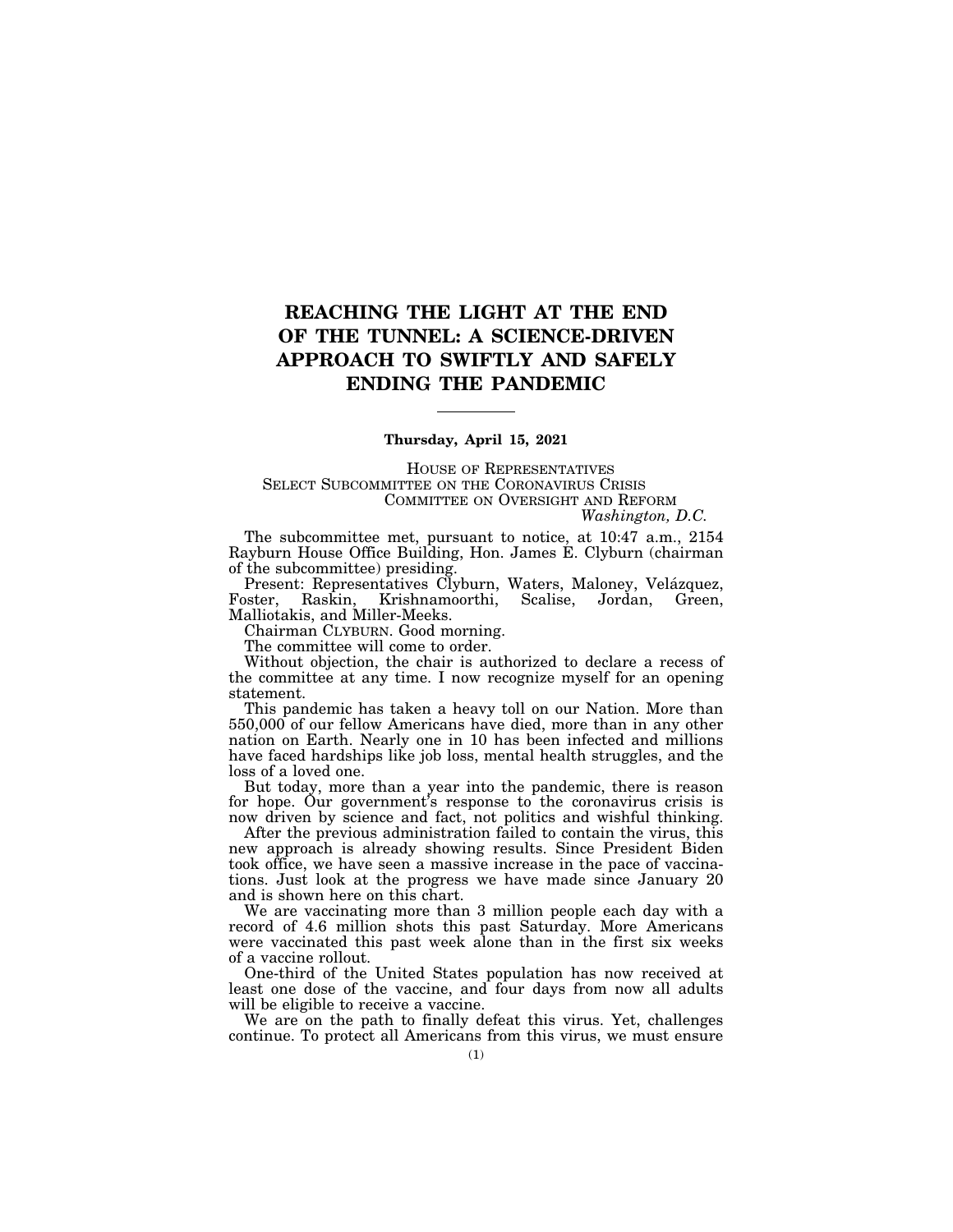that vaccines are distributed equitably, and that vaccine hesitancy is overcome.

Black and brown communities, rural communities, and low-income communities have all been ravaged by the pandemic, and we must take special care that they are not left out of our recovery.

Overcoming these challenges is especially urgent because we are now seeing more contagious and deadlier variants spread. These variants are driving a recent increase in new infections, especially among younger adults, who may feel less vulnerable to the disease and let their guard down.

In some states, new cases and hospitalizations have more than doubled in the last two weeks. Hospitals have begun to see more patients in their 20's, 30's, and 40's.

I look forward to hearing from today's witnesses about what measures we must continue to take to save lives before all can be vaccinated.

We are joined today by three of our Nation's top public health experts to help us understand how a science-driven approach will put us on the path to return to near normalcy that can be sustained.

Dr. Anthony Fauci is the director of the National Institute of Allergy and Infectious Disease and the most trusted voice guiding Americans through this crisis.

Dr. Fauci, I am glad to welcome you back to the Select Subcommittee. Your expertise has led us through some of the darkest days of the pandemic and I thank you for your candor and for your service and dedication to the American people.

Dr. Rochelle Walensky is the director of the Centers for Disease Control and Prevention. Dr. Walensky, under your leadership, the CDC is reaffirming its commitment to science rather than political interference of the prior administration and is being restored to its role as the world's preeminent public health organization.

I look forward to learning more about your work and how you and all of our Nation's scientists are working to protect our health.

Dr. David Kessler, the Chief Science Officer for the coronavirus response, is leading the Biden administration's vaccination efforts. He was previously appointed by President George H. W. Bush to serve as commissioner of the FDA.

Dr. Kessler, I thank you for being here today to update us on our progress toward vaccinating all Americans that.

Dr. Walensky, you recently said we are at a critical point in this pandemic, a fork in the road, where we, as a country, must decide which path we are going to take. As we navigate what we all hope will be the final months of the pandemic, we must take the path of science.

After so many have died, this is the path to preventing further loss of life. After so many have lost their jobs, this is the path to a strong recovery. After so long, this is the path to safely returning to normal activities as soon as possible.

I now recognize the distinguished ranking member, Mr. Scalise, for his opening remarks.

Mr. SCALISE. Thank you, Mr. Chairman, and appreciate you holding this hearing. Welcome, our guests, and look forward to your testimony.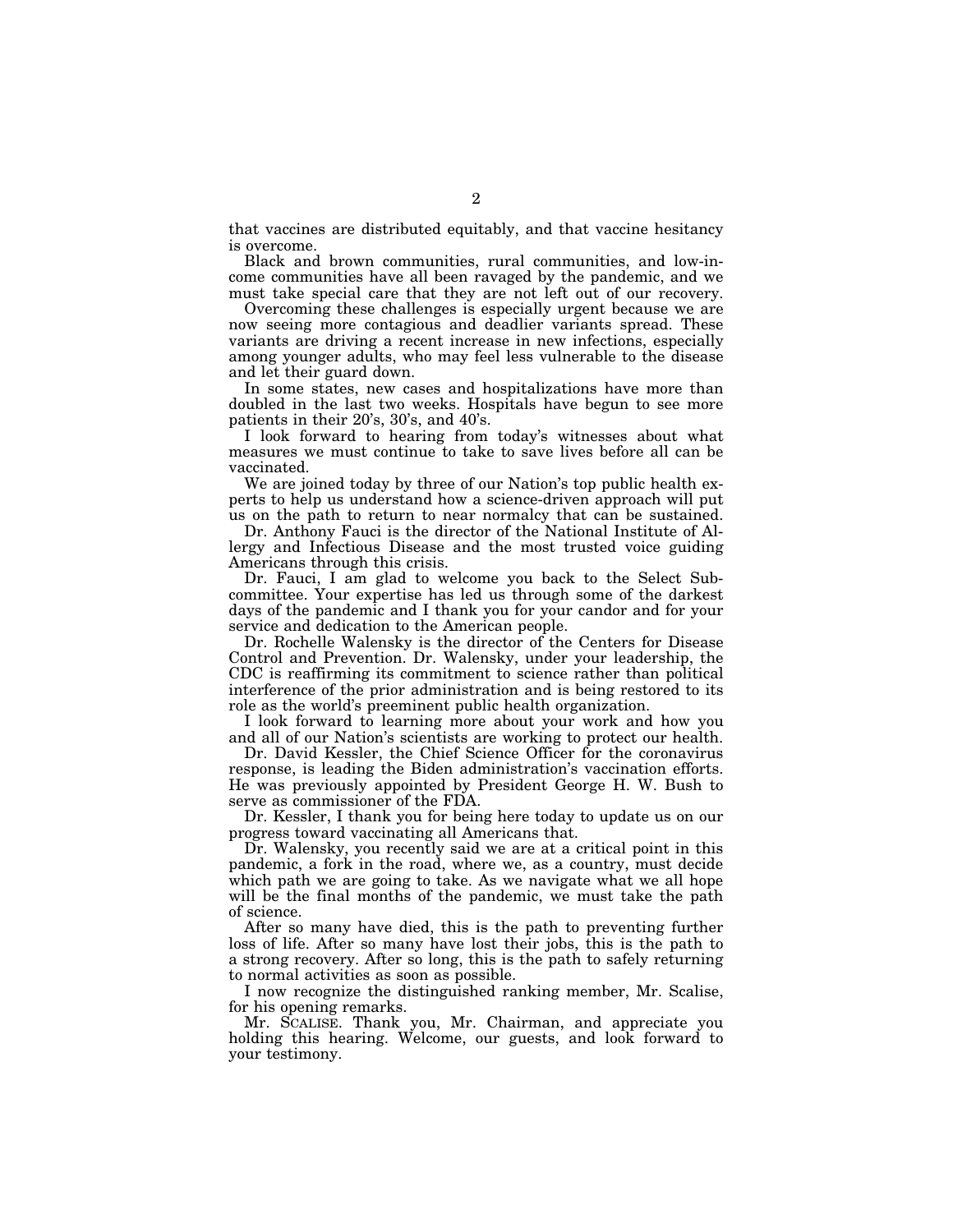America is at an important inflection point. The COVID–19 pandemic hit our shores just over a year ago. Too many families mourn the loss of loved ones. Too many children have lost a year of school.

Many felt depression and millions lost an irreplaceable year of their childhood. Too many family-owned businesses are permanently shuttered.

Far too many low-income Americans have been thrown out of work because of selective ineffective lockdowns. And now, we are finally starting to see a light at the end of the tunnel, as the title of this hearing suggests.

American ingenuity has led the way. Operation Warp Speed, which President Trump put in place, delivered the fastest vaccine in history. Investments by this U.S. Congress over the past 25 to 30 years in biomedical research have provided the platform to deliver these vaccines.

The American pharmaceutical industry, who are world innovators, as well, Dr. Fauci, is your team at the National Institute of Health, deserve tremendous credit for the work that has been done to deliver those vaccines and the American people are starting to benefit.

Through President Trump's leadership and his refusal to be told no, that led to extraordinary speed, warp speed, to use his term, in getting the vaccines from the lab into the arms of over 100 million Americans, 112 million people to be specific.

More than 33 percent of the U.S. population have received at least one dose of vaccine. About 70 million people, 20 percent of the U.S. population, have been fully vaccinated.

I commend President Biden for accepting the challenge that House Republicans issued at the beginning of this year to not just accept what was already in place—the 100 million vaccine goal but to, in fact, double that to 200 million shots. We are now on pace to reach that goal that we set.

But, Dr. Fauci and Dr. Walensky, the question that I get asked the most these days is pretty simple: if I got the vaccine, why can't I resume my normal activities? Why can't my kids go back to school? Why can't I go to a restaurant with my friends again?

Neither the CDC nor NIH nor the White House have provided a satisfactory or consistent answer to that question. In the absence of logical guidance, Americans have done what Americans do better than anybody in the world. They have taken the initiative to safely get back to their everyday activities and lives as best as they can.

I know we have learned a lot along the way and are still learning about this virus. But the data now shows that the harshest lockdowns did not work. School closings did not work.

In fact, they have done devastating damage to these young kids and still, in many states, are destroying future opportunities for millions of young children across America when all the science says schools not only can be reopened safely, but should be reopened safely.

Despite the evidence, some local communities, especially in northeastern states, have chosen to remain locked down. Some communities, more so in the South, have chosen to lift mandates and safely reopen schools as well as local businesses.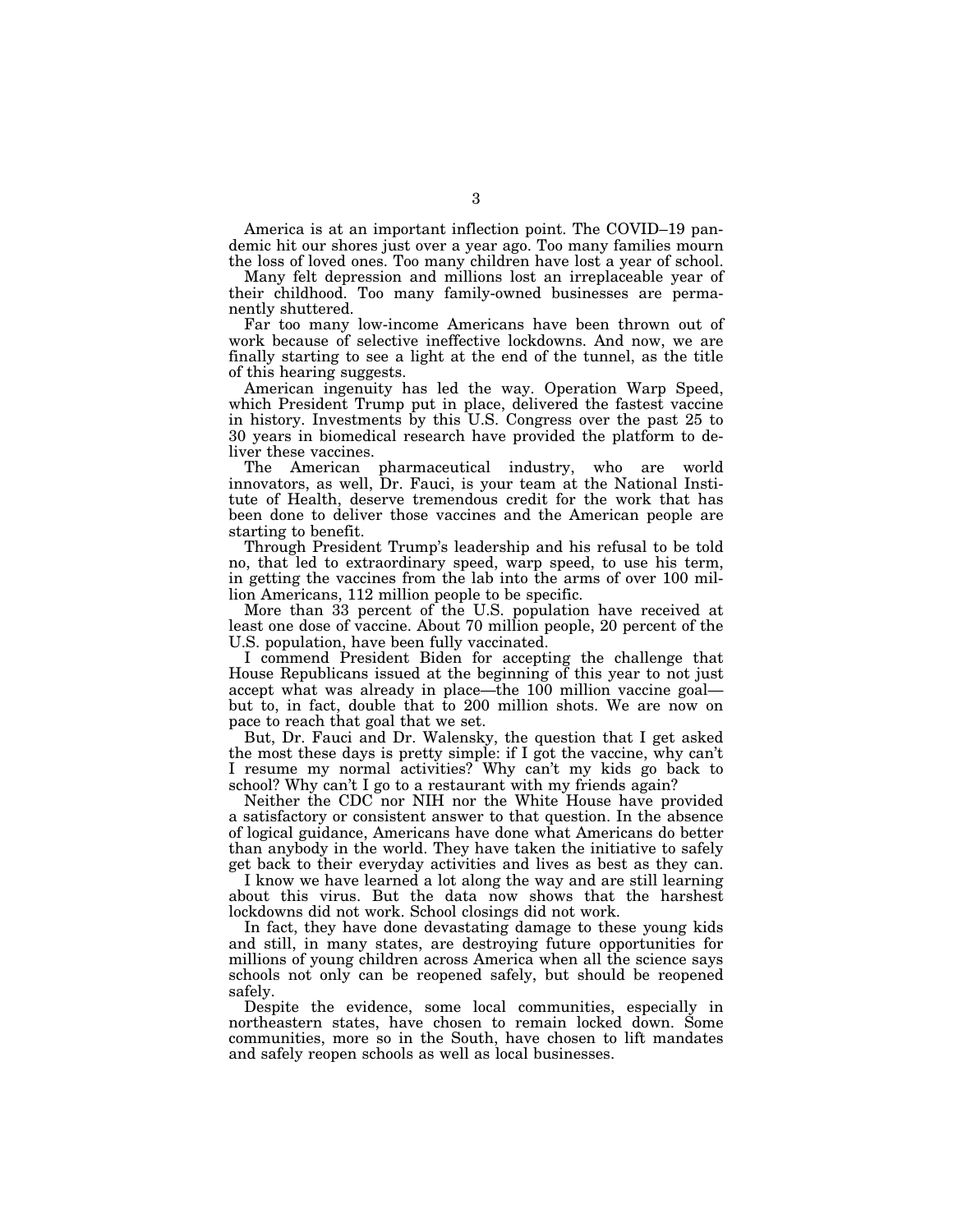Yet, as of today, the 10 states with the highest infection rates are all northern states: Michigan, New York, New Jersey, Connecticut, et cetera. Florida gets a lot of media attention, much of it unfairly harsh because the people of that state made an early decision to follow the science to get kids back in school and to make life as normal as possible while confronting this challenge of the virus.

Their results, certainly, appear better than those of lockdown zealots in New York or California. But just last week, YouTube took down a video of a roundtable that Governor DeSantis of Florida led talking with doctors about kids and schools and masks.

YouTube has cited CDC guidance as the reason they took down that video. Why would anyone want to silence a governor of a state on the front line of this pandemic holding a roundtable with doctors about best practices regarding their own experiences in the real world and sharing what they have learned?

The American people also deserve better answers about the Federal Government's response to the unprecedented surge of illegal migrants crossing our southern border.

Last week, I led 10 of my colleagues to the U.S.-Mexico border to see firsthand the devastating national security, humanitarian, and health crisis that President Biden has created at our southern border with his disastrous open-border policies.

All Republicans on this subcommittee have made that trip to the border to see what is going on. At the data processing facility, we encountered thousands of migrants cramped into makeshift shelters in overcrowded rooms that were more than 10 times the capacity limits that have been set.

We saw children in tears, who simply wanted to go back home to be with their families. But, instead, they were here in these federally run holding cells, with at least a 10 percent COVID positive rate, many being held for longer than three weeks, well over the legal limit.

President Biden also is not fully enforcing Title 42 of the Public Health Safety Act designed to prevent migrants from spreading COVID in the United States.

Since President Biden took office, families with children under seven are being dropped off at the McAllen bus station in Texas and released from custody. No COVID tests, no quarantines, no enforcement that all Americans have to follow.

Even more concerning is that the Biden administration may completely end enforcement of Title 42. If that happens, Border Patrol agents have told us that the number of illegal crossings at the border could mushroom even higher.

As we toured the data processing facility, we saw the holding rooms that President Biden set up for young children. Each room is not supposed to have more than 50 people, six per cell. But what we saw was more than 400 children packed like sardines into these cells that were designed for less than 50.

It was heartbreaking to see so many young children packed into these cells laying on floors, many crying because they want to return home. Social distancing does not exist in these facilities.

Dr. Fauci and Dr. Walensky, I would urge you to go down to the border to see what is going on at that federally run detention facil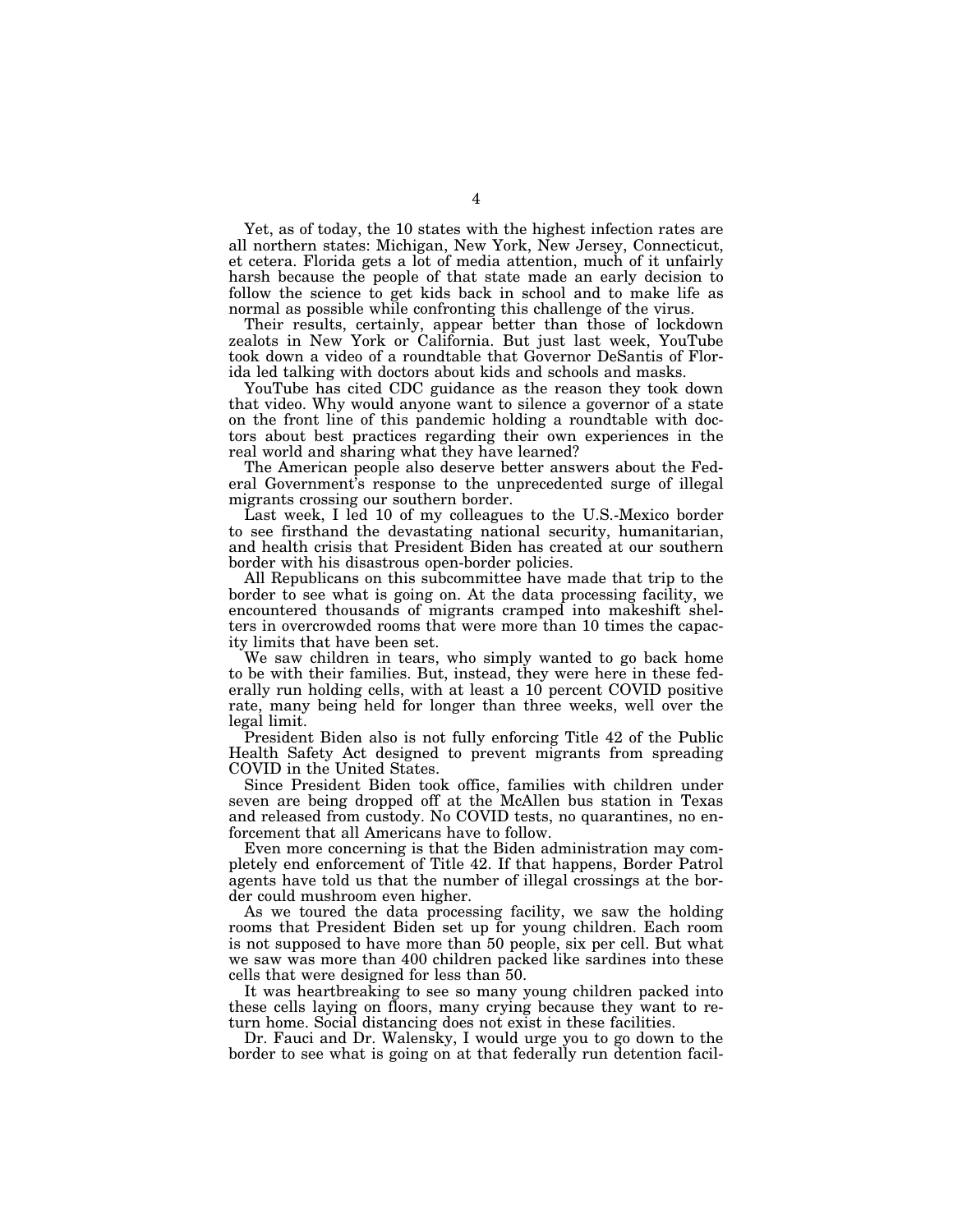ity in violation of the very CDC guidance that you issue that we, as Americans, have to follow.

But I also urge you, as public health officials, to understand the frustration and confusion of the American people. COVID-positive migrants are released into the country and that is allowed, but a vaccinated person can't go to a restaurant. Kids packed into a crowded, poorly ventilated cell six inches apart, not six feet apart, for 20 hours a day is being allowed, but we can't reopen schools in America for in-person learning.

That is lunacy. There is absolutely no reason why this is going on. President Biden and Vice President Harris need to go down to the border and see what their policies have created and reverse what is happening.

The public health messaging only works if the people trust the messengers. The light at the end of this tunnel, which every one of us on this subcommittee agrees on this point, as do our witnesses, that light at the end of the tunnel is to vaccinate as many people as possible and to reopen America.

The Biden administration needs to do a better job starting today. Mr. Chairman, I yield back the balance of my time.

Chairman CLYBURN. Thank you, Mr. Scalise.

Will the witnesses stand so I can swear them in?

Please raise your right hands. Do you swear or affirm that the testimony you are about to give is the truth, the whole truth, and nothing but the truth, so help you God?

[Witnesses are sworn.]

Chairman CLYBURN. You may be seated. Let the record show that the witnesses answered in the affirmative.

Without objection, your written statements will be made part of the record. Dr. Fauci, you are recognized for your opening statement.

## **STATEMENT OF ANTHONY S. FAUCI, DIRECTOR, NATIONAL IN-STITUTE OF ALLERGY AND INFECTIOUS DISEASES, NA-TIONAL INSTITUTES OF HEALTH**

Dr. FAUCI. Thank you very much, Mr. Chairman, Ranking Member Scalise, members of the committee. Thank you for giving me the opportunity to talk to you today about the role of the National Institute of Allergy and Infectious Diseases in research addressing COVID–19.

In April 2020, we put together a strategic plan that had four elements: fundamental knowledge of the disease, diagnostics, therapeutics, and vaccines. For the sake of this hearing, I will focus my remarks specifically on the development of safe and effective vaccines.

Just last Friday, I published in the journal *Science* what I call the story behind the COVID–19 vaccines, because people were concerned about how quick this was done over a period of, literally, less than a year.

And I quote what I said in the article, "The speed and efficiency with which these highly efficacious vaccines were developed and their potential for saving lives are due to an extraordinary multidisciplinary effort involving basic preclinical and clinical science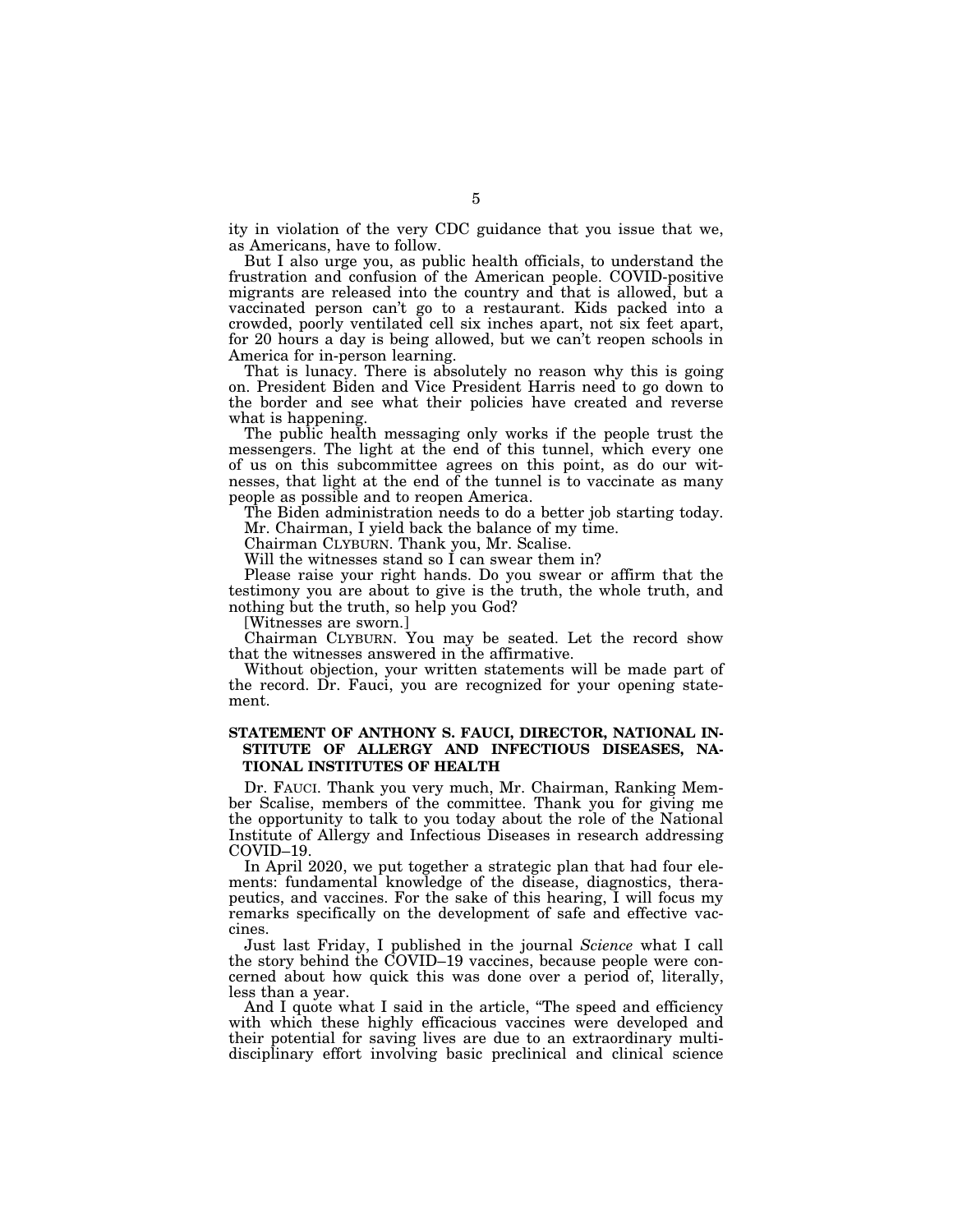that had been underway out of the spotlight for decades before unfolding of the COVID–19 pandemic.'

And in fact, much of this has been done by NIH and its grantees and contractors involving the basic research and clinical research that developed the vaccine platforms, including the messenger RNA and other platforms.

The work of Dr. Barney Graham and Kizzmekia Corbet and others stabilized the prefusion spike protein, which is used in virtually all, with few exceptions, of the vaccines that are now successful, and the NIH clinical trial units that we set up for flu and influenza have now been converted to testing the vaccines for COVID–19.

As we are all aware and as you mentioned, Mr. Chairman, we now have three highly successful and efficacious vaccines that are being implemented here in the United States. This has been actually given a very strong recognition by *Science* magazine as the science breakthrough of the year.

But, importantly, it is even better than the efficacy of the vaccines themselves because what we see here is that we have had an effectiveness which was even better than the original data.

Let me explain. Efficacy means what you get in a clinical trial. Effectiveness means what goes on in the community and in the real world. And as shown on the slide, there have been a number of studies which have looked at what happens in the real world.

For example, the study from the University of Texas Southwestern showed their employees had a 0.05 percent infection rate when they were vaccinated, extraordinarily low.

The CDC summarized data from a number of studies showing a very low level of infection in people who are vaccinated, in this case, 0.04 per 1,000 person years. In addition, the durability of the vaccine is considerable.

This study, looking at one of the vaccines but it holds true for the others, has at least the six-month duration of protection, very likely much longer than that but at least that. I cannot talk about vaccines without mentioning the challenge that we have with variants, which I am sure we will discuss later in the hearing.

The good news is that one of the variants that is becoming dominant in this country, the B117, which was originally recognized in the United Kingdom, is very well covered by the vaccines that we are using and, in fact, even with others that are more problematic. If the vaccine doesn't protect against the initial infection, it protects against severe disease.

I want to close by a comment that I believe really characterizes where we are. We are in a race between vaccinating as many people as quickly and as expeditiously as we possibly can and the threat of the resurgence of viruses in our country because as we know, we are at a precarious situation with many states having increases in the daily number of cases.

In fact, the average is now over 60,000 per day and that is something that we really must pay attention to.

So, I will close with that comment, Mr. Chairman, and be happy to answer questions later on. Thank you very much.

Chairman CLYBURN. Thank you very much, Dr. Fauci. Perfect timing.

The chair now recognizes Dr. Walensky.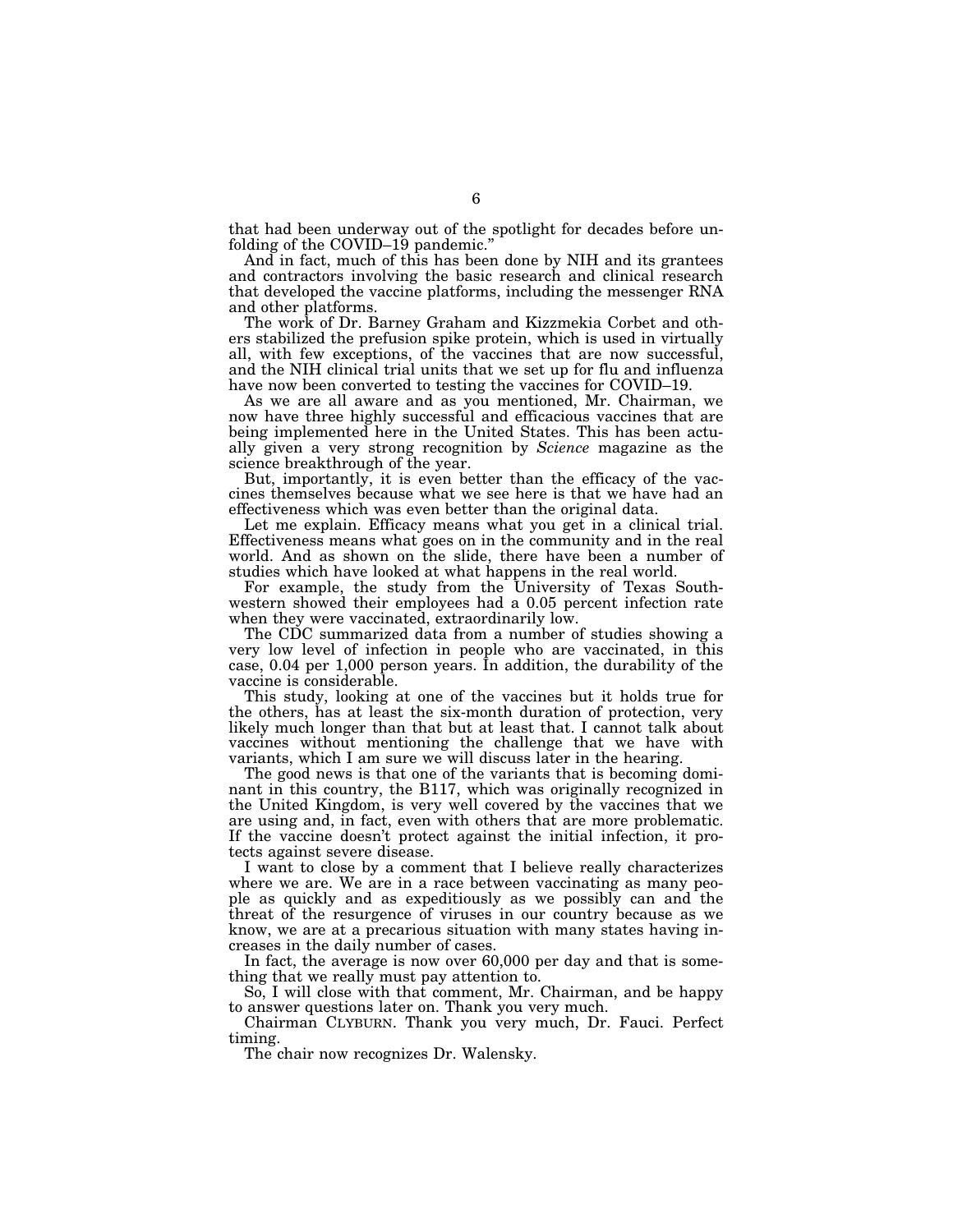## **STATEMENT OF ROCHELLE P. WALENSKY, M.D., MPH, DIREC-TOR, CENTERS FOR DISEASE CONTROL AND PREVENTION**

Dr. WALENSKY. Thank you, Chairman Clyburn and Ranking Member Scalise, for the invitation to speak with you today.

Over the last three months, I have had the honor of serving as director of the Centers for Disease Control and Prevention alongside dedicated staff who are working tirelessly responding to the COVID–19 pandemic, and addressing ongoing public health needs of our country.

I am so grateful for their guidance and deep expertise, and I am committed to supporting their efforts to ensure science and evidence drive our path forward.

I want to take a moment to recognize the over 560,000 American lives lost—mothers, fathers, sisters, brothers, grandparents, and children who have died because of this virus.

Every life is lost—every loss is felt by grieving families and by communities devastated by this pandemic. Although we have seen incredible advances in science to help curb COVID–19 infections and bringing relief to those who are sick, we must remain vigilant in our prevention efforts.

The emergence of variants that spread more easily has made the race to stop transmission even more challenging. As we monitor disease transmission and variants, we are getting vaccines into arms quickly, safely, and equitably.

Vaccine safety is a top priority and we take all reports of adverse events following COVID–19 vaccination seriously. As announced earlier this week, CDC and FDA recommended a pause in administering the Johnson & Johnson vaccine while we review data and assess significance around adverse events reported in six people.

CDC and FDA are committed to remaining transparent through this process and will provide updates as they are available. CDC is working in coordination with national, state, tribal, and local governmental and nongovernmental partners to build trust in the vaccines, the vaccinator, and the vaccination system.

Instrumental to this work is eliminating barriers to vaccination in communities of color and other disproportionately affected groups. COVID–19 has underscored the importance of addressing long-standing systemic health disparities as a cornerstone of achieving health equity.

And just this past week, I declared racism a serious public health threat and highlighted ways CDC will confront the impact of structural inequities to serve as a catalyst for greater education and dialog around these critical issues.

CDC is committed to expanding evidence-based approaches to reduce disparities in COVID–19 cases, hospitalizations, and death, to prioritizing equity and vaccine distribution and to expanding a diverse work force.

CDC has announced a number of investments in alignment with these goals, including our largest single investment in health equity. CDC will distribute \$2.25 billion to address COVID–19 health disparities and advance health equity among populations who are high risk and underserved.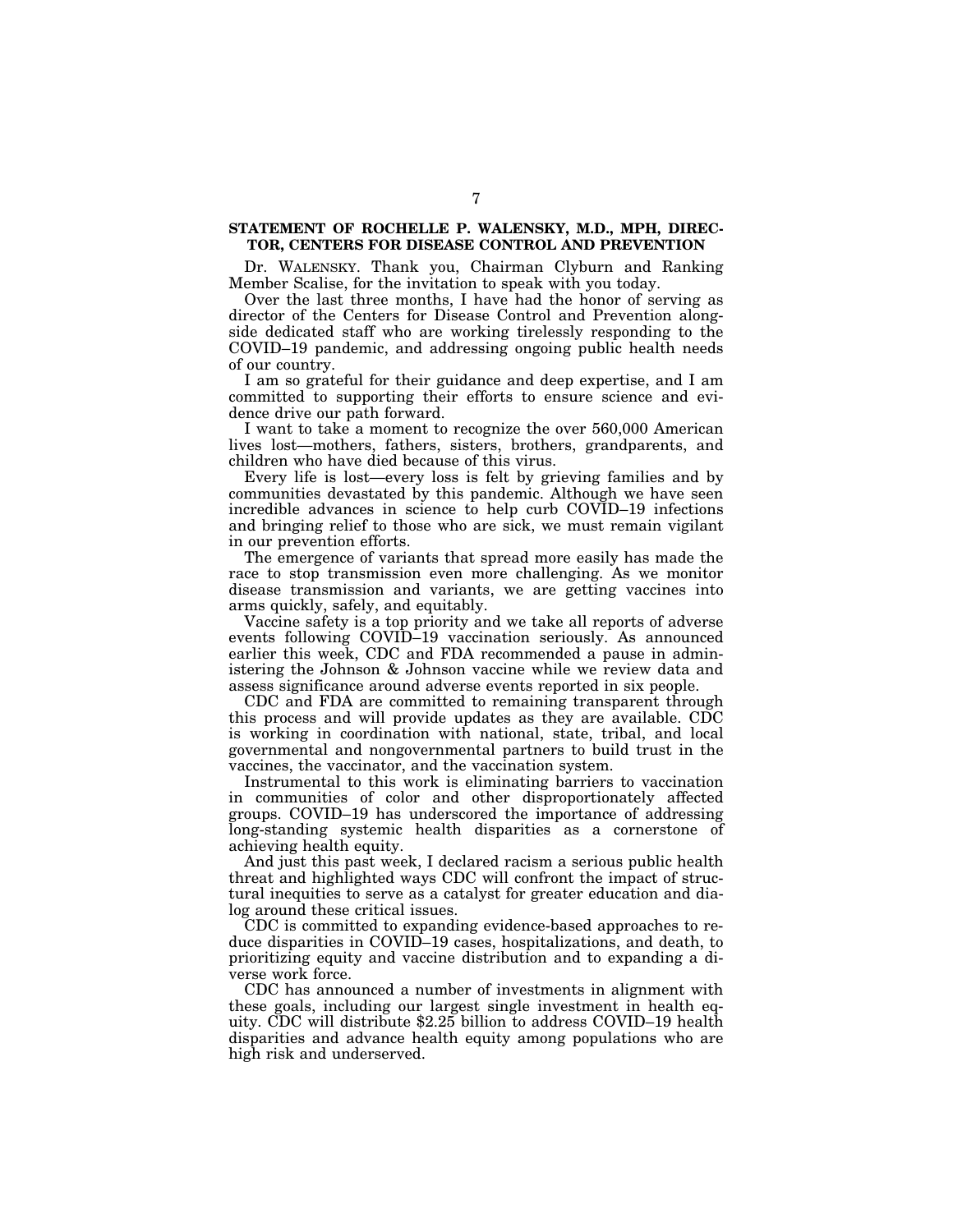In addition, CDC has invested \$3 billion to strengthen vaccine confidence with a focus on increasing uptake and equity, particularly in communities hardest hit by this pandemic.

This is not our first emergency. Since 2009, the U.S. has faced four significant emerging infectious disease threats: the H1N1 influenza pandemic, Ebola, Zika, and now COVID–19.

While urgency demanded rapid and unique approaches in response to each of these threats, none resulted in necessary sustained investment for public health infrastructure. If we don't act with permanent fixes, these challenges will continue to exist when the next public health threat emerges.

I want to leave you with four points today.

First, CDC is leading with science and will continue to be the public health scientific resource for the American public and for our international partners.

Second, we are expanding the reach of lifesaving COVID–19 vaccines and improving vaccine confidence. As of April 14, more than 194 million doses of COVID–19 vaccines have been administered.

However, to end this pandemic, we must also maintain proven effective prevention measures: masks, hand hygiene, and physical distancing.

Third, health equity must be at the intersection of everything we do in public health, and I am committed to doing that as CDC director.

And, finally, we must work toward sustainable investments in public health infrastructure to be better prepared for whatever comes next.

I look forward to working together to address both the immediate challenges ahead and addressing the deficiencies in our public health infrastructure that left our country so vulnerable to this pandemic.

We will get through this pandemic and I look forward to working with you to support CDC and to address our public health challenges at home and abroad.

Thank you for the invitation to testify today and I look forward to answering your questions.

Chairman CLYBURN. Thank you very much, Dr. Walensky.

As I recognize Dr. Kessler, I apologize for uttering a Gullah Geechee pronunciation of your name earlier.

Dr. Kessler?

### **STATEMENT OF DAVID KESSLER, CHIEF SCIENCE OFFICER, COVID RESPONSE, DEPARTMENT OF HEALTH AND HUMAN SERVICES**

Dr. KESSLER. Chairman Clyburn, Ranking Member Scalise, distinguished members of the subcommittee, I am David Kessler. I am honored to be serving as the Chief Scientific Officer of the COVID– 19 response.

Today, the United States is in a special position. We have administered more than 194 million doses of vaccine for the prevention of COVID–19.

I am pleased to report that over 79 percent of people over 65 have received at least one dose and over 60 percent of people over 65 are fully vaccinated. We have enough supply to deliver 3 million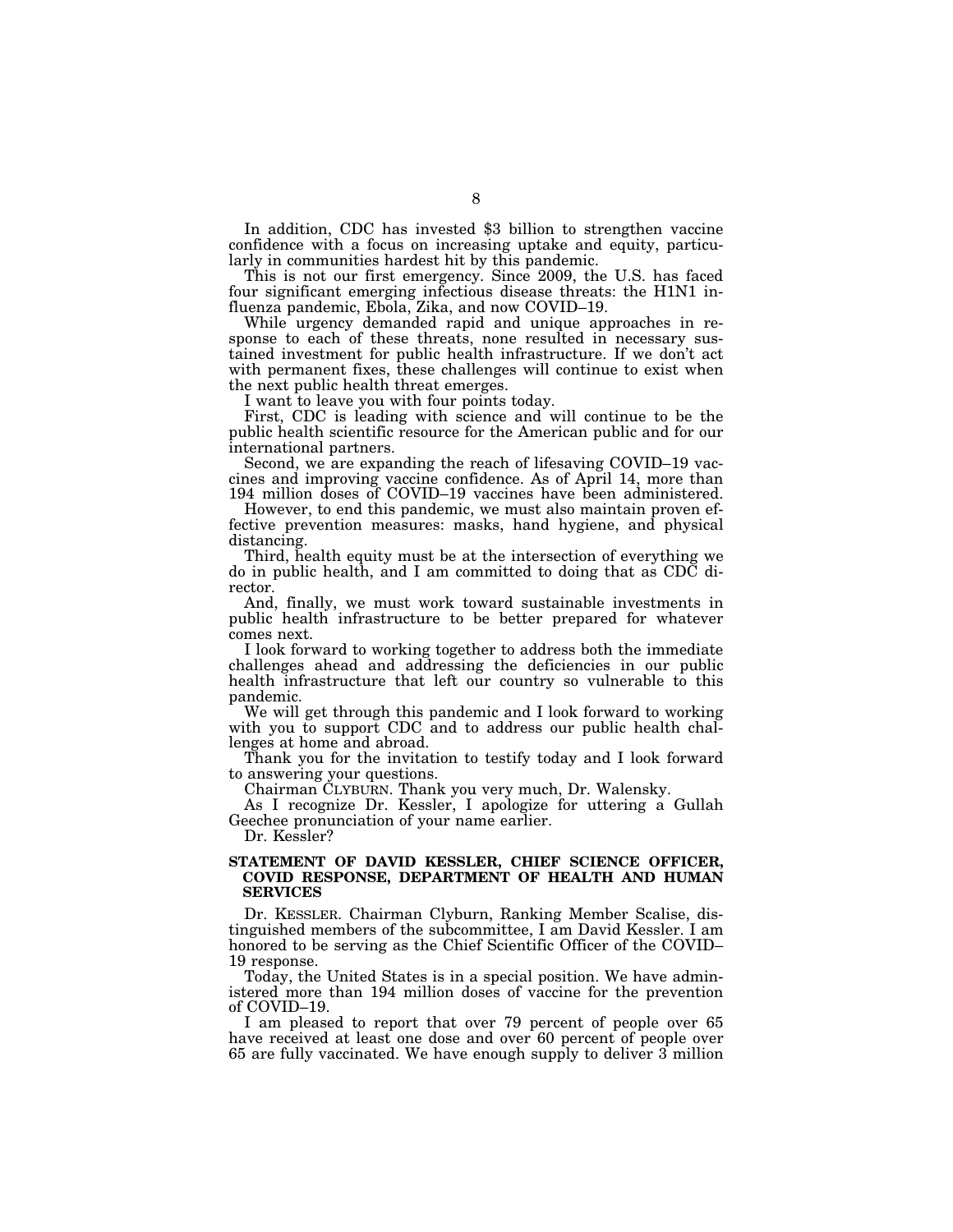shots per day and we have secured enough doses of mRNA vaccines for 300 million Americans.

We have already delivered more than 250 million doses to more than 69,000 vaccination sites and have enrolled more than 142,000 providers to administer vaccines.

I, along with my colleagues here today, are ready to answer your questions and discuss recent issues surrounding, for example, the Johnson & Johnson vaccine.

The point that I want to stress is that nothing, nothing, should detract from the fact that Americans need to get vaccinated and that we have vaccines available today that meet our high standards for safety and effectiveness.

I hope we can all agree that it is important that our fellow citizens get vaccinated and that we help ease the minds of those who are considering getting vaccinated.

We are in a strong position with respect to vaccines, and over the next several weeks supply is going to continue to increase and we will release approximately—up to 28 million doses a week.

But we need to confront the reality of vaccine hesitancy. I have focused much of my career on studying drug safety. The most important way to help people overcome their concerns about vaccine is to be transparent with them about the safety about these products.

When it comes, for example, to the mRNA vaccines, real-world data show that they are more than 90 percent effective in preventing infection two or more weeks after the second dose, and that these vaccines have, to date, an excellent, excellent safety profile.

We continue to make important investments in the development, manufacturing, and supply of multiple vaccine platforms to make sure that we will continue to have safe and effective vaccines to prevent COVID–19. I just want to update you on three important critical initiatives.

First, as a pediatrician, we need to carefully evaluate data on the safety and effectiveness of vaccines in adolescents and children. We expect that data on vaccine safety and effectiveness in adolescents and children to be carefully reviewed by FDA and the ACIP, and we will work to expeditiously deliver those doses if they are authorized or licensed.

Second, we are also working to address questions about variants. The current vaccines have proven highly effective, but we are also supporting studies on variants and efforts to produce the next iteration of these vaccines if they are needed.

Finally, we are planning for potential booster doses of vaccines if they are needed. As with other vaccines, a subsequent dose may be desirable.

I look forward to working with members of this subcommittee as we address these issues. Thank you for the opportunity to testify today and I look forward to your questions.

Chairman CLYBURN. Thank you very much, Dr. Kessler.

Each member will now have five minutes for questions. The chair now recognizes himself for five minutes.

I want to begin my questions by going back to the opening statement of my good friend, the ranking member, who seems to feel,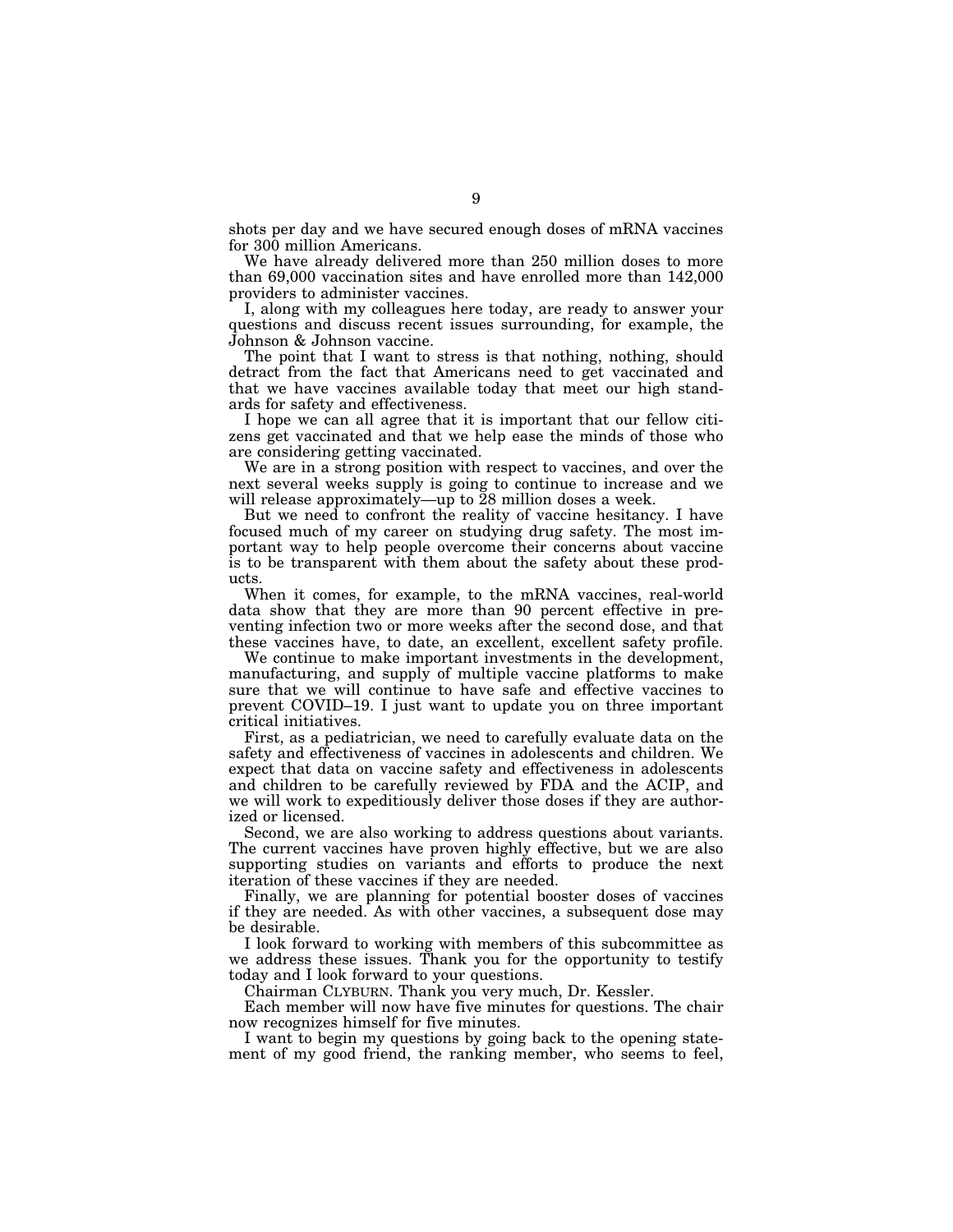like I do, that if we get these vaccinations done, we ought to be able to let kids back into school. I agree with that.

And I just want to say that, Dr. Kessler, if you are, in fact, following the science with this. If we get the vaccinations done, we might be able to resume a meeting on the floor of the House. We are trying to accommodate the requests of scientists.

The ranking—I mean, our attending physician has told us whether it will be required and I think we ought to lead by example and restore the House to regular order by getting vaccinated, and then I think the schools might follow. That is just something that I would like you, Dr. Kessler, to opine about, if you don't mind.

Dr. KESSLER. Mr. Chairman, you just said it more eloquently than I could ever say. Let us get Americans vaccinated. Let us get this done, and then we can see the light at the end of the tunnel. That is the goal.

I mean, I would hope today we can send a very loud clear signal to our fellow citizens who—I mean, many, understandably, you know, have questions, may be sitting on the fence.

But I have looked at the data. We have all studied the data and looked at the safety and effectiveness of these vaccines and, today, I think we need to encourage our fellow citizens.

The only way we are going to get out of this, especially with this increase in variants, sir, is to get people vaccinated. I hope we can all come together and send that message.

Chairman CLYBURN. Thank you, Dr. Kessler.

Dr. Fauci, I heard this morning, and I apologize I am not able to quote it exactly the comments or statement coming from Oxford this morning about AstraZeneca versus Johnson & Johnson and all the other vaccines.

Would you like to enlighten us as to the impact or the efficacy of their statement?

Dr. FAUCI. Yes. I think there is going to be some confusion about a paper that just came out from the Department of Psychiatry of the University of Oxford, whose major purpose was a reasonable purpose.

Using electronic records, they were trying to find out the difference in the incidence of thrombosis, particularly cerebral venous thrombosis, following the disease COVID–19 compared to various vaccinations, including influenza, as well as the mRNA vaccines of Pfizer as well as Moderna.

And they found that, as you might expect, following the disease you get a very marked increase in the incidence of this adverse situation of cerebral venous thrombosis.

However, one of the potential confusing aspects of the paper, Mr. Chairman, is that when they made the calculation of what the incidence of this is following vaccination with an mRNA, they gave a number of four per million.

Then they went and made an extrapolation of data that wasn't even in the study, which showed that according to the European Medicine Agency, the incidence of this complication following the chimp adeno of AstraZeneca was five per million, indirectly suggesting that the complication following one vaccine is similar to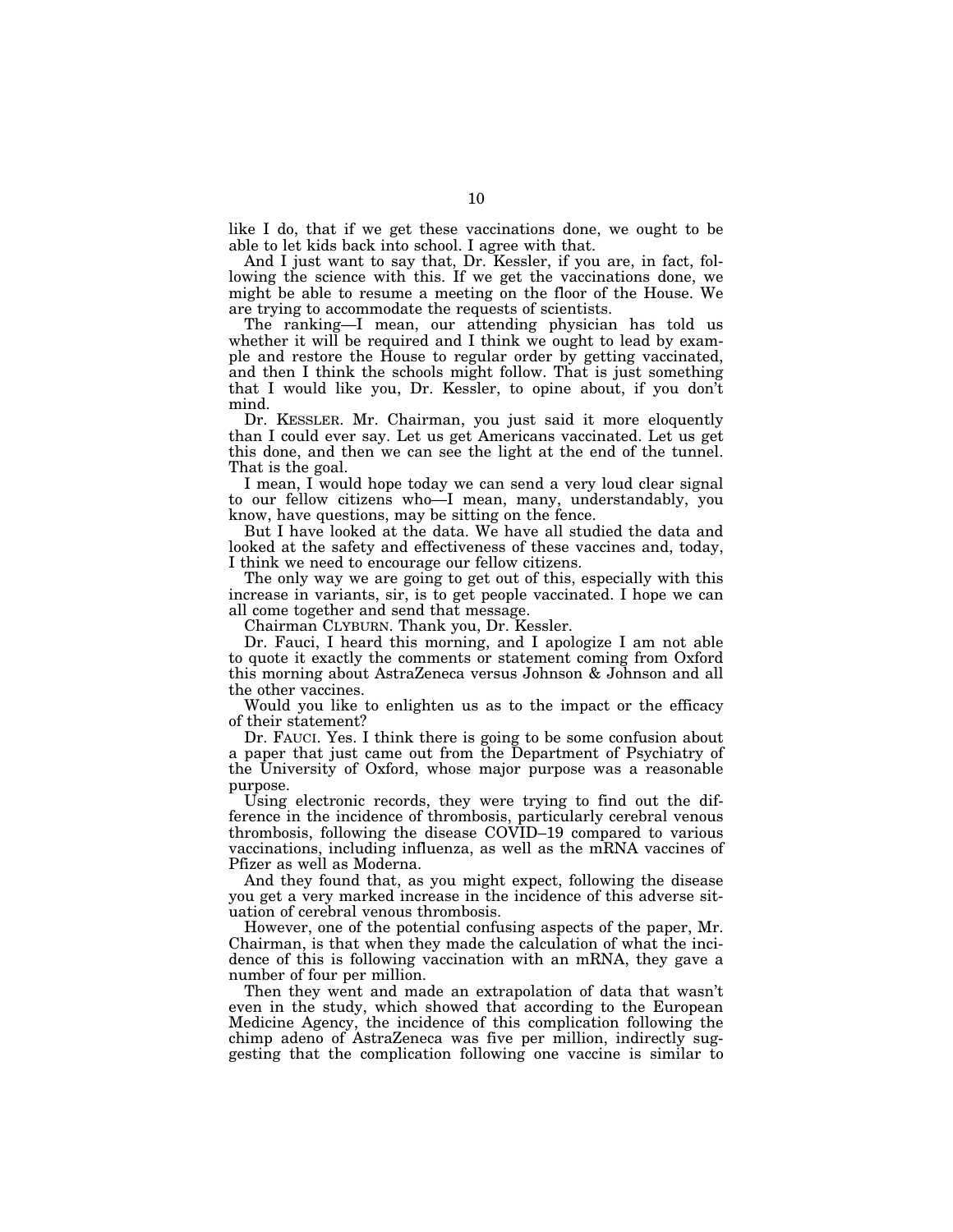that of the other, and it is impossible the way this study was designed and conducted to make that determination.

So, I believe when this paper, which is in a preprint server, gets submitted to the classical scientific journals and undergoes peer review that that confusion will be straightened out and it will be clear that you cannot make any statement the way this is designed about the adverse events following the vaccination with the mRNA comparing to anything else.

There were many, many, I would say, procedural gaps in here regarding the way the study was done. It was a well-meaning attempt to show that COVID–19 disease is followed by this complication. But they led to some suggestions that I think are not called for in the paper.

Thank you.

Chairman CLYBURN. Well, thank you very much, Dr. Fauci, for clearing that up because I think it should go explained, fully explained, to the American people. The headline of that—of this morning could very well cause some real setbacks.

I see my time has expired. I now yield to the ranking member for five minutes of questions.

Mr. SCALISE. Thank you, Mr. Chairman.

Dr. Fauci, Dr. Walensky, we are going to be passing out some pictures. These are pictures that were taken just last week during the trip that I took along with 10 of my colleagues to the southern border over in McAllen, Texas, some from the border in McAllen at a temporary processing center, some at the Donna detention facility, where you can see in some of these cells that are holding people.

I will let you take a look at those. But while you are reviewing those pictures, I would like to read the CDC guidance that you all have issued on Mexico and, first, it says level four, which is the highest level, very high level of COVID–19 in Mexico.

This is CDC. One, travelers should avoid all travel to Mexico. That is CDC guidelines. Because of the current situation in Mexico, even fully vaccinated travelers may be at risk for getting and spreading COVID–19 variants and should avoid all travel to Mexico. This is CDC.

You go on to say some other things. Then we talk about traveling back into the United States. This is only if you are an American citizen.

All air passengers coming to the United States, including U.S. citizens and fully vaccinated people, are required to have COVID– 19 test results no more than three days before travel or documentation of recovery from COVID–19 in the past three months before they board a flight to the United States.

That is a CDC guidance document. So, first, Dr. Walensky, should everybody who comes in the United States follow this guidance, not just American citizens but everybody coming into the United States?

Dr. WALENSKY. The CDC guidance by air is guidance not just coming from Mexico. It is air travel from all over the-

Mr. SCALISE. So, Guatemala, for example, should follow this guidance?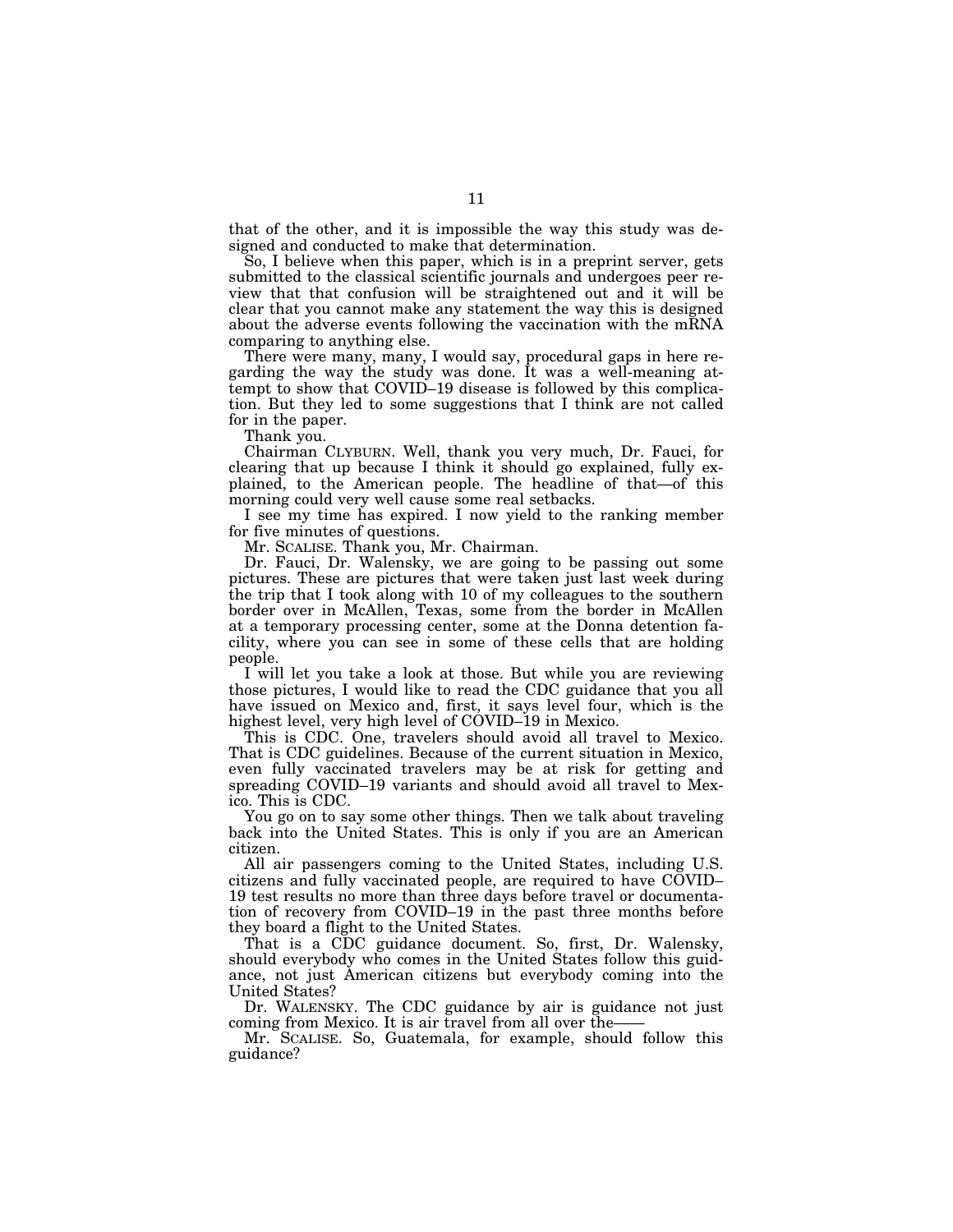Dr. WALENSKY. It is all over the globe, Europe, everywhere. All

Mr. SCALISE. El Salvador should follow this guidance?

Dr. WALENSKY. All over the globe if you travel by air. This is the guidance.

Mr. SCALISE. I appreciate—I appreciate you answering that because we will get to that in a minute, because on my flight back from McAllen back home to New Orleans, about half of the plane were some of the people that are in these pictures who were getting on these flights not being tested for COVID in violation of your guidance.

So,let me ask you, and this is, by the way, Secretary Mayorkas just recently testified that he admitted that apprehended migrants were released before getting a COVID test, who came from Mexico, from El Salvador, and getting on an airplane. Is that in violation of CDC guidance?

Dr. WALENSKY. The CDC is providing technical assistance to the Office of Refugee Resettlement from the people who are leaving the DHS and Custom Border-

Mr. SCALISE. So, let me ask you specifically. If somebody came from one of those countries that you just listed—you said every country but here you are specifically talking about Mexico—if they came from Mexico and then got on an airplane without a COVID test, does that violate CDC guidance?

Dr. WALENSKY. This is guidance. It is not law. But those are the recommendations——

Mr. SCALISE. OK. So, does—no, it doesn't say recommendation. This is all are required. That is not a recommendation, Dr. Walensky. That is a requirement by the Federal Government for American citizens.

Is there an exemption for people who come here illegally to this guidance?

Dr. WALENSKY. They-

Mr. SCALISE. It is a yes or no question. Should everybody comply or just American citizens?

Dr. WALENSKY. Everybody coming into the United States by air is supposed to have a test one to three days before coming and three to five days-

Mr. SCALISE. Well, then let me just advise you that the director of Homeland Security has testified that that is not happening. And so, I know you all meet with the president more than me.

I have requested—I know our leadership has requested a meeting with the president and he has yet to meet with us. You will meet with him before I do.

Can you let him know that he is violating your own CDC guidance in how he is running our southern border right now? Because look at these pictures.

Dr. Fauci, does this look like social distancing to you that you require when you talk about six feet?

Dr. FAUCI. No.

Mr. SCALISE. So, in these cells, as you just said, they are violating the very guidance that you tell Americans to follow. A restaurant in the United States would be shut down today if they were being run like this.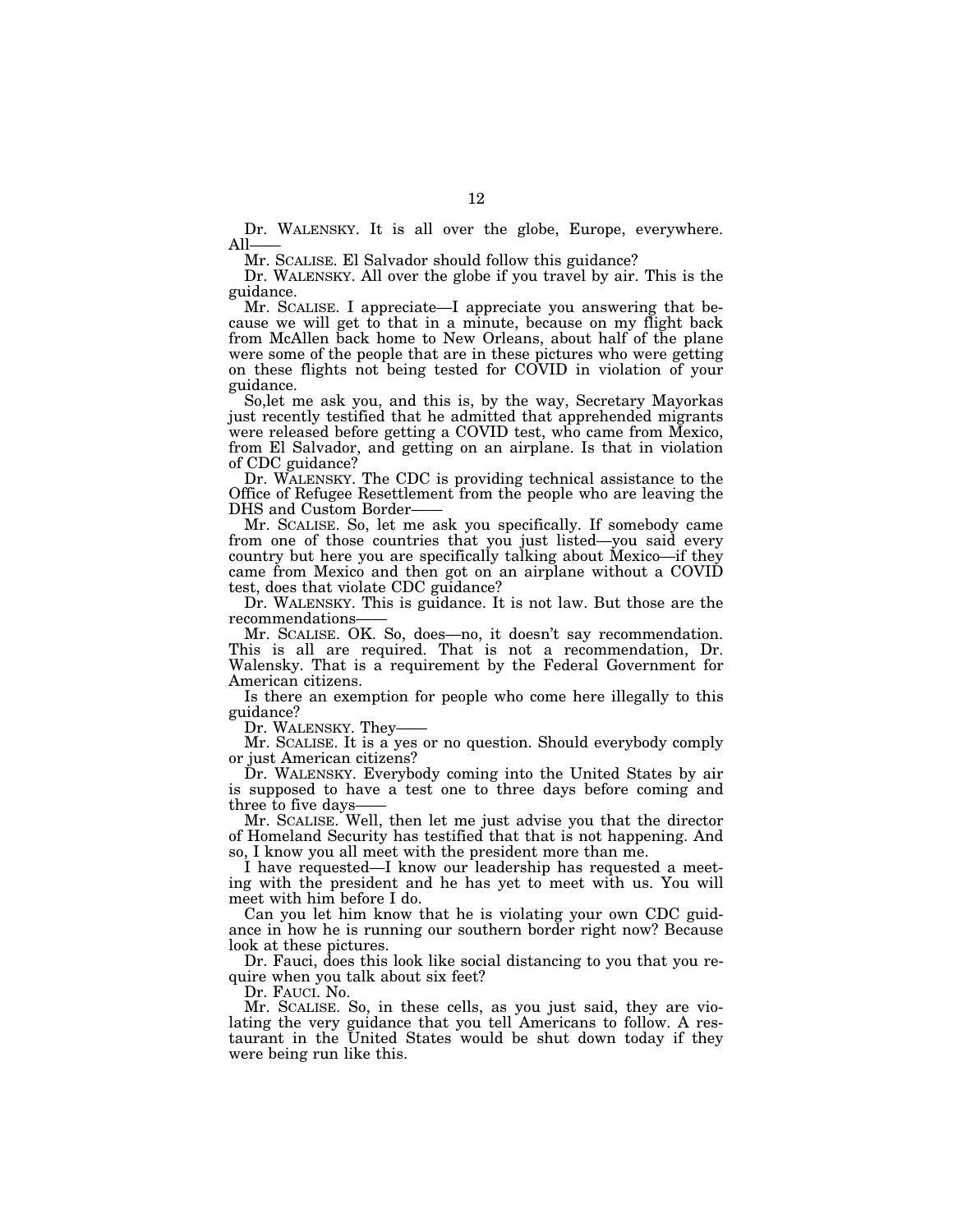Yet, the Federal Government, the Biden administration, is running this facility. You can see all of these young children who are next to each other, six inches apart, many without masks, by the way. Does that follow your guidance that you have issued?

Dr. FAUCI. No.

Mr. SCALISE. Well, then why would the Biden administration not go and stop this? I think one of the reasons is President Biden and Vice President Harris won't even go see this for themselves.

That is why I keep urging strongly that they go to the border. I would love for you all to go to the border to see this so you can at least give recommendations. They are violating every guidance that Americans are required to follow.

Again, you look at the CDC guidance on Mexico, it is off the charts saying how dangerous it is. If you are an American citizen with the vaccination you have to—not should, have to—get a COVID test saying you are negative to come back home to America.

Yet, if you are coming here illegally, the Homeland Security secretary admitted in a hearing just the other day that they are not testing people who come here illegally.

Dr. Fauci, do you think that sends the right message to America who—people are trying to recover and get back to the way of life, that if you are a citizen you follow this set of rules. But if you come here illegally, you don't have to follow any of your rules.

Dr. FAUCI. No doubt it is a very difficult situation at the border, Congressman.

Mr. SCALISE. Do you think this should get fixed?

Dr. FAUCI. Excuse me?

Mr. SCALISE. Do you think this should get fixed and they start following the same rules that you and I have to follow?

Dr. FAUCI. I mean, obviously, everyone would like to see that situation fixed, I know. But it is a very difficult situation that is——

Mr. SCALISE. Americans want to get back to their life, but they don't want two sets of rules either, and that is what is happening right now at our southern border.

Mr. Chairman, I yield back.

Chairman CLYBURN. I thank the ranking member for yielding back.

The chair now recognizes for five minutes Chair Waters.

Ms. WATERS. Thank you so very much for this important hearing, Mr. Clyburn. I just have to take a minute to tell you it is very emotional for me. As you know, my sister was one who was infected and died from COVID–19 and all that I had to depend on was Dr. Fauci.

I would like to tell Dr. Fauci that you, literally, saved millions of folks who would only listen to your advice based on what was happening with the Trump administration and the president of the free world, Mr. Trump, who told—who disregarded, first of all, the fact that the virus was real and took too long to get started with any response to it.

He told us it would just disappear, and then he recommended that we use disinfectant and he proceeded to have gatherings and himself, I believe, was the cause of so many Secret Service personnel and others who got infected.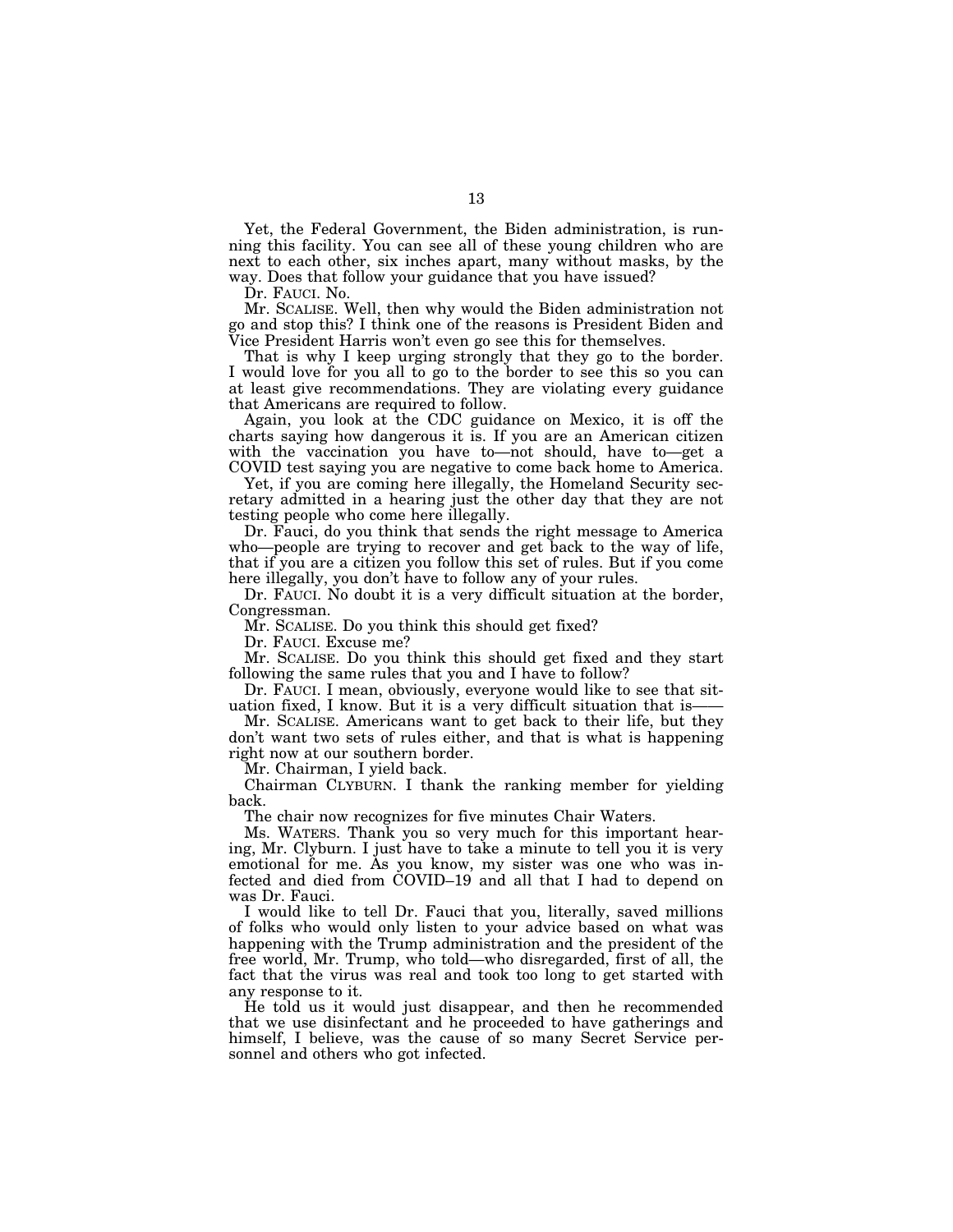So, we depended on you, and I looked forward to you every day giving us some directions about what we should do. And when I go throughout communities and I see everybody masked it is because of you, Dr. Fauci, that we had to depend on, and I want to thank you so very, very much for what you have done for all of us.

And I am so appreciative to the Biden administration, for all of you now, who have moved in a concerted direction to ensure that all communities are vaccinated and that, you know, the gaps that we had under President Trump where we didn't have enough testing, we didn't get enough vaccines, all of that is being corrected now and I want to thank all of you for being here today.

And I just want to say to you, Dr. Walensky, you did recently describe racism as a serious public health threat and you said that the disparities seen over the past year were not a result of COVID– 19. Instead, the pandemic illuminated inequities that have existed for generations.

So, Dr. Walensky, what are the historic inequities that you were referring to and why is racism such a public health threat?

Dr. WALENSKY. Thank you for that question. I am trained in HIV and AIDS, the reason I am an infectious disease doc. I can tell you that those communities that have been afflicted by HIV and AIDS have been a result of they are marginalized communities, vulnerable communities, communities of African Americans, Hispanic communities.

You can look at more maternal mortality. You can look at risk of cardiovascular deaths, up 30 percent in marginalized communities, African-American and Hispanic communities.

This has been—if you work in medicine, you see that people who are racially diverse, this is about where they live, where they work, how they travel, and all of the things that lead to their lack of access to care and their inability to get the same care as others.

And so, this is not just a public health threat of COVID–19. What I can tell you is that over the first six months of 2020 there was one year of life expectancy lost for all Americans, 2.7 years of life expectancy lost for African Americans, and 1.9 years of life expectancy lost for Hispanic Americans.

We have seen this in COVID–19. We are doing outreach now to reach marginalized, vulnerable, racial and ethnic diverse communities, and I believe that outreach has to stick because after we are done with COVID–19, we need to vaccinate 11 million children that have lost their vaccinations.

We need to control hypertension in these communities. We need to address maternal mortality in these communities. All of it will happen.

Ms. WATERS. Thank you. And I appreciate that the Biden/Harris administration has taken actions to reach communities of color, rural communities, and low-income communities, including establishing a COVID–19 Health Equity Task Force, distributing vaccines directly to federally qualified health centers, and targeting funds toward underserved communities.

Dr. Fauci, do you agree that we will not be able to fully recover from this pandemic if we do not take action to ensure that all Americans, including hard hit communities of color, receive coronavirus vaccines and, if so, why?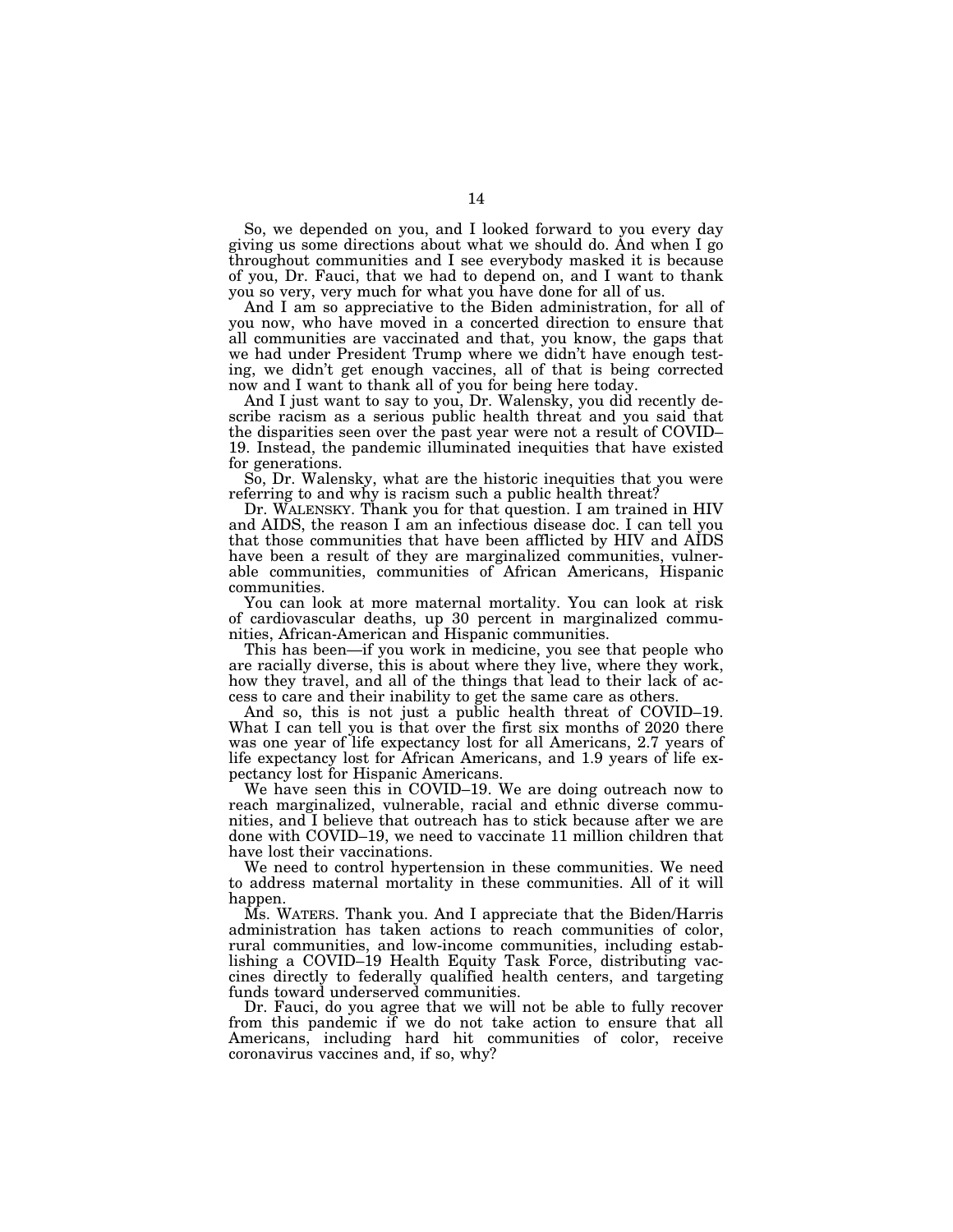Dr. FAUCI. I absolutely agree with that, Congresswoman Waters, and that is the reason why equity is such an important part of the vaccine distribution program that we are carrying out right now.

There are a number of reasons. One, in order to get this pandemic under control we have to get the overwhelming majority of the people in this country vaccinated.

Second, because of the fact that minorities, brown and Black people, have a higher incidence of infection and when they do get infected they have a much higher incidence of a serious outcome including hospitalization and death.

And for those reasons, both for the individual people who will suffer if they are not vaccinated as well as for the country itself when you want to get a veil or an umbrella of protection over the entire country, you have got to include all citizens from all groups from all demographic groups.

Ms. WATERS. Thank you so much, Mr. Clyburn. I appreciate you all but, Dr. Fauci, I love you. Thank you.

[Laughter.]

Chairman CLYBURN. Thank you, Ms. Waters. The chair now recognizes Mr. Jordan for five minutes.

Mr. JORDAN. Thank you, Mr. Chairman.

Dr. Fauci, when is the time?

Dr. FAUCI. Sorry?

Mr. JORDAN. When is the time?

Dr. FAUCI. When is the time? I am not sure what you are

Mr. JORDAN. Well, in your written statement you say now is not the time to pull back on masking, physical distancing, and avoiding congregant settings. When is the time? When do Americans get their freedom back? Can you put your microphone on, please?

Dr. FAUCI. When we get the level of infection in this country low enough that it is not a really high-

Mr. JORDAN. What is low enough? Give me a number. I mean, we had 15 days to slow the spread turned into one year of lost liberty. What metrics, what measures, what has to happen before Americans get more freedoms?

Dr. FAUCI. My message, Congressman Jordan, is to get as many people vaccinated as quickly as we possibly can to get the level of infection in this country low that it is no longer a threat. That is when, and I believe when that happens you will see

Mr. JORDAN. What determines when?

Dr. FAUCI. I am sorry

Mr. JORDAN. What? What measure? I mean, are we just going to continue this forever? When does—when does—when do we get to the point? What measure?

What standard? What objective outcome do we have to reach before—before Americans get their liberty and freedoms back?

Dr. FAUCI. You know, you are—you are indicating liberty and freedom. I look at it as a public health measure to prevent people from dying and going to the hospital.

Mr. JORDAN. You don't think Americans' liberties have been threatened the last year, Dr. Fauci? They have been assaulted, their liberties have.

Dr. FAUCI. I don't look at this as a liberty thing, Congressman Jordan. I look at this——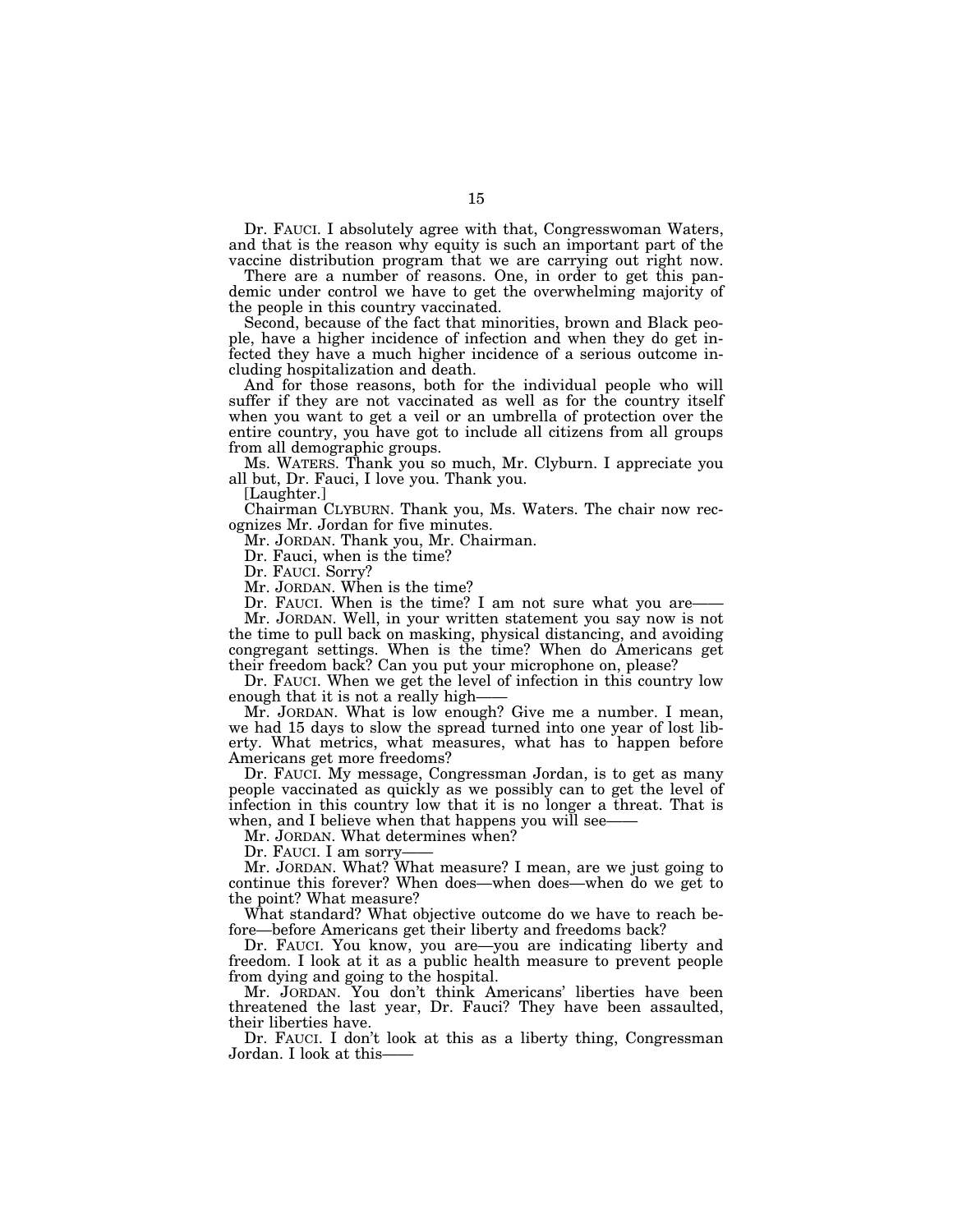Mr. JORDAN. Well, that is obvious.

Dr. FAUCI [continuing]. As a public health thing.

Mr. JORDAN. But the-

Dr. FAUCI. I disagree with you on that complete—

Mr. JORDAN. Do you think the Constitution is suspended during a—during a virus, during a pandemic? It is certainly not.

Dr. FAUCI. This will end for sure when we get the level of infection very low. It is now at such a high level there is a threat again of major surge-

Mr. JORDAN. Dr. Fauci—Dr. Fauci, over the last year, Americans' First Amendment rights have been completely attacked. Your right to go to church, your right to assemble, your right to petition your government, freedom of the press, freedom of speech, have all been assaulted.

I mean, for a year now Americans haven't been able to go to church. Even today, when they go to church they are limited in the size of worshipers who can meet. Your right to assemble? Oh, my goodness. We had a curfew last fall in Ohio. You had to be in your home at 10.

In Pennsylvania, had to be in your home. When you are in your home, you had to wear a mask. In Vermont, when you are in your home you didn't have to wear a mask, Dr. Fauci, because you weren't allowed to have people over to your house.

Dr. FAUCI. Yes. Congressman Jordan

Mr. JORDAN. Your ability to petition your government——

Dr. FAUCI. Well-

Mr. JORDAN. For a year—for a year American citizens haven't been able to come to their Capitol to petition their government, to talk to their representatives.

And freedom of the press, these very pictures that Representative Scalise just showed you and talked about, guess what? The press isn't allowed in those facilities. The press is not, and the Biden administration will not let the press in there.

And, certainly, freedom of speech—I mean, freedom of—the governor of our third largest state meets with physicians and that and that video is censored because they dare to disagree with Dr. Fauci.

So, I just want to know when do Americans get their First Amendment liberties back.

Dr. FAUCI. You know, I don't think anything was censored because they felt they couldn't disagree with me. I think you are you are making this a personal thing, and it isn't.

Mr. JORDAN. It is not a personal thing.

Dr. FAUCI. No, you are. That is exactly what you are doing.

Mr. JORDAN. No, your recommendations carry a lot of weight, Dr. Fauci. We just had the chair of the Financial Services Committee said she loves you and you are the greatest thing in the world.

Dr. FAUCI. My recommendations are consistent-

Ms. WATERS. Will the gentleman yield? Will the gentleman yield? Mr. JORDAN. No, it is my—it is my time.

Dr. FAUCI. Now, could I answer the question, please?

My recommendations are not a personal recommendation. It is based on the CDC guidance, which is—which is underscored——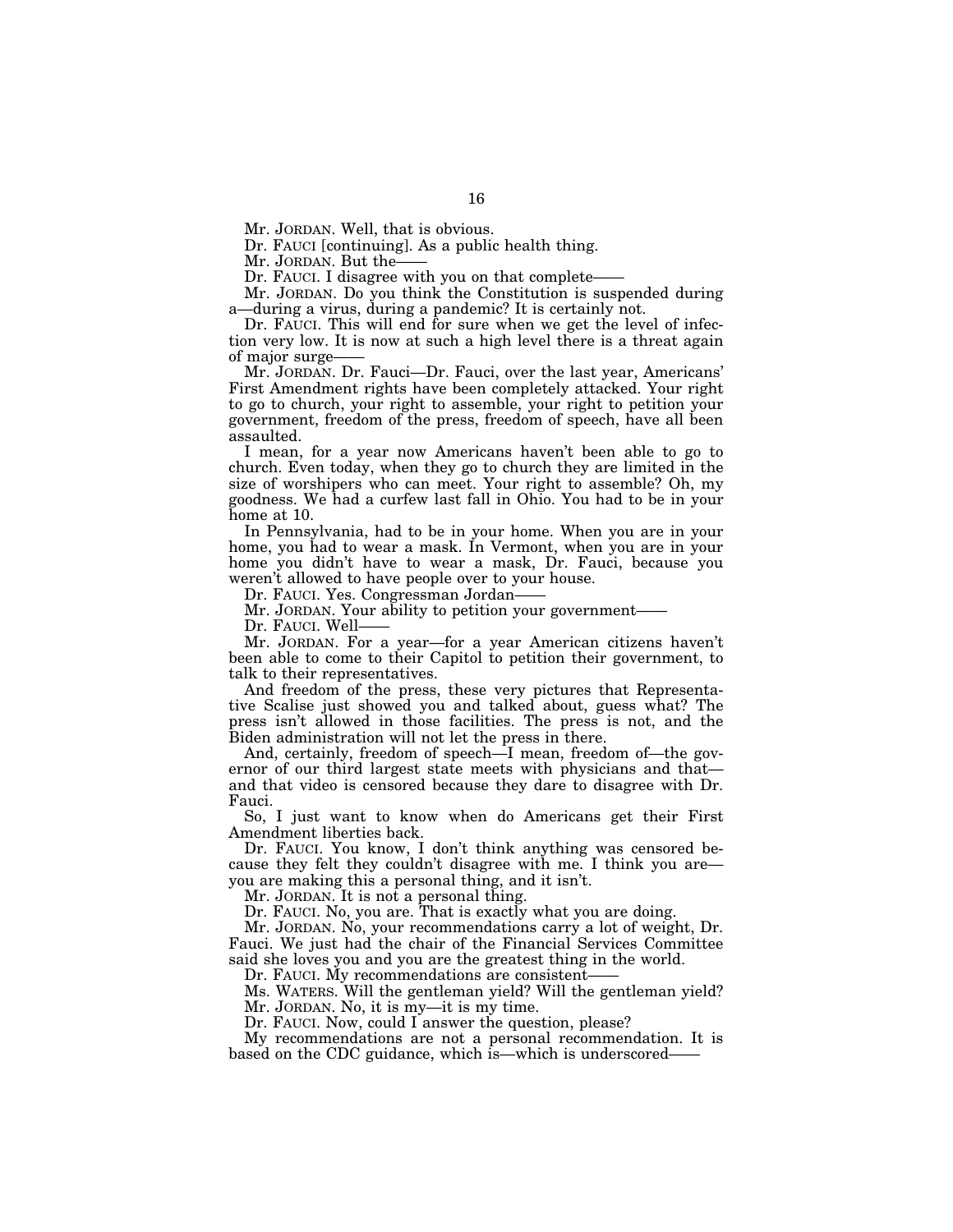Mr. JORDAN. And I am asking the question what measures have to be attained before Americans get their First Amendment liberties back?

Dr. FAUCI. I just told you that. I told you-

Mr. JORDAN. No, you haven't given anything specific. You said we hope when this—tell me a specific-

Dr. FAUCI. Right now—right now we have about 60,000 infections a day, which is a very large risk for a surge. We are not talking about liberties. We are talking about a pandemic that has killed 560,000 Americans. That is what we are talking about.

Mr. JORDAN. And I get that, Dr.—and I don't disagree with that and I understand how serious that is. But I also understand it is pretty serious when businesses have been shut down.

People can't go to church. People can't assemble in their own homes with their friends, with their families. People can't go to a loved one's funeral. People can't get to their government, petition their representative to redress their grievances.

Dr. FAUCI. Right.

Mr. JORDAN. I also understand the First Amendment is pretty darn important and it is been a year, and I want to know when Americans will get those First Amendment liberties back.

Dr. FAUCI. Well, you just said people cannot assemble in their own homes. They can. That is a CDC recommendation for vaccinating-

Mr. JORDAN. Not last fall they couldn't.

Dr. FAUCI. I didn't hear that.

Mr. JORDAN. Not last fall they couldn't.

Dr. FAUCI. I didn't hear what he said.

Chairman CLYBURN. The gentleman's time has expired. I will tell you one instance of when we can get our liberties back. It is when 90 percent of the members of the U.S. Congress get vaccinated.

Mr. JORDAN. Well, I want to know if that is what Dr. Fauci—is it 90 percent, Dr. Fauci?

Chairman CLYBURN. That is what I am-

Mr. JORDAN. Is it 90 percent? That is what I am—that is what I would like to know. Give us some—give us some objective standards versus when certain things get reached we might be able to get back to having our liberty. When? What are the numbers?

Chairman CLYBURN. Well——

Dr. FAUCI. You are going to see a gradual from the—right now we are at an unacceptably high level. We are at—on a daily basis it is unacceptably high, regardless of who you are.

What you are going to see as more and more people get vaccinated and we get over 3 million people a day, you are going to see the level of infection come down and down, and gradually there will be more flexibility for doing the things that you are talking about.

Mr. JORDAN. Where does it get to? When it comes down—what number do we get our liberties back? Tell me the number. Tell me the number.

Chairman CLYBURN. When 90 percent of the Members of Congress get vaccinated.

Mr. JORDAN. But you are not a doctor, Mr. Clyburn. He is. What is the number?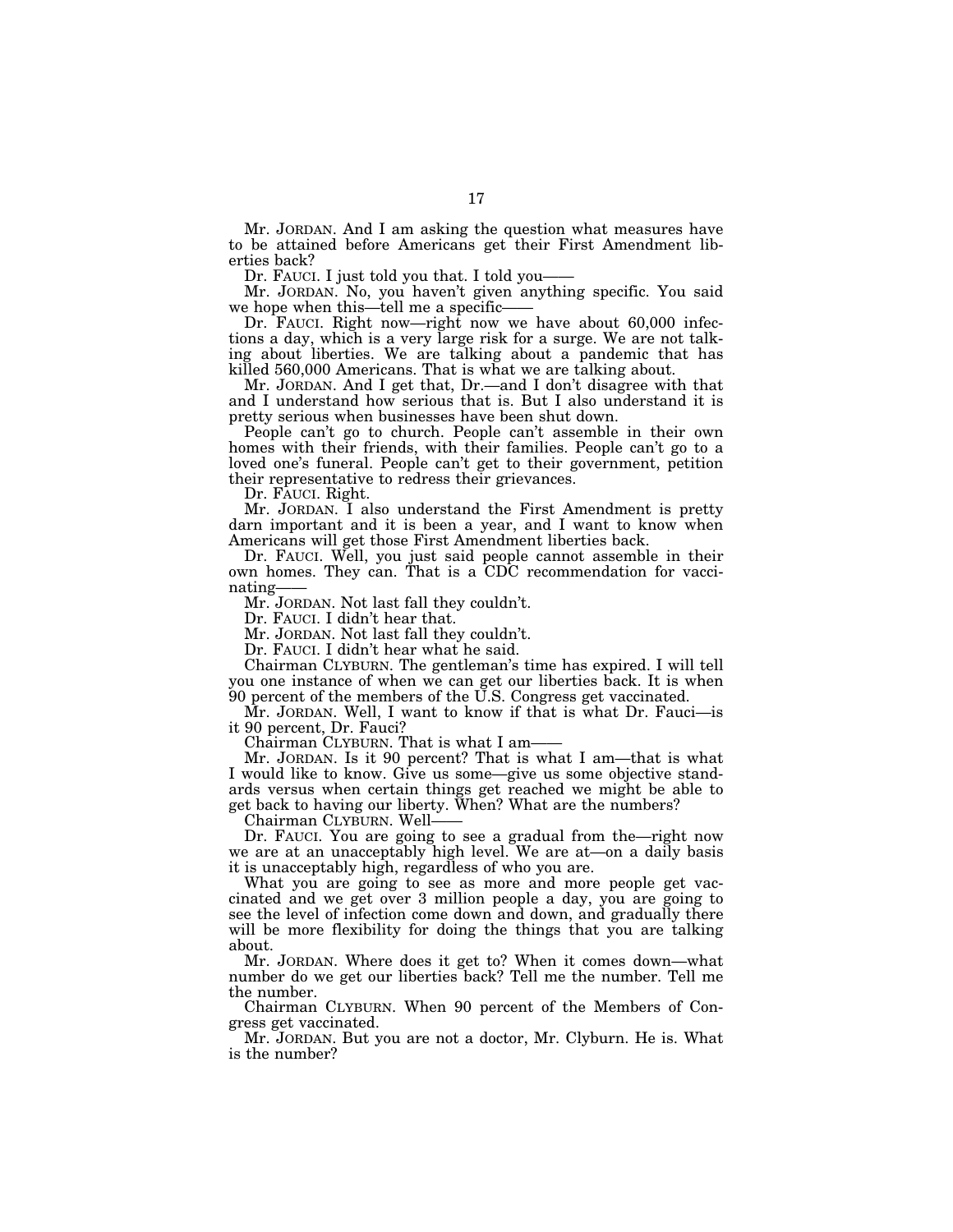Dr. FAUCI. I can't give-

Mrs. MALONEY. Thank you for recognizing me, Mr. Clyburn. Thank you——

Chairman CLYBURN. The chair now recognizes, for five minutes, Mrs. Maloney.

Mr. JORDAN. I would like my question answered. I don't—I don't want-I don't-

Mrs. MALONEY. Reclaiming my time. Reclaiming my time.

Ms. WATERS. Regular order. Regular order.

Mr. JORDAN. No-

Chairman CLYBURN. Just a moment.

Mr. JORDAN. Mr. Chairman—Mr. Chairman, I don't want you to answer my question. The American people want Dr. Fauci to answer the question.

Chairman CLYBURN. Well——

Mr. JORDAN. What does it have to be?

Mrs. MALONEY. The time expired, sir.

Ms. WATERS. You need to respect the chair and shut your mouth. Chairman CLYBURN. Don't worry about this. We are going to handle this, and I think Mr. Jordan knows me very well. He knows full well that we are going to handle this.

Your time has expired and the chair now recognizes Mrs. Maloney.

Mr. JORDAN. Thank you, Mr. Chairman.

Mrs. MALONEY. Thank you, Mr. Chairman, for calling this important hearing and I thank all of the panelists for their dedication to public health and their being here with us today.

I would like to ask—well, first, I would like to thank Dr. Fauci for serving, what is it, seven presidents? Selflessly trying to find answers to save people's lives.

In my district, we call you America's doctor because you have selflessly worked to help the American people, and I want to thank you for always telling the American people the truth even when it is very difficult to hear, and it is not what we want to hear.

But you tell us the truth, and you testified before the Oversight Committee back in March 2020, sitting at the same table, and I asked you, is it going to get better or worse and you testified it was going to get worse, and, tragically, you were right.

Back then, in March, there were fewer than 50 known coronavirus deaths in the United States. And as of today, we have lost more than 560,000 Americans, more than any other country on Earth.

And I am going to ask the same question. What is your assessment today? Is it going to get worse or have we finally turned the corner? Is it going to start moving in the direction we want it to go?

Dr. FAUCI. We are at a crossroads right now, Congresswoman Maloney. We are doing very well with regard to the rollout of vaccines and, yet, we are seeing in the country that there are several states in which the numbers are going up.

When we had the big peak in the winter, during the holidays and beyond, then it came down. We would have liked to see it go all the way down to a very, very low level.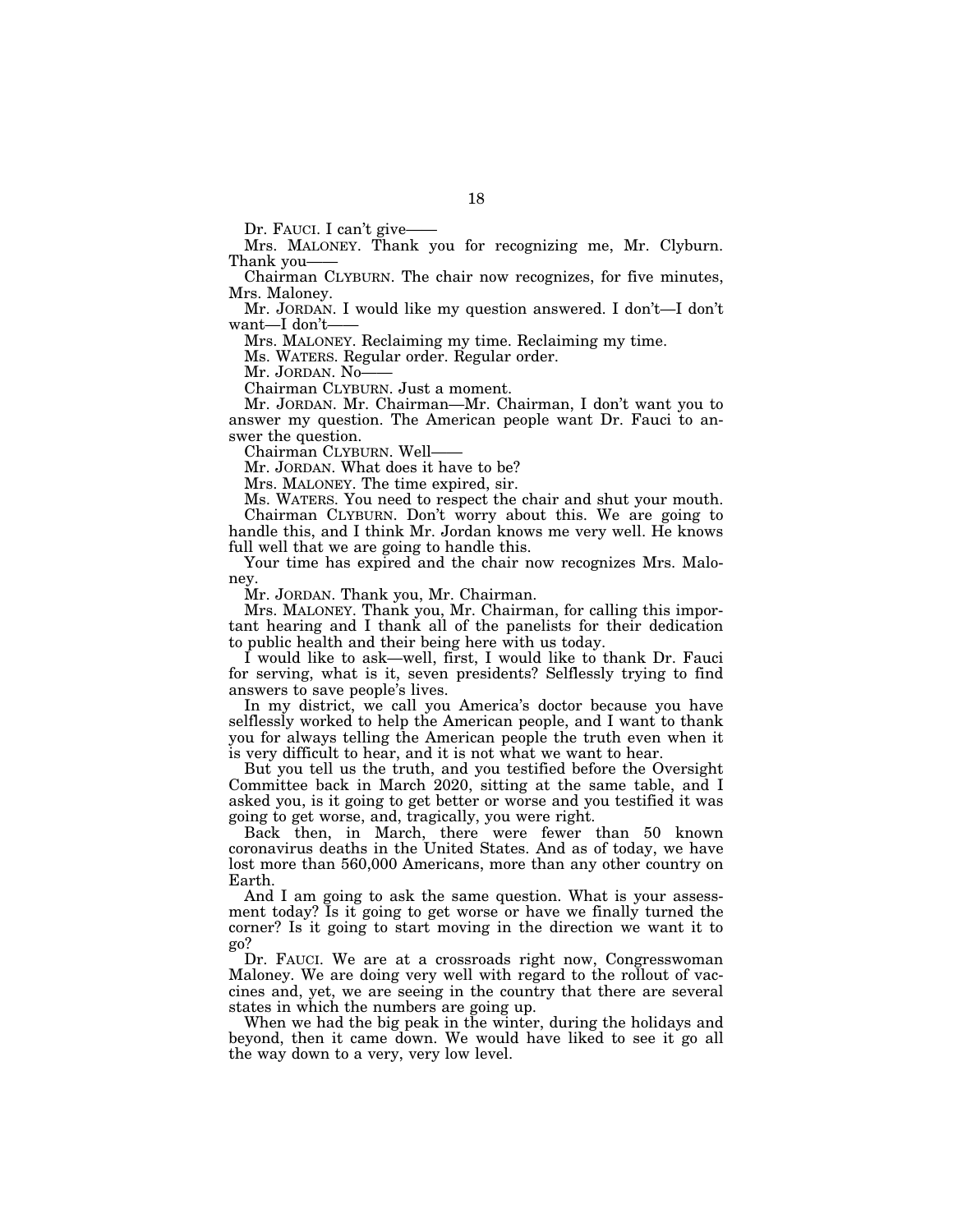Arbitrarily, we don't know what that number is, probably less than 10,000 per day. Right now, it is up at a high enough level that, in fact, if you look at the weekly average it is starting to creep up.

So, as I said in my last slide, we are at a critical turning point. Every day, we get better and better at being able to control it because every day 3 to 4 million people get vaccinated.

So, if we can get more and more people vaccinated, we almost certainly are going to be able to blunt an increase that is a sharp surge in the virus. So, when you say when, it is very critical now, which is the reason why every one of us, including the chairman, is saying let us get as many people vaccinated as quickly as we possibly can.

That is the solution. If we do that successfully, then we will turn that corner. But we are right at that critical point right now, which is the reason why vaccination is so important.

Mrs. MALONEY. Well, that is the top priority of President Biden and I believe is the top priority of every Democrat and probably every person in America to get people vaccinated.

The World Health Organization declared the coronavirus a global pandemic on March 11, 2020, the very same day that you testified before the committee, and I want to know when do you think the designation of a pandemic will be changed and no longer be considered a pandemic?

Dr. FAUCI. Well, there are multiple definitions for pandemic. The one that is most commonly used is an outbreak of a disease, of an infectious disease, that is highly transmissible and involves multiple regions of the world simultaneously.

You can have an outbreak in one place. Like right now, they are having a mini epidemic of Ebola in countries in Africa. That is not a pandemic by any means because it is no place else.

But if you look at the map of the world, you have now over 120 countries that have this disease. So, "pan" means all. When you get it down to the point where it is restricted maybe to very few places, and you have countries, hopefully, the United States, hopefully, a lot of other countries in the world, are free of this, then it is no longer a pandemic. That is what we mean by pandemic.

Mrs. MALONEY. And what are the key steps we have to take to make that happen faster, hopefully, besides vaccinations? Do we have anything

Dr. FAUCI. Well, there are a couple of things. There are a couple of things that can do. One is until you get people fully vaccinated and get it under control where it is no longer a threat, it is the public health measures that we talk about almost every single day. The wearing of masks, the physical distancing, the avoiding congregate settings, the washing of hands.

When the vaccine protection takes over, then you could have a gradual diminution of those types of guideline restrictions, which everyone would like to get rid of, not only Congressman Jordan.

Mrs. MALONEY. Well, my time has expired.

Mr. Chairman, if we could submit questions to the record. I have other questions for the panelists.

Thank you.

Mr. JORDAN. Mr. Chairman, just a question. Mr. Chairman?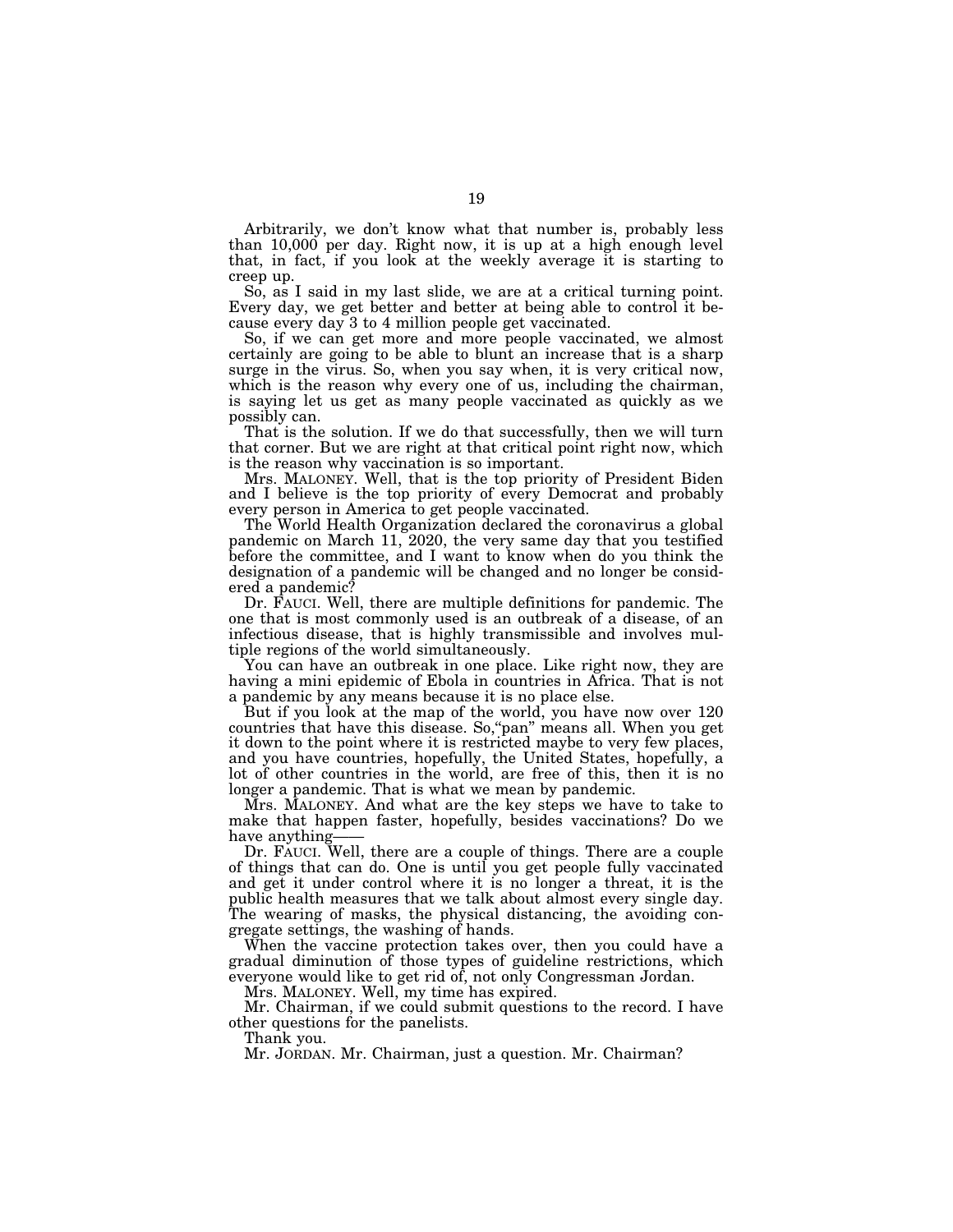Chairman CLYBURN. Yes, sir.

Mr. JORDAN. So earlier, you said—I just want to make sure we, the committee, heard you right. You said Americans get their First Amendment rights back when 90 percent of Congress gets vaccinated. Is that what you said?

Chairman CLYBURN. No.

Mr. JORDAN. OK. What did you say?

Chairman CLYBURN. I said we will get back to the number you request. We will get our liberties back to do what we wish when 90 percent of the Members of Congress demonstrate to the American people that we will all be getting vaccinated. That is what will drive this down, vaccinations.

Mr. JORDAN. So, 90 percent of Congress gets vaccinated and Americans get their liberties back?

Chairman CLYBURN. In my opinion.

Mr. JORDAN. OK.

Chairman CLYBURN. In my opinion.

Mr. RASKIN. Mr. Chairman, a point of order. A point of order, Mr. Chairman. Can any member ask questions of the chairman-

Chairman CLYBURN. The chair now recognizes for five minutes Dr. Green.

Mr. GREEN. Thank you, Mr. Chairman and ranking member, and thank you to our witnesses.

I recently visited our southern border to see the conditions on the ground for myself and what I found was a crisis spiraling out of control.

As a physician, I focused my time looking at the care given and the public health conditions as well as the threats to U.S. health posed by the failure of this administration to act and I would like to share what I thought were three startling observations related to COVID.

First, a mass exodus of people after Biden canceled the asylum agreements has filled facilities to grotesque levels. In one pod built for 33, I saw 621 young girls crammed into that space stacked nearly on top of one another.

They can't test for COVID so it only occasionally happens when they are turned over to the NGO's, and in that rate or in that group the positivity rate is 10 percent, and that means thousands and thousands of COVID-positive immigrants are being released into the U.S. monthly.

Churches in several states still can't fully open, but the left seems completely fine with COVID incubators blasting positive patients into our population. If this committee fails to address this, this committee has no credibility whatsoever.

Second, there is no vaccination assessments going on at all, and with many indigenous peoples coming through the border from Northern Triangle countries where vaccinations for things as rudimentary as measles is not confirmed, Americans are at risk for another massive health crisis.

This administration's failure to ensure the American people are protected from this threat is an egregious violation of their oaths.

Third, COVID variants. Right now, the U.S. doesn't have a huge problem with mutated variants of the COVID virus. There are some present. It is not a huge problem.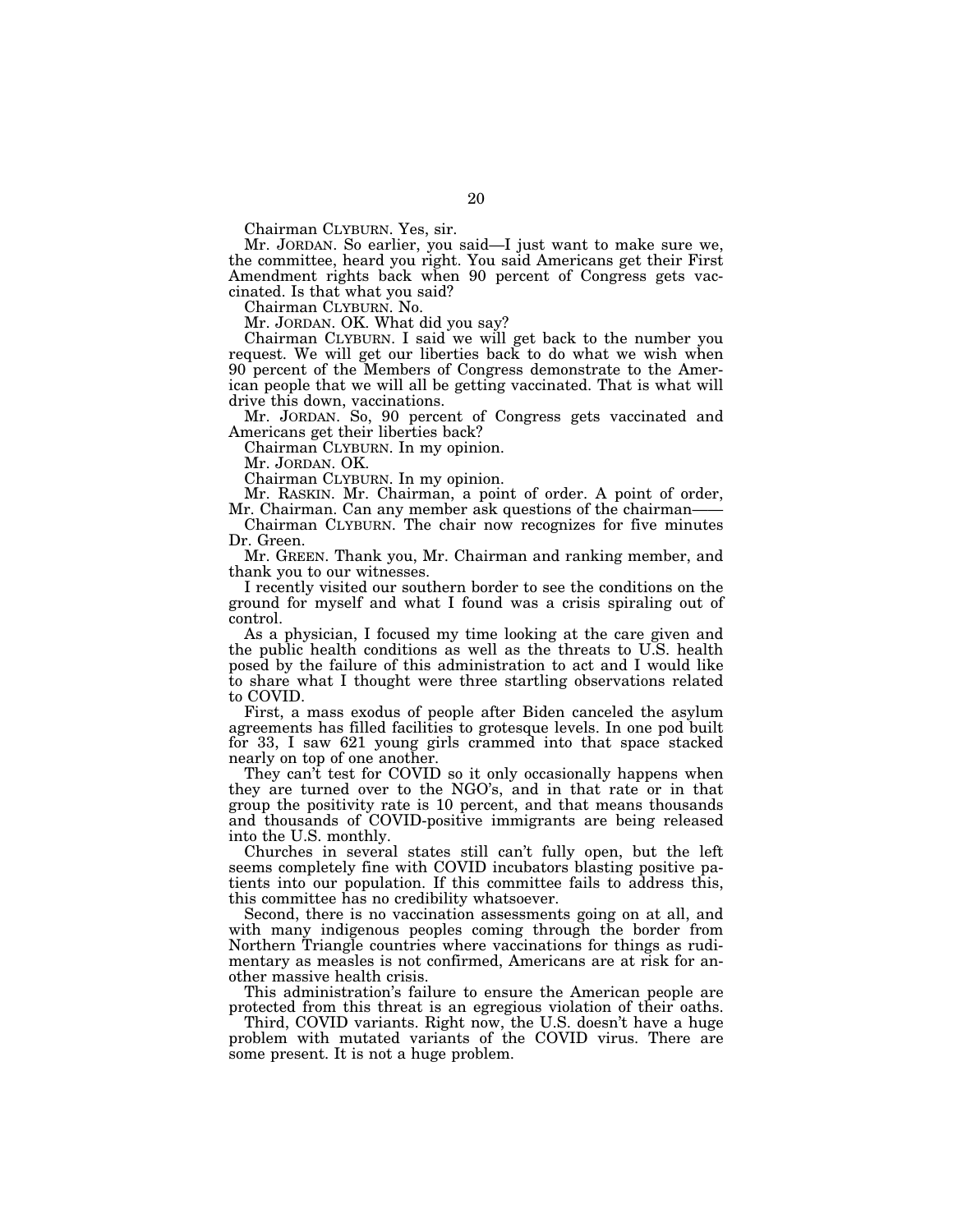While I was on the border, I met with family after family coming from Brazil. Brazil has a particularly nasty variant and, again, with no screening we simply have no idea how much of the positive patients are bringing COVID variants into our country.

What do the members of this Select Committee on the opposite side of the aisle got to say about that? Crickets. There are a few more points that I want to make about public health in regards to this horrendous crisis caused by the Biden administration's failure.

First, illicit drugs kill tens of thousands of Americans every year. Much of the heroin and fentanyl coming into the United States crosses our southern border, and while what we are able to catch comes through checkpoints for the most part, the volume bypassing those checkpoints during this crisis has skyrocketed.

What they have seized since the president's executive orders opened our border has been an 800 percent increase. While we are there—while we were there, multiple splash and grabs happened.

That is where the cartels just drive a dope-filled car into the river and the mules on our side go across with rafts and grab the drugs. Pounds of fentanyl was seized, not by Border Patrol agents but by Texas State Guardsmen.

But they are not enough, and we know drugs, gang members, and guns are bypassing agents consumed with handling the mass sea of humanity pouring in. The agents are so overwhelmed the actual screenings to determine if a migrant is a drug trafficker are no longer done by law enforcement. We are paying NGO's to do it.

Americans will suffer because of these criminals, and Biden—and Biden sits quietly by letting it happen. This is a gross dereliction of duty and, again, Americans will suffer because of his and Vice President Harris' failures.

One last point. Currently, there is no DNA testing of those claiming to be families. We know how the cartels work. The Guatemalan ambassador told me they seize children, carry them across the border as a ticket into the United States. In some cases, when they get across the border they just dump the children.

It is hard to believe except there is video after video showing it happening. Cartel members are claiming children and simply walking into the U.S. as fraudulent families. Essentially, by not testing these people we are encouraging human trafficking.

Think about that. The Biden administration is facilitating human trafficking. Again, this is an egregious failure because they know it is happening and yet they do nothing. It is appalling. This is what we get with an open border.

Americans are being infected with a deadly virus, potentially other pathogens. Coronavirus variants are pouring into the U.S. More Americans will die from drug overdose and more children and women are being trafficked and raped, and Biden and Harris sit in D.C. with no plans to visit the border and no solutions to offer.

Anyone who attempts to cover this up by deflecting to B.S. accusations that this is Trump's fault are complicit in these crimes.

With a nauseated stomach at this point by the failures of our president, I yield.

Chairman CLYBURN. I thank the gentleman from yielding back from that tirade. The chair now recognizes Ms. Velázquez for five minutes.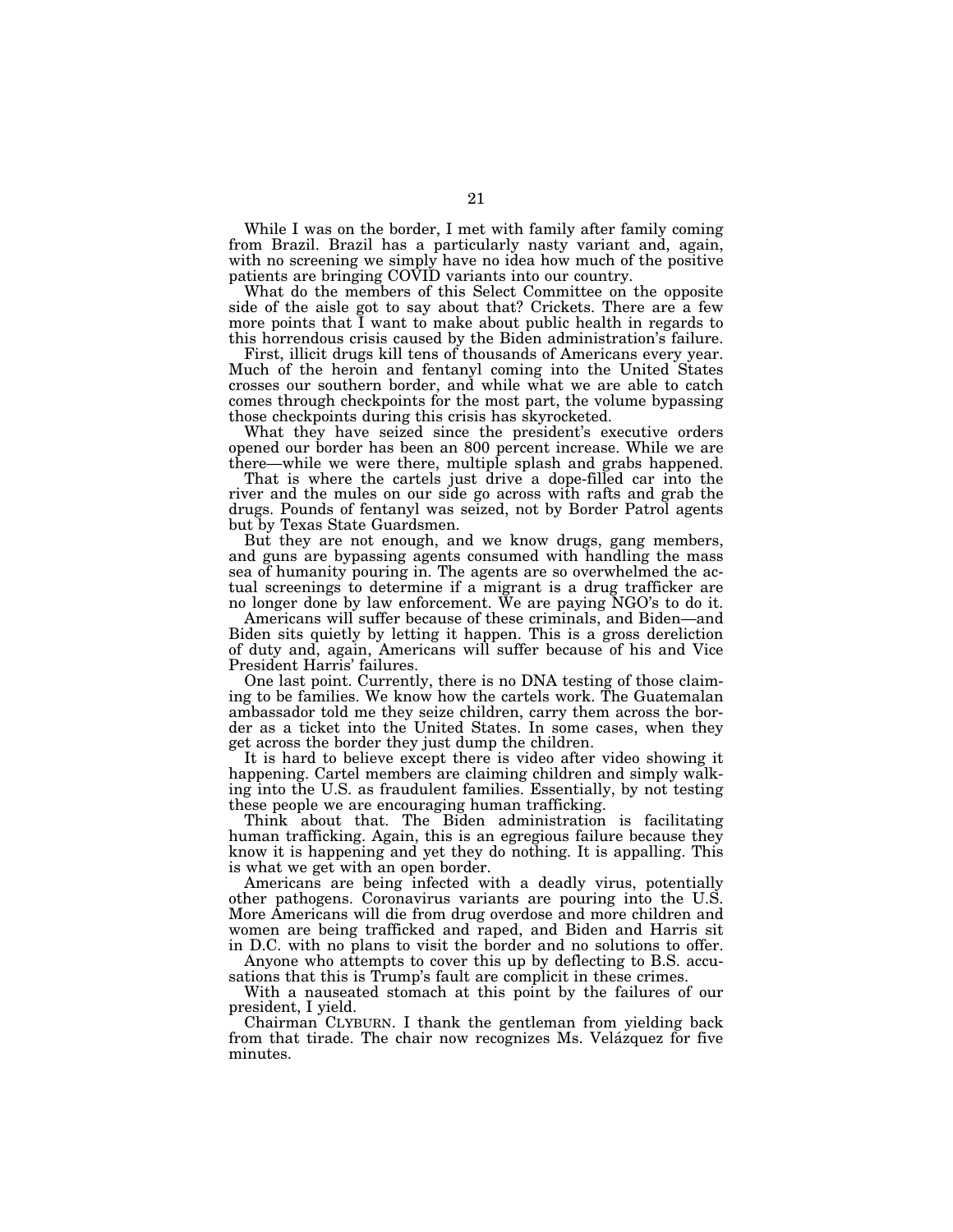Ms. VELÁZQUEZ. Thank you, Mr. Chairman.

In the name of liberty and freedom, you know, I just would like to discuss with Dr. Fauci we have over 500,000 people that died, and the truth matters here. Because President Trump talk about fake virus, that it will disappear by magic. Then when we have the vaccine, the infrastructure wasn't there to make sure the people have been getting the vaccination.

So, obviously, elections have consequences, and we can start discussing the fact that today more than 120 million Americans, roughly, a third of the population, have received at least one vaccine dose.

Dr. Fauci, what are we doing today that that we didn't do, that the previous administration didn't do, in getting the vaccination in people's arms?

Dr. FAUCI. Well, there has been a major effort to facilitate the distribution of vaccines that have multiple components to it. One is to get community vaccine centers, including in those areas that generally are underserved with minorities.

Keeping equity is an important issue. Getting federally qualified health centers involved, getting pharmacies to play a major role in the distribution of vaccines, including pharmacies in those areas where the demography shows that we have minorities who are in need of a vaccine, to use mobile units as well as to get vaccinators, namely, people to put vaccine in the arms of individuals, and that includes the military, that includes retired healthcare providers such as doctors, nurses and others.

So,there really has been a full-blown effort to try and get as many vaccines into as many people as we possibly can as quickly as we can, also, to address the issue of vaccine hesitancy, and the CDC has been given \$3 billion to facilitate that. Maybe I could get Dr. Walensky to address there.

Ms. VELÁZQUEZ. Sure.

Dr. FAUCI. The CDC is playing a very important role in this distribution issue.

Ms. VELÁZQUEZ. And we have seen a higher percentage rate of African Americans' willingness to get vaccinated.

Dr. WALENSKY. Yes. I want to acknowledge that we are working on this and we have more work to do. We know that there is 12 percent of Americans that are African American. Only eight percent of the vaccine has gone to them.

We know that there is 19 percent of Americans that are—who are Hispanic and only nine percent of vaccine has gone to them. We saw some of the crowding out of people who are mobilizing to places where we intentionally put vaccine in high SVI areas and they were crowded out by other people. People traveled far to get vaccine.

Right now, we have vaccine in 29,000 pharmacies with the goal of having vaccine within five miles of every single American-owned pharmacies. We are putting our community vaccination sites within high SVI regions and we are reaching out to the federally qualified health care centers in collaboration with HRSA.

Ms. VELÁZQUEZ. Thank you.

Dr. Kessler, I will turn to you. As the leader of a vaccine development efforts, what are you doing to prepare for the potential spread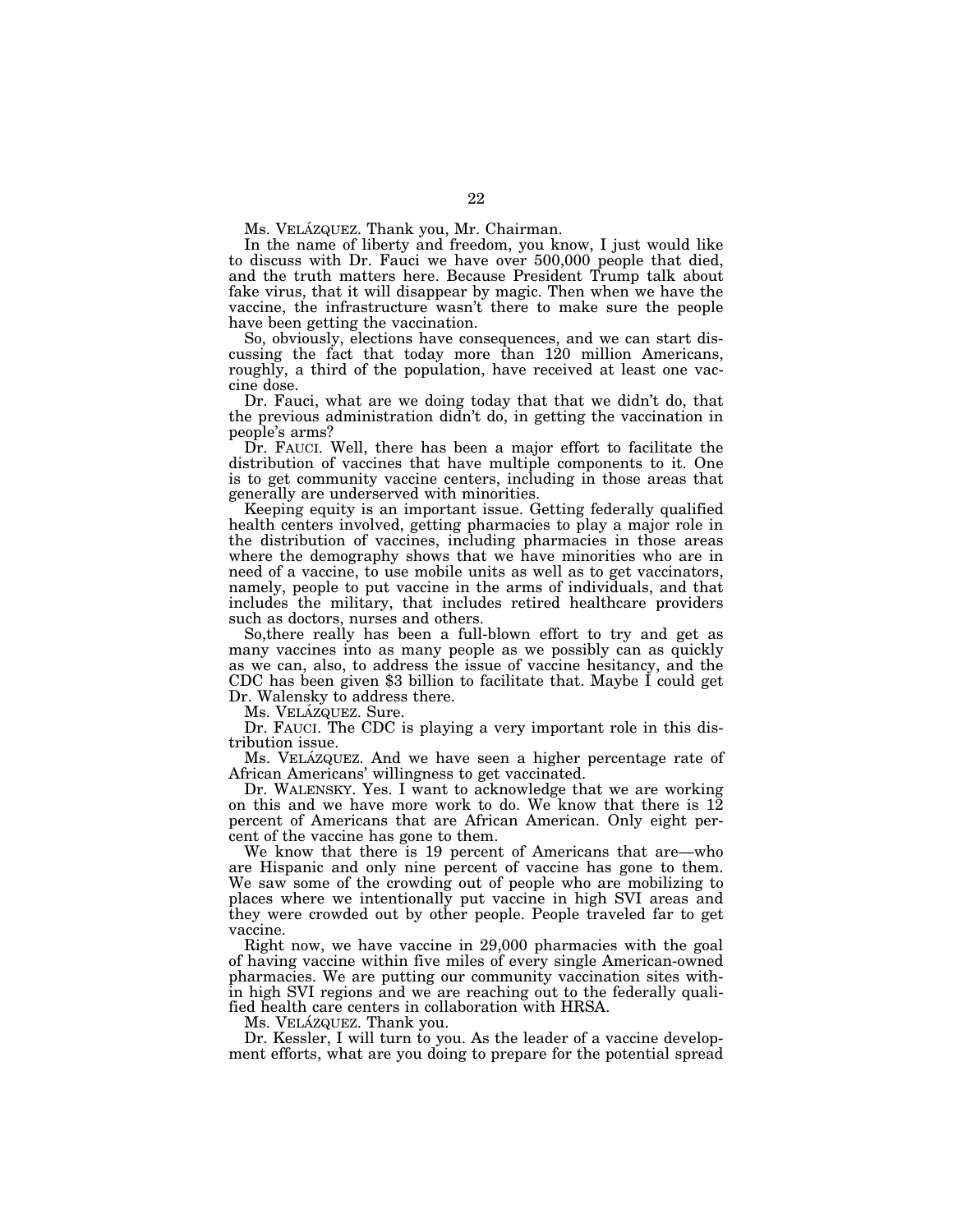of variants, especially those that may be more contagious or resistant to vaccines?

Dr. KESSLER. It is a very important question, Congresswoman. We are studying—we are monitoring the efficacy of the current vaccines against these variants. As my colleagues, I am sure, will join in, luckily, against these variants we are seeing clinical evidence of strong efficacy.

Even though these current vaccines work against these variants, we are taking steps to develop the next generation of vaccines that are directed against these variants if, in fact, they could be more effective.

Ms. VELAZQUEZ. I would like to ask this question because I know that it is in people's mind, at least I am asking myself. Should we expect to need vaccine boosters in the coming months?

Dr. KESSLER. Again, a very important question and the answer is we don't know everything at this moment. We are studying the durability of the antibody response. It seems strong. But there is some waning of that, and no doubt that the variants challenge, right—I mean, they make these vaccines, in essence, work harder.

So, I think that for planning purposes, and planning purposes only because there is no decision, I think we should expect that we may have to boost and probably have to boost again. No decision, but the current thinking is that, certainly, those who are more vulnerable may have to go first.

But I think you have—with many vaccines, we understand that at a certain point in time we need to boost, whether that is 9 months, 12 months, and we are preparing for that time.

Ms. VELÁZQUEZ. Thank you. I yield back.

Chairman CLYBURN. Thank you very much.

The chair now recognizes for five minutes, Ms. Miller-Meeks.

Ms. MILLER-MEEKS. Thank you, Mr. Chair.

As a physician and a former director of the Iowa Department of Public Health, I have a variety of questions that I could ask, which would take longer than five minutes. So, some of them I would like you to answer very briefly.

So, there is a traditional definition of herd immunity. Herd immunity comes about by having naturalized immunity from contracting a disease and/or vaccination.

So, Dr. Kessler, what is the level of herd immunity, to your understanding? Please, very brief.

Dr. KESSLER. What is the-

Ms. MILLER-MEEKS. Well, at what level of the population has to be—has to have immunity for us to have herd immunity and protection? Is that 50 percent? Is that 60 percent? I just want a number.

Dr. KESSLER. Congresswoman, no one knows. In my view, I don't know the exact number. I can give you estimates of what I think will bring down the numbers that-

Ms. MILLER-MEEKS. Dr. Fauci?

Dr. FAUCI. You are asking me?

Ms. MILLER-MEEKS. Yes, sir.

Dr. FAUCI. We don't know that for this particular infection. We know it for other——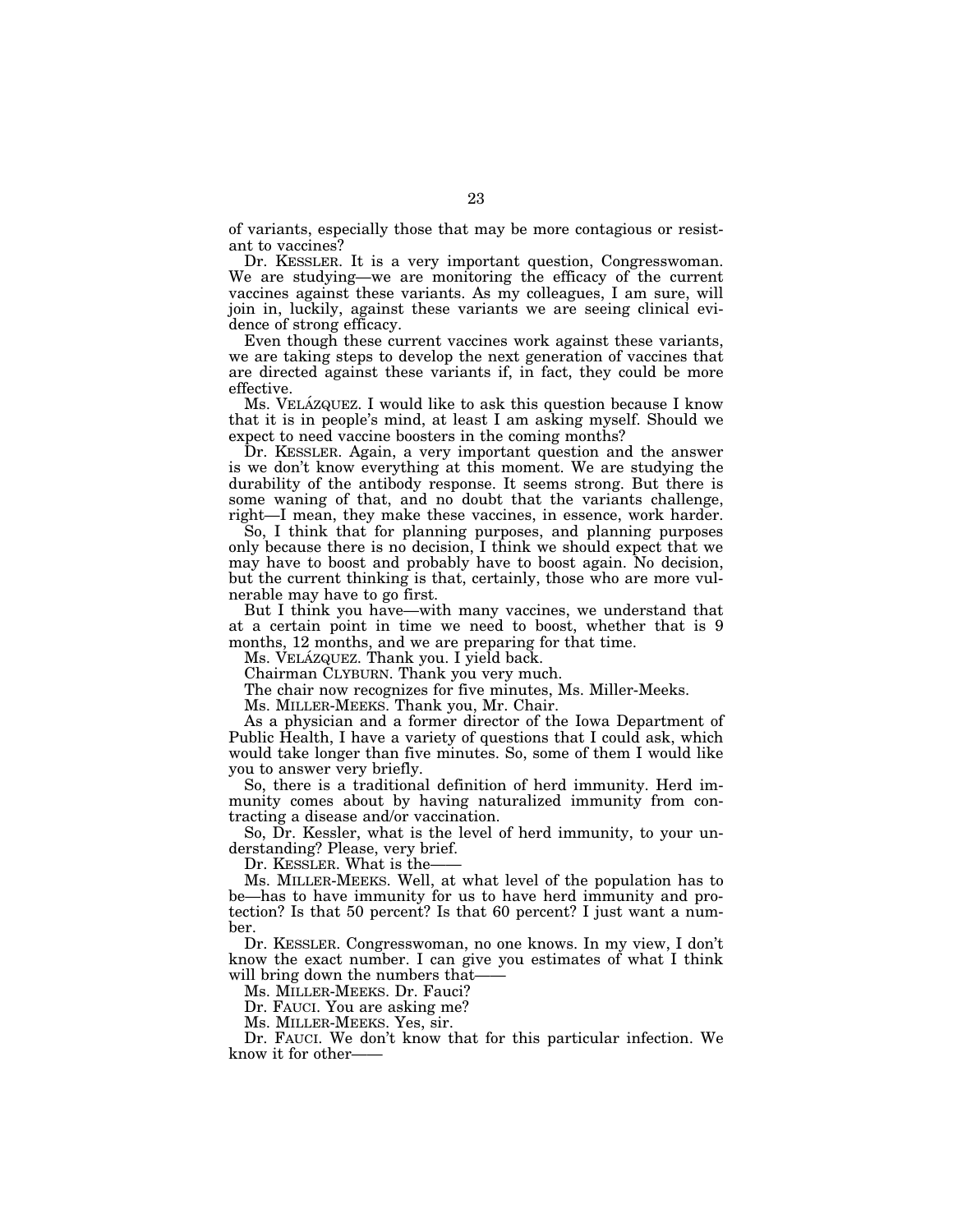Ms. MILLER-MEEKS. What is typically considered traditional letter in public health for herd immunity? When we talk about measles, when we talk about any other disease?

Dr. FAUCI. Well, measles, it is—it is 90 percent. You get below that you start getting into trouble.

Ms. MILLER-MEEKS. And but that-

Dr. FAUCI. But herd immunity is due to a number of things. You have to worry about, A, the combination of the vaccine plus-

Ms. MILLER-MEEKS. I understand. Dr. Walensky, I just wanted a brief—because that goes to part of the question when do we get out of this.

Dr. FAUCI. OK.

Dr. WALENSKY. The epidemiologic term of herd immunity is 1 minus 1/Rt. Rt for this virus is somewhere between two and three. But we know with variants that that Rt is changing over time, increased transmissibility.

So, in fact, I think it is changing, given the variants.

Ms. MILLER-MEEKS. OK. Thank you very much.

So, the reason I asked that question is that you have said that were—between vaccinating as many people as quickly and as expeditiously as possible as we have the emergence of new variants.

As a member of the Doctors Caucus, we submitted a letter to the FDA that the FDA use real-world evidence that we have gained from Israel and the U.K. in elongating the—between the prime dose and the secondary dose for the Pfizer and the Moderna vaccine.

This would enable us to get as many people possible vaccinated with the prime dose and then within a 12-week span get their second dose. This is especially important as we are opening up to young adults and children.

So, 16-to 17-year-olds have then emergencies authorization approved for Pfizer, and we know 12-to 15-year-olds, as published recently, have 100 percent effectiveness.

So, now that we have a vaccine that has gone on to pause, would you be supportive of asking the FDA to use real-world evidence in order to increase the duration between the first and second dose of Pfizer and Moderna so we can get more people vaccinated?

Dr. Kessler, yes or no?

Dr. KESSLER. I think it is more complicated than a yes or no, Congresswoman.

Ms. MILLER-MEEKS. OK. Dr. Fauci?

Dr. FAUCI. Same thing. It is a complicated issue.

Ms. MILLER-MEEKS. Dr. Walensky?

Dr. WALENSKY. It is complicated.

Ms. MILLER-MEEKS. OK. I am glad to see you all putting your medical information and real-world evidence on the line to answer that question when we are trying to get as many people vaccinated as possible as rapidly as possible.

Earlier this week, I made a second trip down to the border, and I can tell you firsthand that the number of migrants crossing constitutes a crisis, and we all know that the COVID–19 pandemic is not over.

I saw migrants apprehended at 11 p.m. at night, who, on the next day, were on planes with Members of Congress. Not that it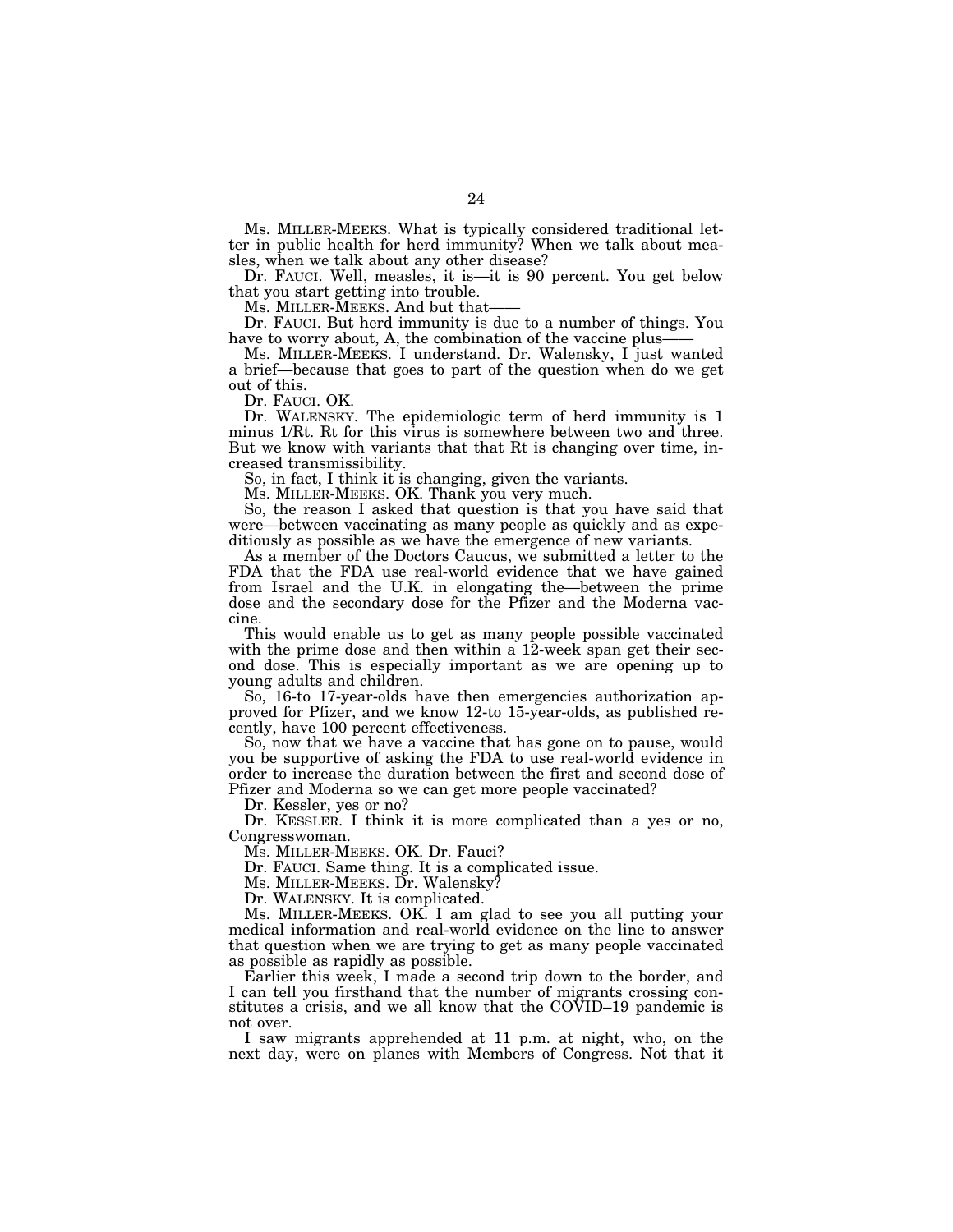matters if you are a Member of Congress, but just meaning we saw them so we know that this is real. And these migrants are flying all over the country.

I had specifically authored and put forward a bill that all migrants be tested at the Central Processing Facility.

Dr. Fauci, do you think all migrants crossing our borders from any borders should be tested for COVID–19 before entering this country or being sent to other places within our country?

Dr. FAUCI. Ideally, that would be the case.

Ms. MILLER-MEEKS. OK.

Dr. Walensky, what are the requirements for U.S. citizens returning home from overseas? Do they have to show proof of a negative test before entering and what kind of negative test?

Dr. WALENSKY. They have to show proof of a negative test or having had disease within the prior three months to enter by air.

Ms. MILLER-MEEKS. OK. Are any of you aware of what kind of tests migrants are given and when they are given tests?

Dr. WALENSKY. Testing is occurring as they leave CBP on the way to OR facilities.

Ms. MILLER-MEEKS. So, typically, testing is at—they are in facility so they have been in a—the Central Processing Facility, transiting, and then sent to a community either by air or by bus to another community, and then having testing.

So, again, I would say, do you recommend that migrants have testing at the border? And if so, will you put forth that recommendation?

Dr. Kessler?

Dr. KESSLER. Certainly, will yield to my colleagues. It is——

Ms. MILLER-MEEKS. Dr. Fauci?

Dr. FAUCI. Ideal conditions you would want to get testing at the border. Yes.

Ms. MILLER-MEEKS. Dr. Walensky?

Dr. WALENSKY. We are working to get testing and vaccines at the border for people, eligible workers as well as people who are eligible.

Ms. MILLER-MEEKS. I would, certainly, appreciate your support for my bill to test migrants at the border.

Thank you, Mr. Chair. I yield back my time.

Chairman CLYBURN. I thank the gentlelady for yielding back.

The chair now recognizes Mr. Foster for five minutes.

Mr. FOSTER. Thank you, Mr. Chair.

Dr. Kessler, I would like to ask a little bit about the sort of the level of detail, the planning, for in case we need boosters for variants or so on.

Do we have manufacturing capability reserved for the major candidate vaccines? Because—or is that manufacturing capacity when the U.S. gets its first vaccine, is that now being dedicated and contracted to providing vaccines for the rest of the world?

Dr. KESSLER. It is an excellent question, Congressman.

We are in discussions right now, making sure that we can secure those vaccines for boost or variants. We are in that process right now.

Mr. FOSTER. All right. So, but at this point, there is not—there are not contracts in place that guarantee that we will have access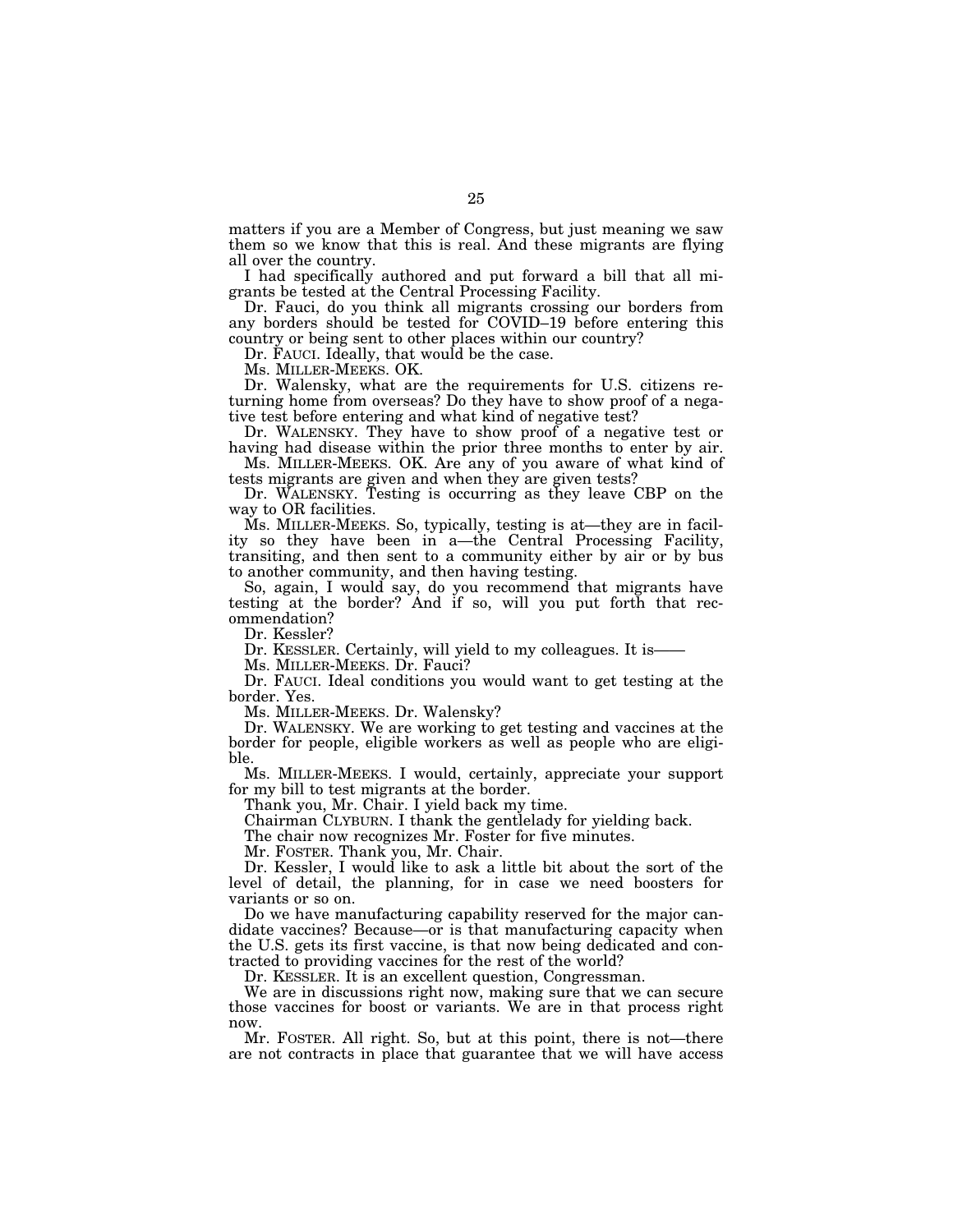if we do need, you know, a significant effort for a third dose for Americans?

Dr. KESSLER. Yes.

Mr. FOSTER. OK. Yes, if you can keep us posted on that. We have very effective interface through the GAO, who is Congress' typical, you know, interface to the Oversight.

And so just letting them see the project management plans for those sort of contingencies, I think, would be very valuable. Representative Green and I have had really good results working through them and I urge you to continue and strengthen all your collaboration with them.

Dr. KESSLER. We would be happy to do so, sir.

Mr. FOSTER. Yes.

Let us see. Another question involves the effort toward therapeutics. You know, I am—I am concerned that not enough attention may have been placed on the need for therapeutics and the need to continue, you know, approving new COVID treatments.

The therapeutics, they may become increasingly important as the—as the virus pandemic disappears and we are now dealing with occasional flare ups. I was rather disappointed, you know, that the—although the antibody therapeutics seemed to work pretty well, we didn't really have in place, you know, the mass treatment centers to use them, and so these quite effective medicines ended up sitting on a shelf.

Can you say anything, I guess, Dr. Kessler, about what the plans are, going forward, to make sure that not only do we have the therapeutics but they actually can get to the patients who need them?

Dr. KESSLER. Again, an excellent question. Over the last month, we have stepped up our efforts to provide the monoclonal antibodies directly because for those who test positive, early stage of the disease but at high risk, monoclonal—the administration of monoclonal antibodies can save lives.

Dr. Fauci and I are working on stepping up a program for increased antiviral drug discovery. That is going to be absolutely critical. We need better molecules and small-molecule therapies, especially there are going to be certain people for whom the vaccine does not provide protection, and we are going to need to offer that.

So, we have to develop better antiviral therapies.

Mr. FOSTER. Dr. Walensky, can you say a little bit about the monitoring of, I think, what are called vaccine breakthrough events?

That when someone, you know, gets sick despite being vaccinated. You know, what level of surveillance is going into that right now and—yes.

Dr. WALENSKY. Thank you for that question.

Mr. FOSTER. It is important.

Dr. WALENSKY. Indeed, and, in fact, just this morning, we announced where we are. Seventy-seven million people vaccinated, 5,300 breakthrough infections that we—or 5,800, I am sorry, that we are aware of, 396 of whom were hospitalized and there have been 74 deaths.

So, we are keeping a close eye on this. We are reaching out to all of our state health officials as well as to our hospitals to make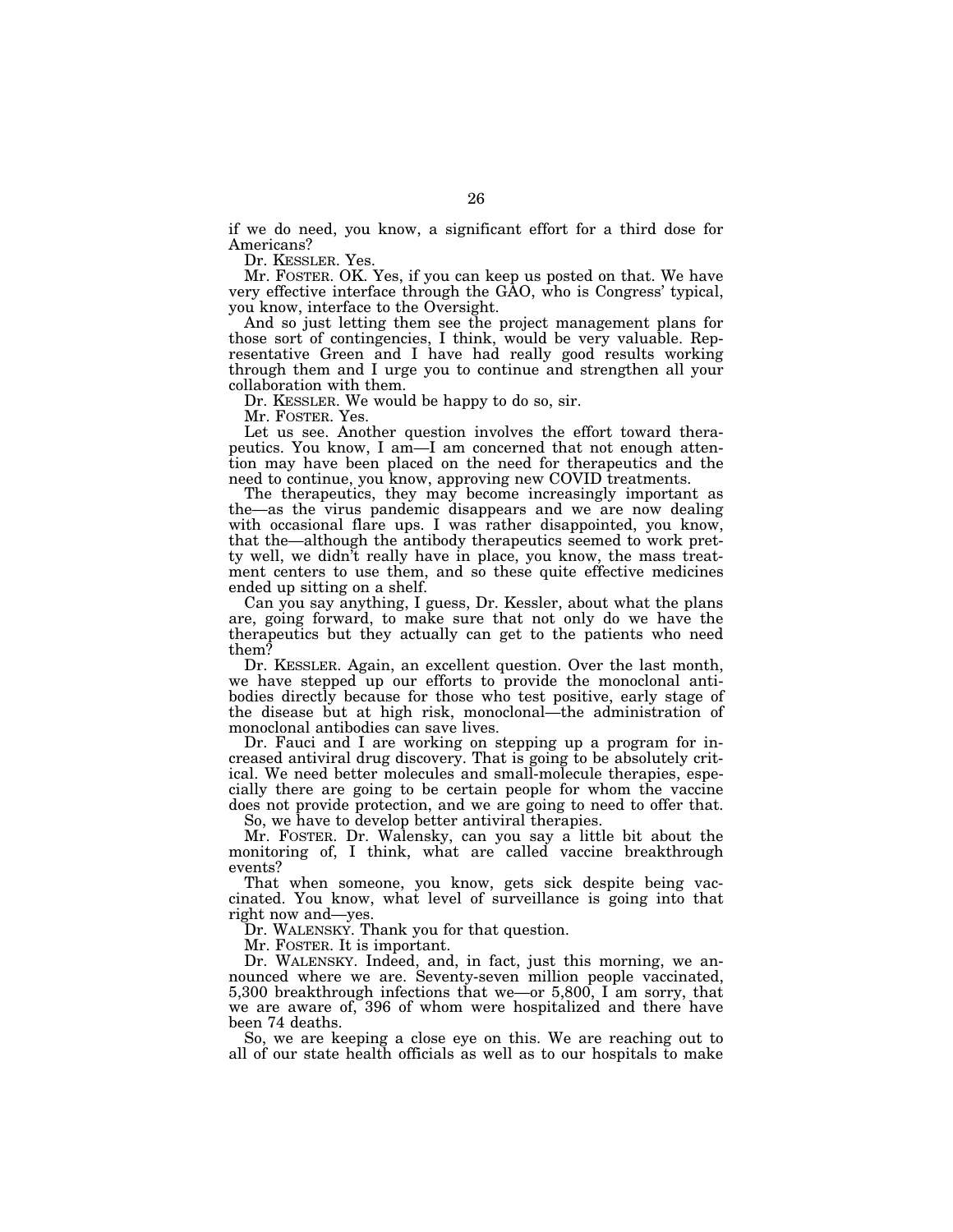sure that people who are identified as a breakthrough infection we can—we can—and defined as two weeks after your second dose or you are two weeks after your final dose, so that we can identify the cases that we are having.

Mr. FOSTER. And do you collect more detailed information on the—you know, the genetics, just everything about those breakthrough patients?

Dr. WALENSKY. Yes, and we are partnering with academic institutions as well. Not all of these can be sequenced. But we would like to make sure that some of these are sequenced.

Some of these breakthroughs are, of course, failure of an immune response in the host, and then some of them we worry might be related to a variant in—that is circulating. So, we are looking at both.

Mr. FOSTER. Well, I am glad you are on the case, and I yield back.

Chairman CLYBURN. I thank the gentleman for yielding back.

The chair now recognizes Ms. Malliotakis for five minutes.

Ms. MALLIOTAKIS. Thank you, Mr. Chairman. Thank you all to the doctors for being here today and sharing your wisdom with us and giving us an update on what is happening.

You know, I wanted to talk about just, really, with you about some of the hypocrisy and double standards that we are seeing.

Because, Dr. Fauci, you said it—you know, your recommendations are consistent. Some of the policies that we are seeing coming out of, you know, this administration or some of the leaders on the local and state levels, really, is a double standard.

So, for example, you know, I wanted to ask you your thoughts on the—on the U.S.-Canada border remaining closed. And this is something that is having an economic impact.

No nonessential travel is having a impact on families that want to vacation as well, and then we see the southern border being completely wide open.

And I wanted to see if you thought that was an inconsistency and that we should be consistently moving forward. This is a decision that is going to be revisited next week. So, I wanted to know what your thoughts are on keeping the northern border closed.

Dr. FAUCI. Congresswoman, I am not an expert on border controls, but it is very clear that the situation at the southern border is really, really profoundly different than the situation that I can see.

Just as a private citizen looking at it, not as a medical person but just looking at the need to get into the country from the individuals who are coming from a variety of other countries using Mexico as a gateway to get in versus the situation in Canada.

It is really, clearly, very, very different.

Ms. MALLIOTAKIS. But they are citing public health as a reason to keep the northern border closed. So, my question is, you know, individuals flowing from 60 different countries not being tested, perhaps bringing in variants, that should be, I think, a concern and I would just recommend that, you know, we have some consistency in this policy, moving forward. It is either a public health crisis or it is not, and that is just, like, one of the things I wanted to, you know, bring up today.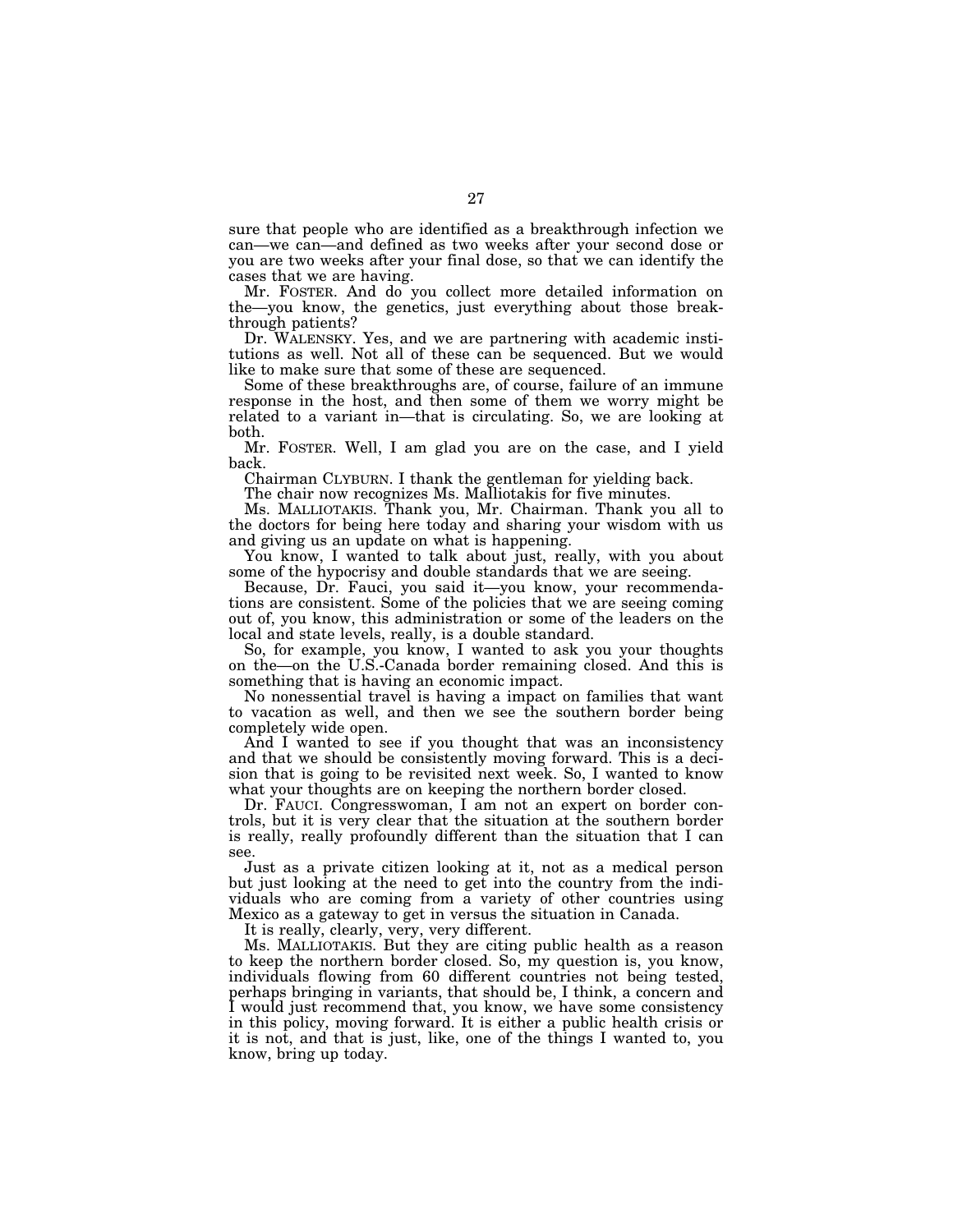And I think the other thing is, you know, my colleague really made a good point in describing the situation at these facilities, and I was there along with him in this trip and when you see how these facilities—COVID capacity of 250, you have 4,000 individuals, and then you come to New York City and you are telling maybe not you, maybe it is our mayor—telling us that we cannot have kids in school five days a week.

Just it is that type of double standard, the fact that these facilities could be at 900 percent capacity and my local restaurants are at a 50 percent capacity and they are struggling to keep their doors open.

That is the type of inconsistency and the double standards that we are seeing from our leadership, whether that be national, state, or local.

In my case, it is—a lot of it is local. And, you know, the president did say he wants to open our schools within the first 100 days of his administration. That is approaching.

That is approaching in the next week or two. And we still don't see that there is any plan, despite the fact that we gave the money.<br>In the December CARES package the money was put in.

The CDC recommended, saying it was going to be a \$28 billion dollar estimated cost. They put in \$64 billion and the schools are still not open. New York has received \$4 billion of that money.

So, I would just—you know, since you meet with the president regularly, I would just bring up some of these inconsistencies and double standards that we are seeing, and say that if we want people to follow these rules and these guidelines, they need to be consistent and they need to be fair.

Any comment? I would appreciate that.

Dr. WALENSKY. On February 12, we released our initial guidance in this administration on getting schools open February 19.

We updated those guidance based on updated science, and for all levels of community transmission the guidance recommends full in time in-person learning five days a week.

There are some restrictions and high levels of transmission in high school students if they are not able to maintain six feet apart. But for the most part, this was a guidance and an operational plan to open schools.

Ms. MALLIOTAKIS. Well, I hope you can share that with Mayor de Blasio. Thank you.

Chairman CLYBURN. Does the gentlelady yield back?

Ms. MALLIOTAKIS. I am done for this round. Thank you.

Chairman CLYBURN. Thank you for yielding back.

The chair now recognizes Mr. Raskin for five minutes.

Mr. RASKIN. Thank you, Mr. Chairman.

Dr. Brooks, who was Donald Trump's coronavirus response coordinator in his administration, just told America that hundreds of thousands of COVID deaths of Americans could have been prevented by the Trump administration had it acted more forcefully and effectively to counter the disease rather than denying it and diminishing it and trivializing it.

It would take a week to describe all of the lethal failures of the Trump administration and his congressional enablers in the coronavirus response. Let us take this one. Scientists all over the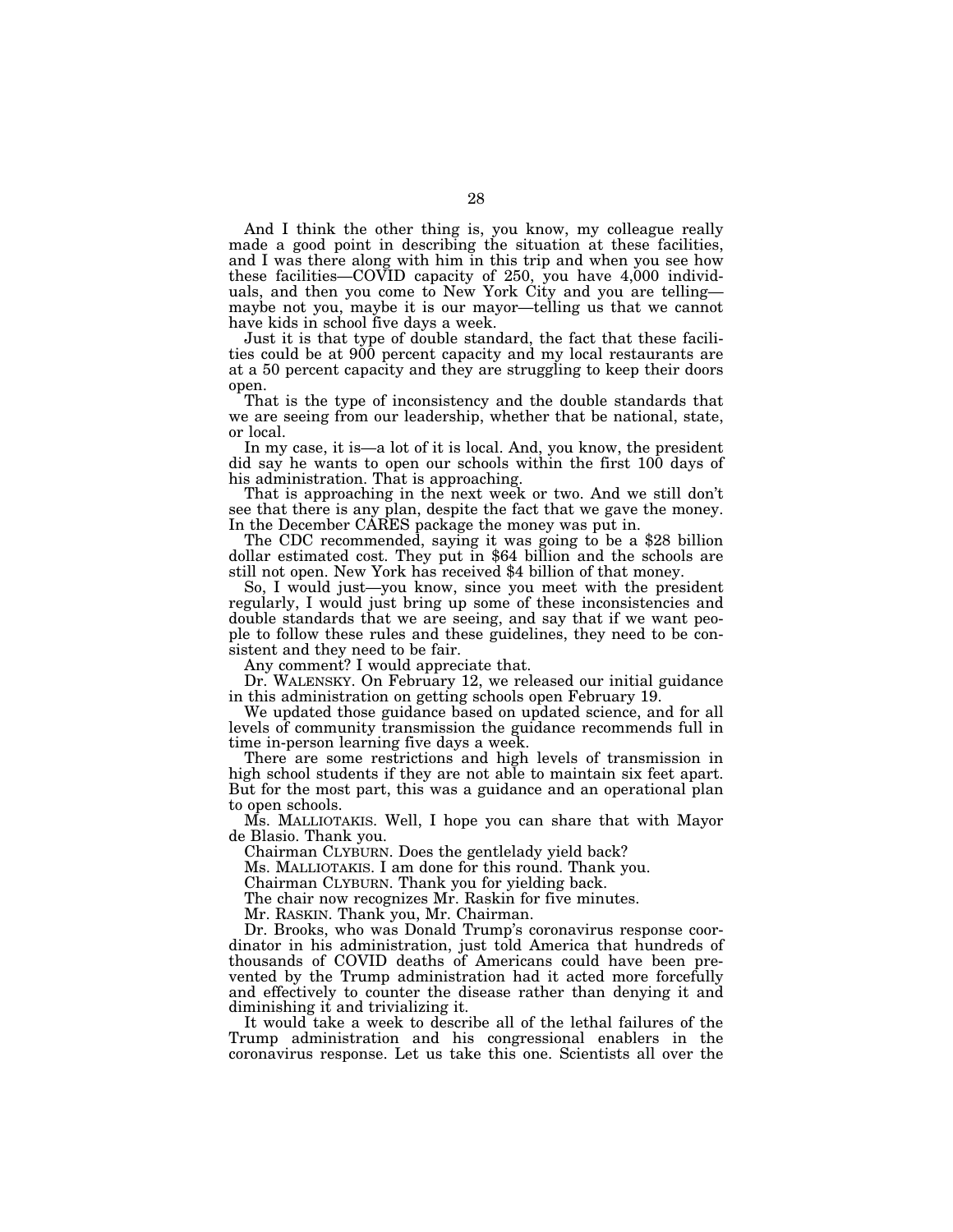world were shocked when some of Trump's top political advisors were openly pushing for a herd immunity strategy to deal with the coronavirus.

And last year, I asked his HHS secretary about this and he assured us that herd immunity was not the official strategy of the government with respect to corona.

But just days later, he went to a private meeting with three major advocates of the herd immunity strategy, and the subcommittee revealed emails showing that a Trump appointee stated, and I quote it—please put this up if you would, Mr. Chairman— ''We need to establish herd. Infants, kids, teens, young people, young adults, middle-aged with no conditions have zero to little risk. So, we use them to develop herd. We want them infected. We want them infected.''

Dr. Fauci, in your expert opinion, is deliberately exposing Americans to infect them with the coronavirus a sound public health strategy?

Are there any categories of Americans named by this Trump appointee that we want to see infected—infants, kids, teens, young people, middle aged?

Chairman CLYBURN. Your mic is not on.

Dr. FAUCI. As I have mentioned many times in different committee hearings, the best way to get protection of the community is to vaccinate them, and I had great concerns about essentially letting people get infected for the purpose of getting enough immunity in the community to then get to this elusive terminology of herd immunity.

The best way, and repeat it—we are all saying the same thing is to get as many people vaccinated as quickly as you possibly can, and before all of them are vaccinated to protect everyone from getting infected by the implementation of the public health measures that we talk about all the time—the mask wearing, the physical distance, and the avoiding of congregate settings.

Mr. RASKIN. Dr. Kessler, at one point Donald Trump, trying to invoke his herd immunity theory, accidentally called it herd mentality and it was a telling Freudian slip because it is, in fact, a herd political mentality which has enabled these dangerous antiscientific dogmas.

To what extent is anti-scientific conspiracy theory and propaganda a threat to our ability to crush the virus or, indeed, to counter any of the public health problems facing us today, whether it is climate change or gun violence or anything else? Is a political herd mentality trying to overrun scientific findings and data a problem for us?

Dr. KESSLER. Congressman, I think your point is probably the one that gives me the greatest pause. I think the greatest risk right now is the issue of vaccine hesitancy.

I think over the next several weeks, we are going to have more supply. Twenty-eight million doses a week we are putting out, and I think demand is going to decrease versus what we see today, and I think that is a result of vaccine hesitancy and I think we need to confront that directly.

I think—and I don't think we can just put it aside. I think we have to realize that it is very real. There are those who distrust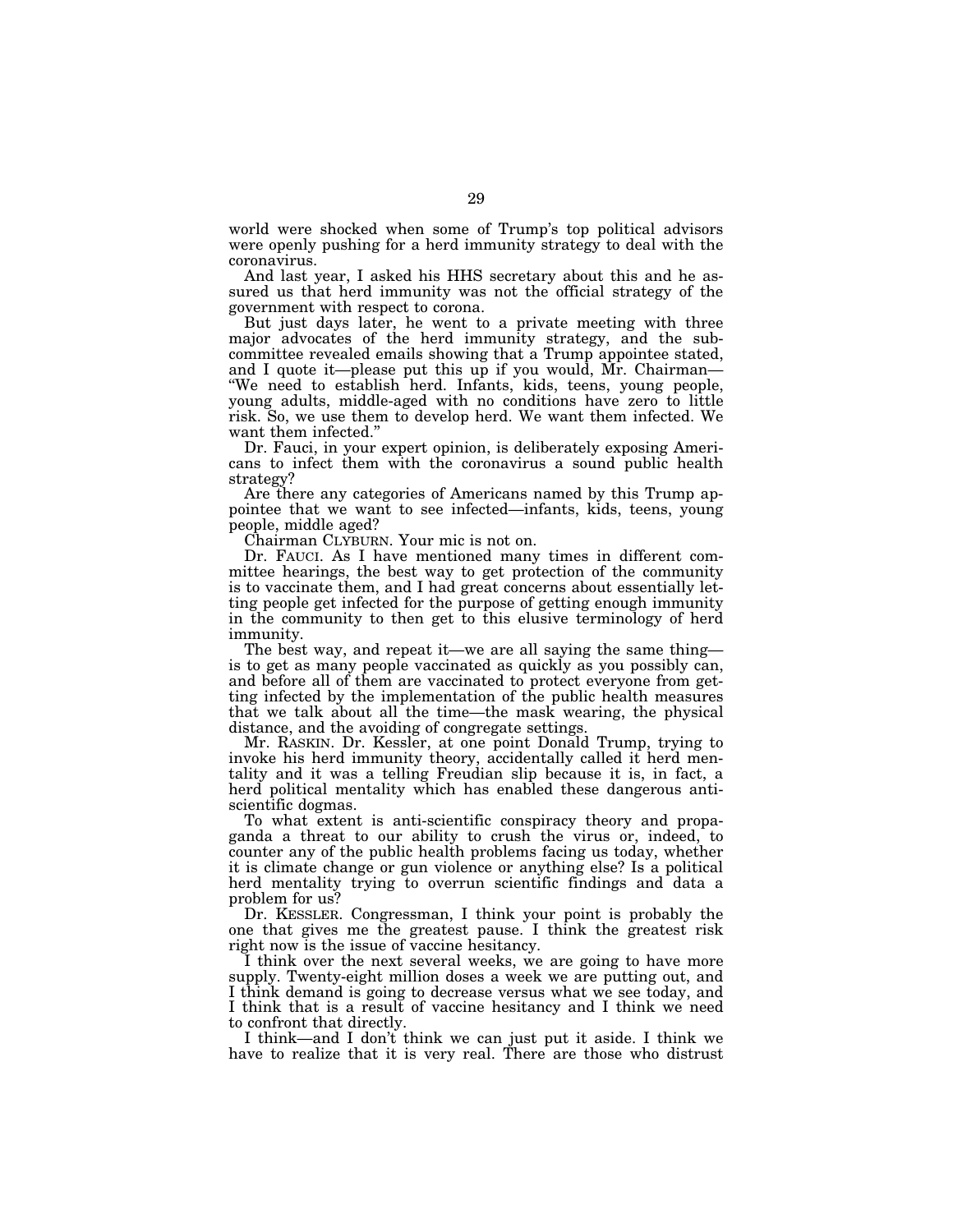the healthcare system, there are those who distrust government, and I think we need to address that head on.

I am enormously pleased to be sitting here with all the debate that has gone on around. What I heard from the chair and the ranking member and from everyone here, I assume this is correct. But we really need to encourage all our fellow citizens to get vaccinated, because while we don't know-

Mr. RASKIN. And do you believe, Dr. Kessler, if 100 percent of Members of Congress were vaccinated that that would send a positive signal to the population?

Dr. KESSLER. Yes.

Mr. RASKIN. My time is up. Thank you, Mr. Chairman. I yield back.

Chairman CLYBURN. Thank you very much.

The chair now recognizes Mr. Krishnamoorthi. Is he here? Mr. KRISHNAMOORTHI. Thank you.

Chairman CLYBURN. Oh, I am looking for you to be visual. Thank you so much for being in person today.

[Laughter.]

Mr. KRISHNAMOORTHI. Good afternoon, everyone. Thank you so much for your service to our country. Thank you for being here today.

Dr. Fauci, on April 13, Fox News host Tucker Carlson talked about the effectiveness of vaccines on his primetime show, and he said, quote, ''Maybe it doesn't work and they are not telling you that,'' close quote. On April 14, yesterday, during the day on CNN, you called Carlson's statements, quote/unquote, ''A crazy conspiracy theory.''

Last night, Mr. Carlson responded to you, saying it is not a conspiracy theory. He said, referring to vaccine, quote, "If this stuff works, why can't you live like it works? Why are you wearing a mask?''

Well, what is the answer, Dr. Fauci?

Dr. FAUCI. The vaccine trials that were done that showed the high degree, 94–95 percent efficacy, the primary endpoint of the vaccine efficacy was to prevent clinically relevant disease—clinically recognizable disease.

What we don't know right now but we will know as we gather more information that you can get infected even though you have been vaccinated, and because you are vaccinated have no symptoms.

And, therefore, you could have virus in your nasal pharynx and you could then transmit it inadvertently to somebody else. You are vaccinated. You are protected. You are not getting sick.

So, the wearing of the mask is predominantly—predominantly to prevent you inadvertently infecting someone else, even though you are protected from disease by the vaccine.

As we learn more and more, which we will, and the evidence gets better and better that a vaccinated person has a much lesser chance of getting infected asymptomatically and even if they do the virus is very likely very low in the nasal pharynx, when those data become clear, the CDC, being a science-based organization, will use that scientific data to say now a vaccinated person can actually walk around without a mask.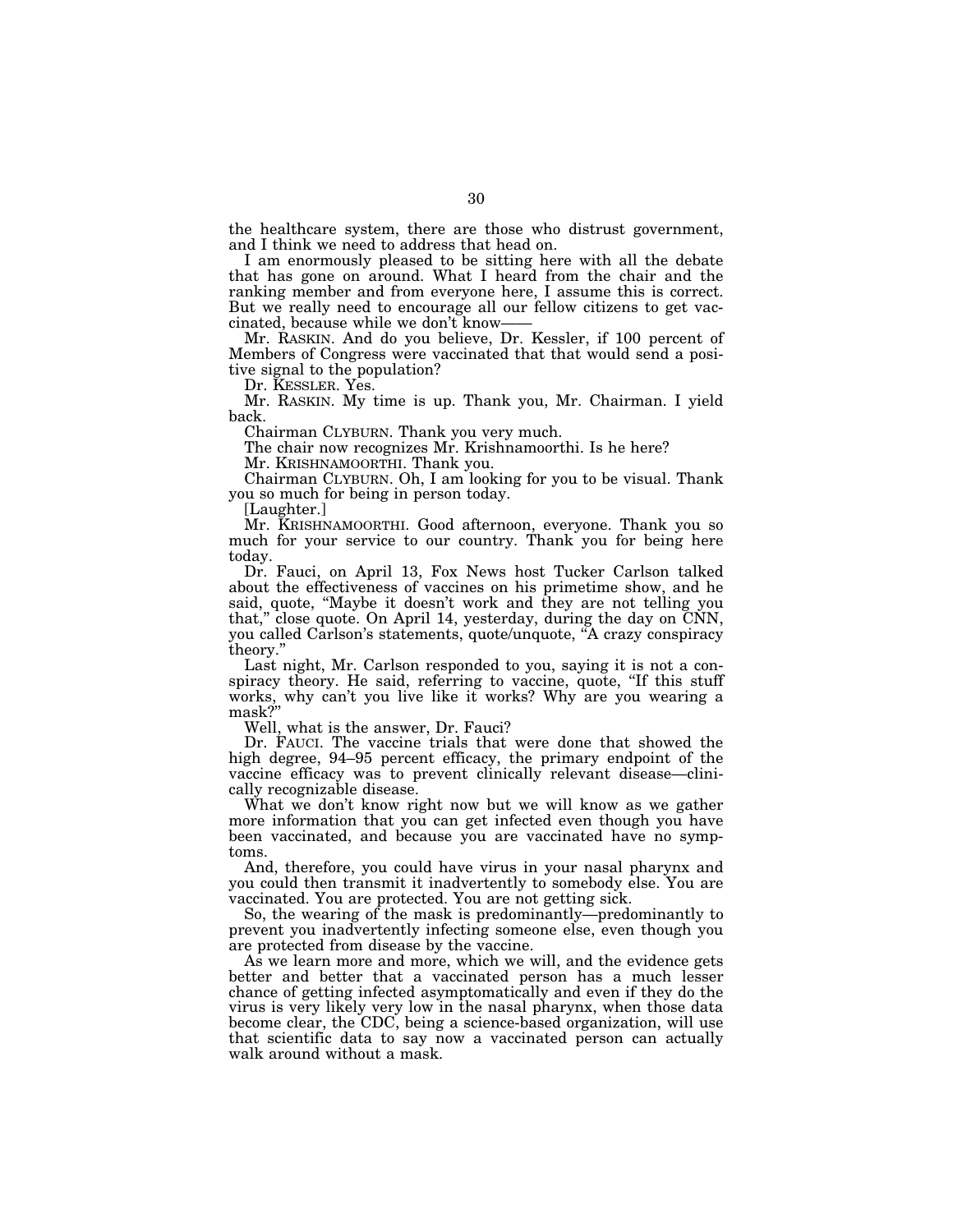Mr. KRISHNAMOORTHI. Got it. So, basically-

Dr. FAUCI. There is another issue also. One other thing, sir. Let me say

Mr. KRISHNAMOORTHI. Yes. Go ahead.

Dr. FAUCI [continuing]. What is important is that there are variants that are circulating, too, and we want to make sure that if you have full protection against one type of a virus that a variant might come along that might escape the protection.

So, if you want full protection and you are out in the community where there is a lot of virus out there, that is why we still recommend wearing a mask.

And in answer to a question before, when you get the level of virus really low all of that is going to go away, and you are not going to have any—very, very little risk. Therefore, people will not have to wear masks.

Mr. KRISHNAMOORTHI. Got it.

Let me show you this chart, Dr. Fauci. It is of the United States. It is a map created by the CDC. Basically, what it does is it shows the highest incidence of COVID since the start of the pandemic. The darkest blue is where COVID rates were the highest per 100,000 residents. There are four in the middle of the country— North Dakota, South Dakota, Utah, and Tennessee.

I want to direct your attention to South Dakota for one moment. The governor of that state is a woman named Kristi Noem. Governor Noem said the following: ''We never instituted a shelter in place order. We never mandated that people wear masks. We never defined what an essential business is.''

That is what she said at something called CPAC, the Conservative Political Action Conference, in February. And, in fact, she invoked you during that speech and she said, ''I don't know if you agree with me, but Dr. Fauci is wrong a lot.'' And then you responded, saying the numbers in South Dakota, quote/unquote, ''don't lie.''

What did you mean by that?

Dr. FAUCI. Well, at the same time that the governor was saying that, if you look at the number of hospitalizations and deaths per population, South Dakota is way up there in that particular category. So, I don't think that is a good track record.

Mr. KRISHNAMOORTHI. That is not a successful administration of COVID–19, correct?

Dr. FAUCI. Excuse me?

Mr. KRISHNAMOORTHI. That is not a successful handling of COVID–19, correct?

Dr. FAUCI. If you are using hospitalizations and deaths as a parameter, that is not very successful.

Mr. KRISHNAMOORTHI. Dr. Walensky, there was something called the Sturgis motorcycle rally in South Dakota. Four hundred and sixty-thousand people showed up. No one was wearing masks.

In a CDC study in a morbidity and mortality weekly report, it was found that 34 percent of counties in Minnesota experienced COVID–19 cases related to the Sturgis rally.

Dr. Walensky, is it fair to say that what happened in South Dakota with regard to not adopting restrictive measures on COVID– 19 caused deaths in Minnesota?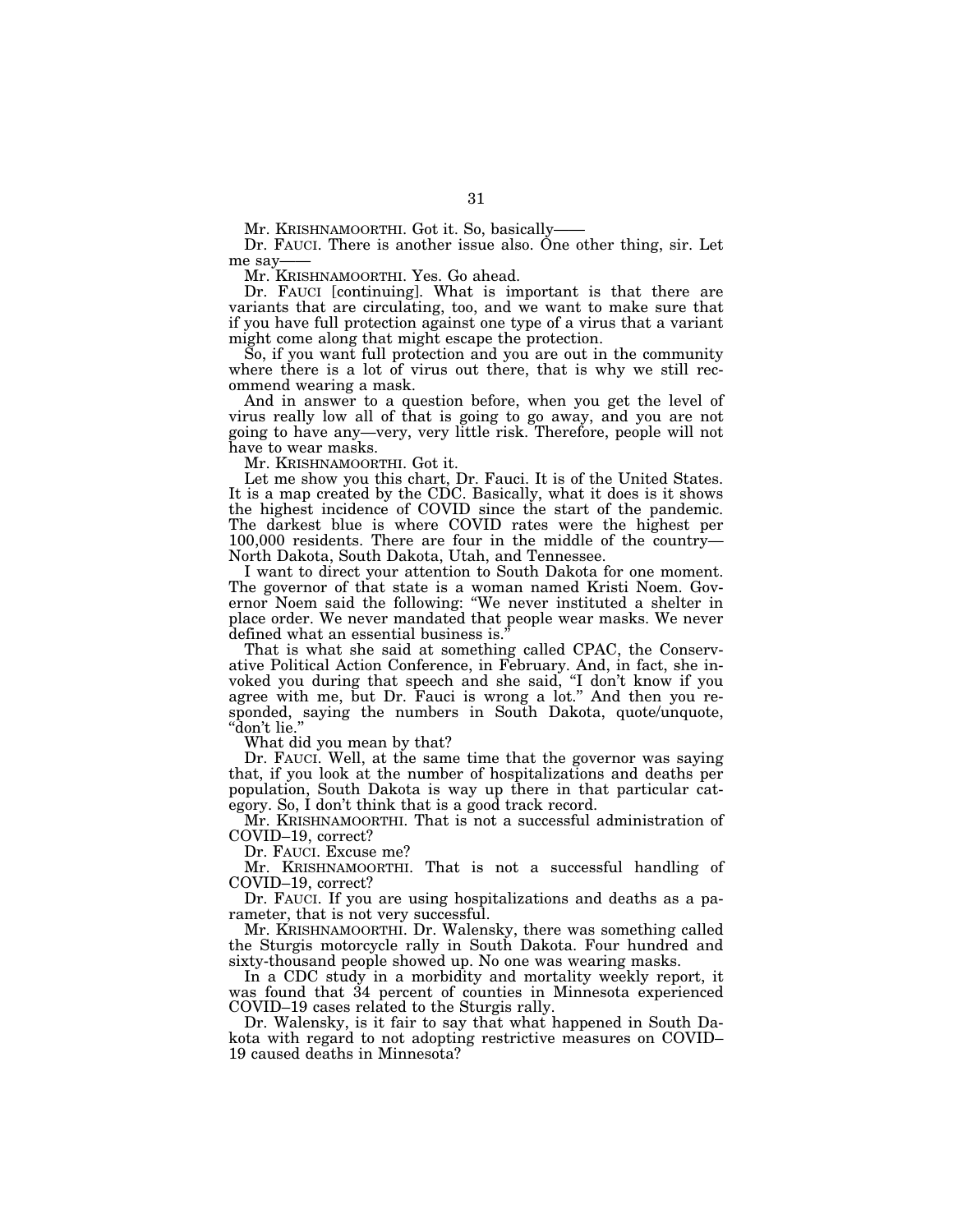Dr. WALENSKY. We were very worried when people came to that rally that they would get infected and bring it home. So, I can't tell you the individuals but that was the concern at the time.

Mr. KRISHNAMOORTHI. And you can't rule out deaths in Minnesota related to the Sturgis rally?

Dr. WALENSKY. No.

Mr. KRISHNAMOORTHI. Thank you.

Chairman CLYBURN. Thank you very much.

The chair now will move to a second round of questions, and I now recognize Mr. Scalise for five minutes.

Mr. SCALISE. Thank you, Mr. Chairman.

And at first just—I know it has been talked about a lot on what percentages should be or shouldn't be vaccinated. I would not—I would push back on the suggestion that Americans only get their liberties back if a certain percentage of Members of Congress get vaccinated.

I would like to use the science—I am talking about medical science now, not political science—on this.

Let us start with schools. Dr. Walensky, you have talked about this a few times, but you were quoted as saying, quote, ''Safe reopening of schools does not suggest that teachers need to be vaccinated in order to reopen safely,'' end quote.

CDC since put out guidance that talks about the things that need to happen to reopen schools. It is really focused on social distancing and wearing masks. I don't even think you all mentioned vaccinations.

You know, and teachers should be prioritized, in most states are prioritized for vaccinations. But the CDC guidance doesn't mention it.

Do you still stand by the statement that you made that safe reopening of schools does not suggest that teachers need to be vaccinated in order to reopen?

Can you-

Dr. WALENSKY. ACIP recommends teacher and educator vaccination.

Mr. SCALISE. But you are the CDC director. What is your recommendation? Do you stand by what you said?

Dr. WALENSKY. The CDC guidance specifically—

Mr. SCALISE. Let me ask specifically about what—you said that statement I just read. Do you still stand by that statement, yes or no?

Dr. WALENSKY. I do.

Mr. SCALISE. You do? OK.

And, Dr. Fauci, you have also made comments about the CDC guidance on schools. You were asked about school re-openings and you said, quote, ''I would back the CDC recommendations because that is really based on data,'' and you just heard the CDC director said that safely reopening schools should really be conditioned upon the social distancing and on masks. Do you stand by that as well?

I can't hear. If you can turn your microphone on, please.

Dr. FAUCI. Yes.

Mr. SCALISE. So, you do stand by that.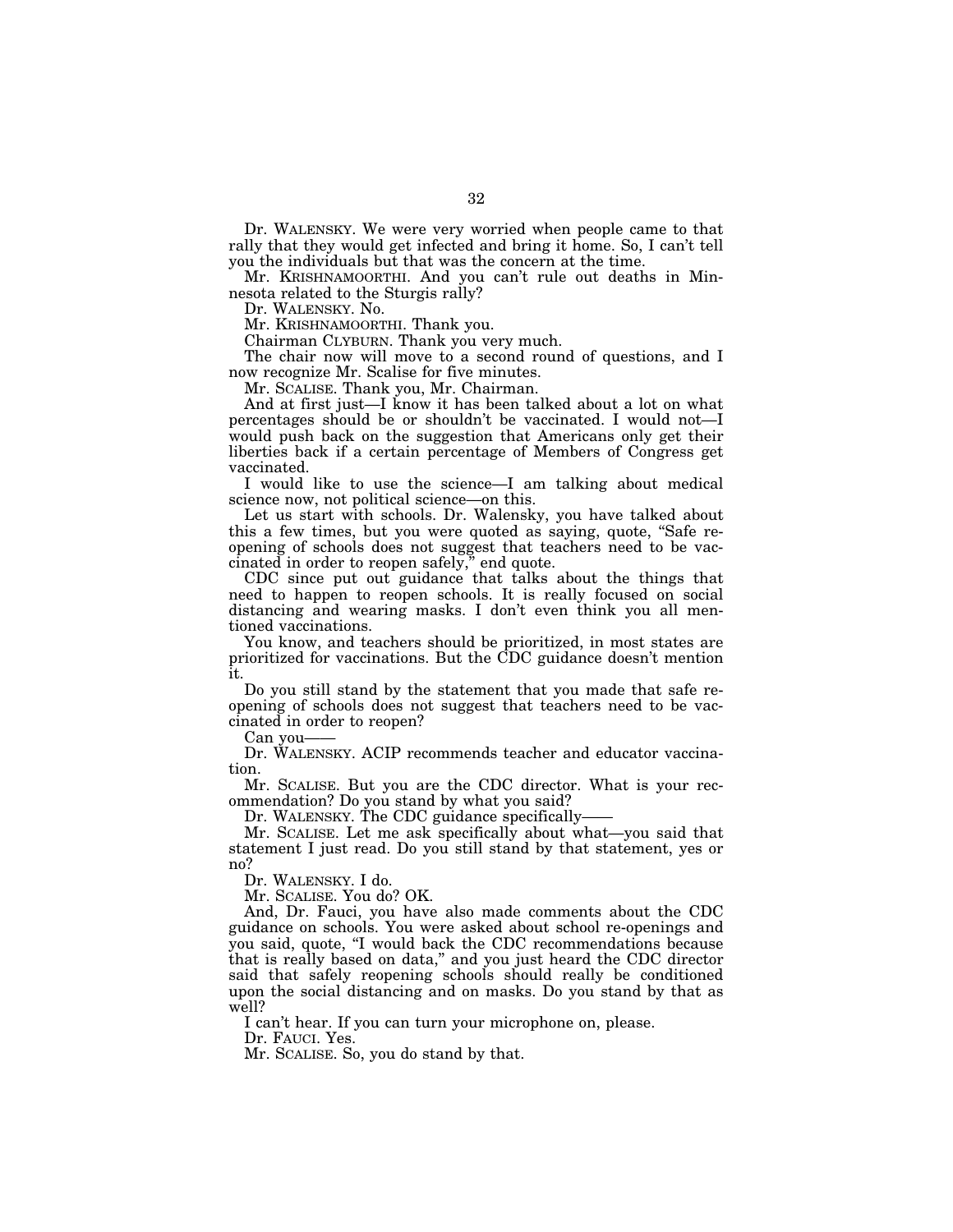So, again, vaccinations should be available to all teachers. Most states are doing it. Those that aren't should prioritize teachers. But reopening schools should really be based on that science, right. The medical science that social distancing and mask protocols are what drives that. Is that correct?

Dr. FAUCI. Yes.

Mr. SCALISE. And I would imagine you acknowledge, as I have seen—I have seen so much medical data that shows the damage. You know, we have talked about COVID deaths, and they are all tragic.

We have seen a lot of other deaths in America, deaths tied to depression because people can't go about their lives. That is a real factor. We have seen so many young kids, millions today that still can't go back in the classroom, not because of medical science, because of political science that is destroying these kids' lives.

Do you recognize that it is causing depression, drug overdoses, drug abuse from—for kids tied to some of those decisions?

Dr. FAUCI. The psychological effects of keeping children out of school are well known. It definitely is not something that is favorable for children. It is much to their advantage to be in school.

Mr. SCALISE. Well, I appreciate that. And I hope that all of the school systems across America follow the medical science and stop this political science destruction of kids, trying to hide behind science when, in fact, as the CDC director just said, Dr. Fauci just said, schools absolutely should reopen.

The CDC guidance is very clear on what it takes to reopen, and it is social distancing and masks. Follow that medical science.

Now I want to get back to the pictures that I showed earlier about the Donna Detention Facility. And so now you both had a chance to see them. You both looked.

Let me just ask you, if it is a restaurant in any state. If a restaurant is set at 250-person capacity and there is a thousand or 4,000—4,000 people in a restaurant that is set for 250-person capacity, Dr. Fauci, would you consider that a major concern and probably—wouldn't that restaurant be shut down?

Dr. FAUCI. It would be a major concern, yes.

Mr. SCALISE. So, you go to the Donna Detention Facility today, and I was just there Friday morning, six days ago, in Donna, Texas, at that detention facility rated for 250 people.

Border Patrol told us there were over 4,000 people, young kids in that facility that day, six days ago. Not six feet apart. As you can see, in most cases, six inches apart, many without masks. Do you consider this a major concern?

Dr. FAUCI. Yes.

Mr. SCALISE. So, again, and I would—I would urge you, because you have closer access to President Biden than I do, I would—I really want President Biden to go see this. He ought to see this. He won't see it. Vice President Harris won't see it. You have seen it and you know what the science says, the medical science.

Could you please urge President Biden? He can fix this right now. There are three major things he did. The remain in Mexico policy was working. Every Border Patrol agent tells you that. President Biden got rid of it.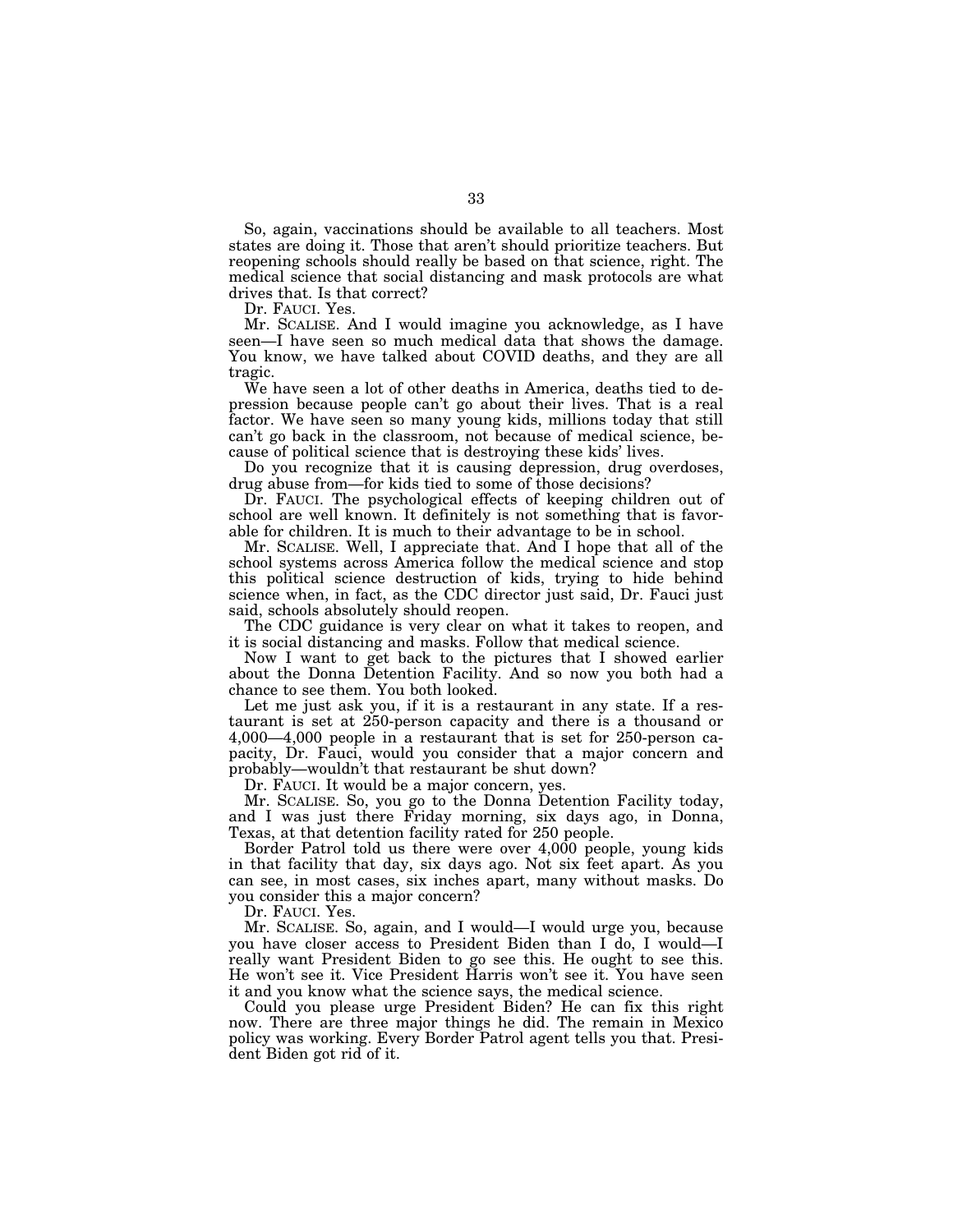It has caused this magnet of these young people being exploited, abused, exposed to COVID. They say at least 10 percent of COVID—of these kids are COVID positive.

If you look at these conditions and 10 percent of the people in this room are COVID positive, do you think, ultimately, way more than 10 percent will get COVID and then get on an airplane without a COVID test, as they are being done, sent around the country? Is that a major concern?

Dr. Fauci?

Dr. FAUCI. Yes, that would be a major concern. Yes.

Mr. SCALISE. It is happening right now. It needs to end. President Biden can end this today. He needs to stop this national health crisis and the super spreader COVID event that he has created at our southern border.

I yield back.

Dr. WALENSKY. May I just add one thing, Representative?

And just for the record to show that our school guidance does, in fact, speak to vaccination. We have layered mitigation strategies. We say it is not conditional upon safe reopening of school-

Mr. SCALISE. But not conditional. The guidance, clearly—socially distanced, wear masks to reopen schools today. Thank you for that. Chairman CLYBURN. Thank you.

The chair now wishes to accommodate the schedule of Mr. Raskin and we are going to yield to him.

Mr. RASKIN. Mr. Chairman, I am very grateful to you.

Dr. Walensky, your predecessor, Dr. Redfield, admitted recently that he was repeatedly instructed by Trump administration officials to pressure and change scientific reports the data—the conclusion for recommendations.

As the new CDC director, do you think it is a danger to public health to have political appointees from outside the agency dictating findings and conclusions to CDC's scientists?

Dr. WALENSKY. I have let the American people know that the CDC is going to be led by science and our subject matter experts that review that science.

When I became CDC director on January 20, I asked Dr. Anne Schuchat, my principal deputy, to review all of the guidance that was on the CDC website related to COVID and to ensure that it was backed by our CDC experts and our subject matter experts.

And in that review, three pieces of guidance came down—two had actually come down prior to my arrival, and one soon thereafter.

Mr. RASKIN. Well, I think the American people can rest assured that we are in the hands of real science now and not the right-wing political science being dictated by the Trump administration.

Dr. Fauci, I want to followup on a line of questioning that Mr. Scalise began about whether you would have major concern in certain situations.

Donald Trump mobilized a crowd of tens of thousands of people to stop the steal on the false allegation that he had actually won the 2020 Presidential election.

I think this is decisive refutation in itself that people have been able to exercise their First Amendment liberties to assemble and speak and so on.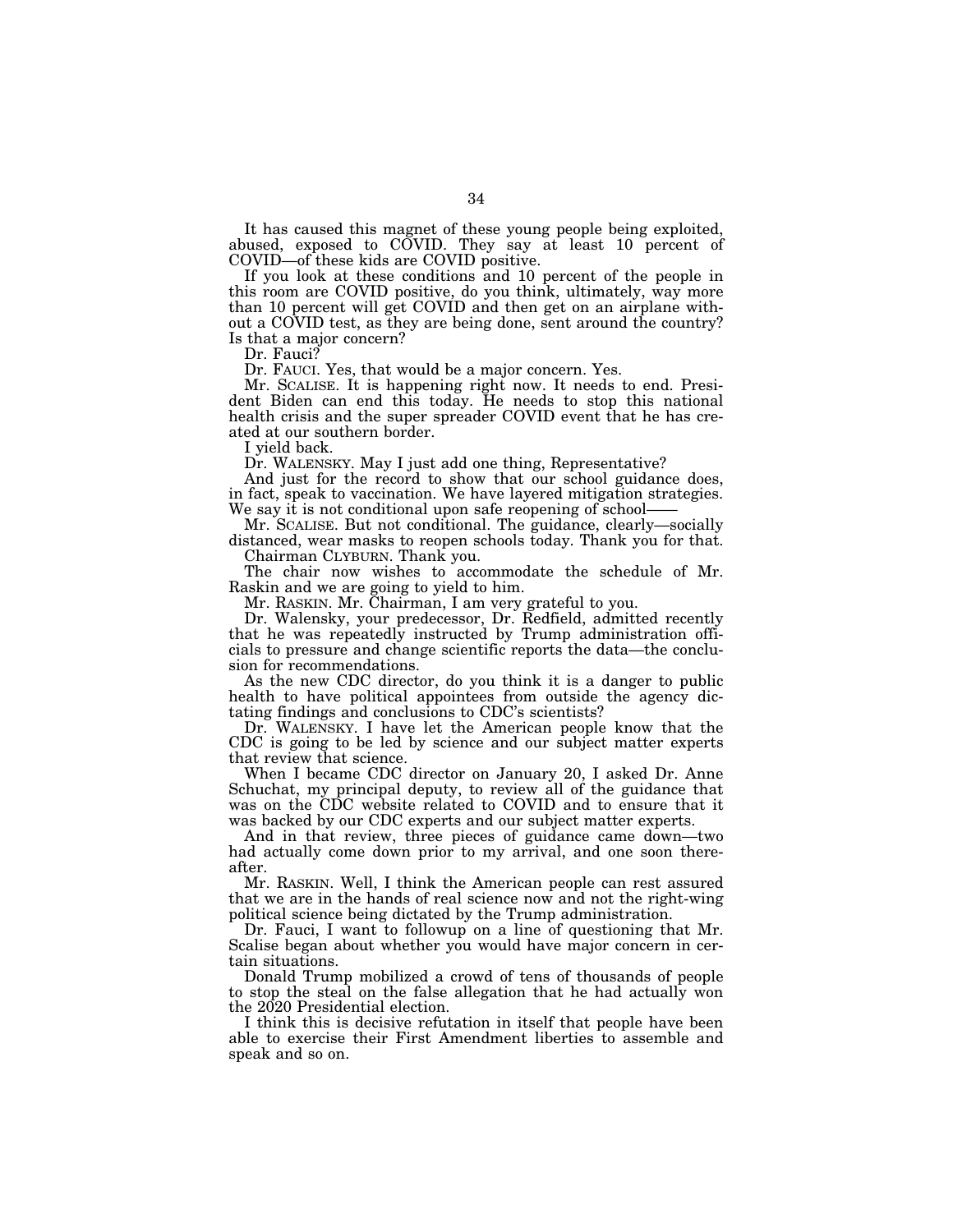But then at least 800 or 900 of them went way beyond their legitimate First Amendment liberties. They stormed the Capitol. They broke windows. They assaulted police officers—the Capitol police, the Metropolitan Police Department. Over 90 percent of these people, closer to 100 percent, did not have masks on.

And do you think that this caused a super spreader event? Because hundreds of Capitol officers and MPD officers and others have come down with COVID–19 since the violent insurrection unleashed against the Capitol in an attempt to overthrow the 2020 election. Would that be a major concern for you, too?

Dr. FAUCI. You know, as I have said many times, that any congregate setting where you have massive numbers of people who are not wearing masks always poses a risk for a super spread situation, regardless of where that congregation is.

Mr. RASKIN. Well, these people were pressed up against each other. They were coughing, spitting. There was tear gas in the air. A lot of them had brought bear mace. They were assaulting police officers face to face.

We have lots of photo footage of it. I didn't bring the photos this time, but I will just because I know Mr. Scalise will be extremely concerned about it when he sees the photographs of what that mob was doing.

Would you consider that something really dangerous for people to do, to show up without masks, to be assaulting police officers, to be screaming, chanting, yelling, all in the context of people also coughing and sneezing because of tear gas, mace, and bear mace and other chemical irritants brought by these domestic violent extremists?

Dr. FAUCI. You know, as I have said, Congressman Raskin, any kind of congregate setting where you have that type of a circumstance where people are crowded together without masks definitely poses a risk for a super spreader event.

Mr. RASKIN. OK. Thank you.

And, Dr. Kessler, let me ask you this. The vaccines are a remarkable triumph for science and investment and in scientific research and development. They are a decisive refutation of all the anti-scientific propaganda, irrationalism, magical thinking, wishful thinking, that we saw over the last four years.

And, yet, that same kind of anti-scientific dogma now proves to be a blockade to our ability to make progress on a whole host of other problems like gun violence, for example, where there are people who don't want us to have scientific research on gun violence as a public health epidemic, like climate change, where there are people who are denying the overwhelming weight of scientific consensus.

Would you speak generally to the problem of people placing their ideological agendas above the findings of scientists?

Dr. KESSLER. Congressman, there were 769 deaths yesterday, approximately, from COVID–19. I don't know where we are going to be in a June/July with those number of deaths.

I mean, every time we have looked at the epidemiology, we are humbled because we can't predict the direction.

But the thing that I am absolutely certain is that if we want to take that number of deaths down, if we want to get back to normal,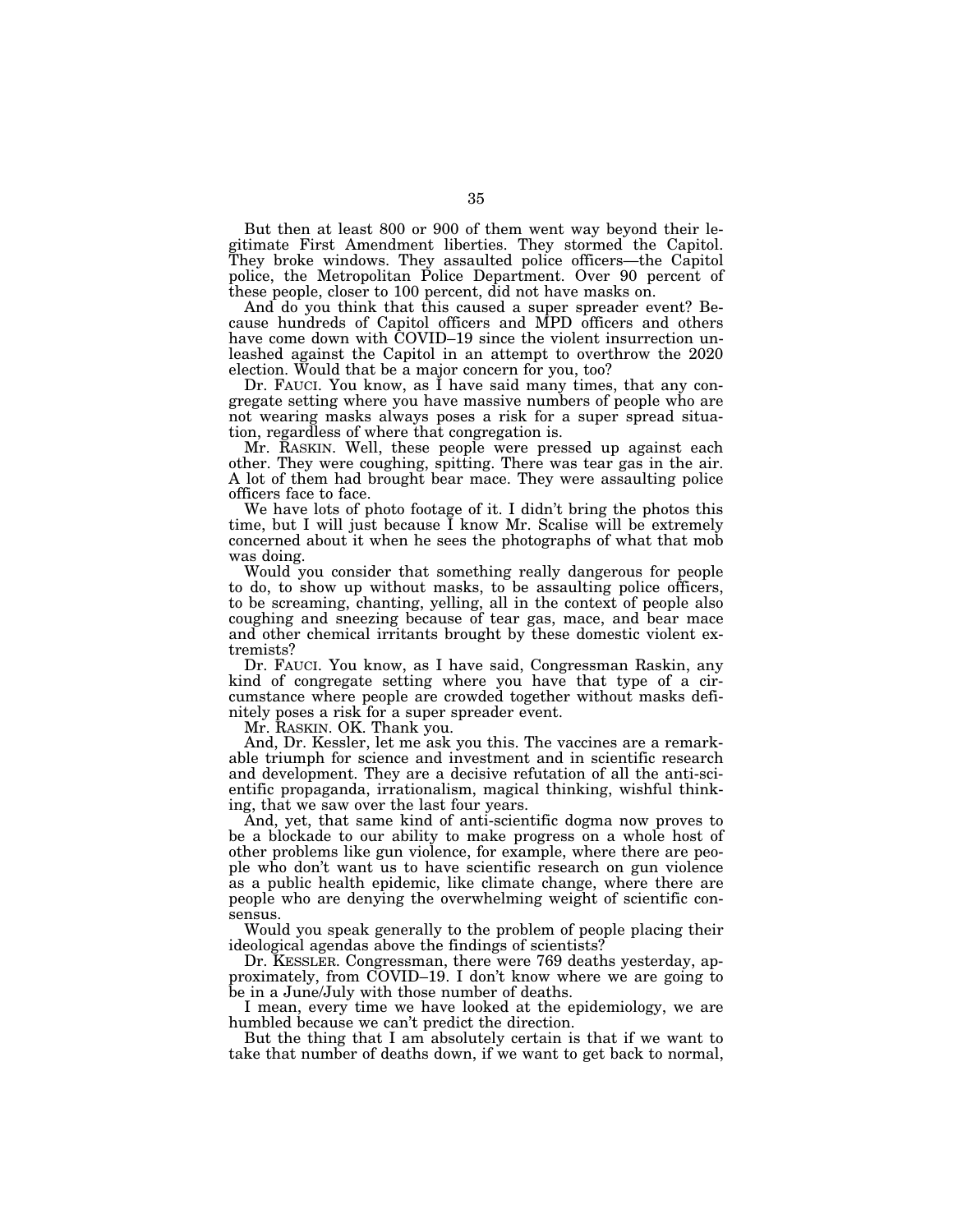to every American, please, please be vaccinated. Ideology, whatever your concerns, these are very safe and effective vaccines. Let us get everyone vaccinated.

Mr. RASKIN. Well, we will take that to heart, and thank you very much, Mr. Chairman, for calling the hearing.

Chairman CLYBURN. I thank the gentleman for yielding back.

The chair now recognizes Mr. Jordan for five minutes.

Mr. JORDAN. Thank you, Mr. Chair. Thank you, Mr. Chairman.

Dr. Fauci, American citizens, some of them lost their businesses because of lockdowns imposed due to the virus, and we have been told for a year they can't go to church, can't go to work, can't go to school, can't go to a loved one's funeral, can't go to their United States Capitol to petition their government, and if they dare speak anything that is contrary to what you have said or CDC has said, they get censored, as evidenced by the governor from our third largest state just last week facing that situation.

All the while, as the ranking member, Mr. Scalise, has pointed out, migrants enter the country illegally from 60 different countries. They are processed, put on a plane paid for by the American taxpayers, without getting tested, flown somewhere or bussed somewhere in the country. It just doesn't hardly seem fair.

And so, I will go back to the question I asked the first round. Can you give us a specific measurement that will have to be attained, some outcome, some result that we have to reach, so that Americans know they are going to get their liberties back and be able to move on with their lives?

Dr. FAUCI. You are asking for a number. If I have a number, it would have to be my best estimate and that would be that the number of infections per day are well below 10,000 per day.

At that point and up to that point, there would be a gradual pulling back of some of the restrictions you are talking about, particularly when people are vaccinated more and more because it is a combination.

If you are vaccinated, you are protecting yourself, for sure, and the more people that get vaccinated in the community the lower the level of infection will be.

Mr. JORDAN. I understand. I understand. Well, give us an idea. I mean, look, you have given us thoughts on all kinds of subjects. You have opined on all kinds of issues. Give us your best guess then.

Dr. FAUCI. I just did.

Mr. JORDAN. No, you didn't. You didn't give us a time. When do you think this is—are we going to be doing—are we going to be here two years from now wearing masks and asking Dr. Fauci the same question?

Dr. FAUCI. No, I doubt—I doubt—well, let me—let me—you are ranting again. Let me just—

Mr. JORDAN. No, I am not ranting.

Dr. FAUCI. Yes, you are.

Mr. JORDAN. No, I—here is how it works, Dr. Fauci.

Dr. FAUCI. Right.

Mr. JORDAN. I get to ask you the questions. You are the highest paid official in the U.S. Government. You have given us your ad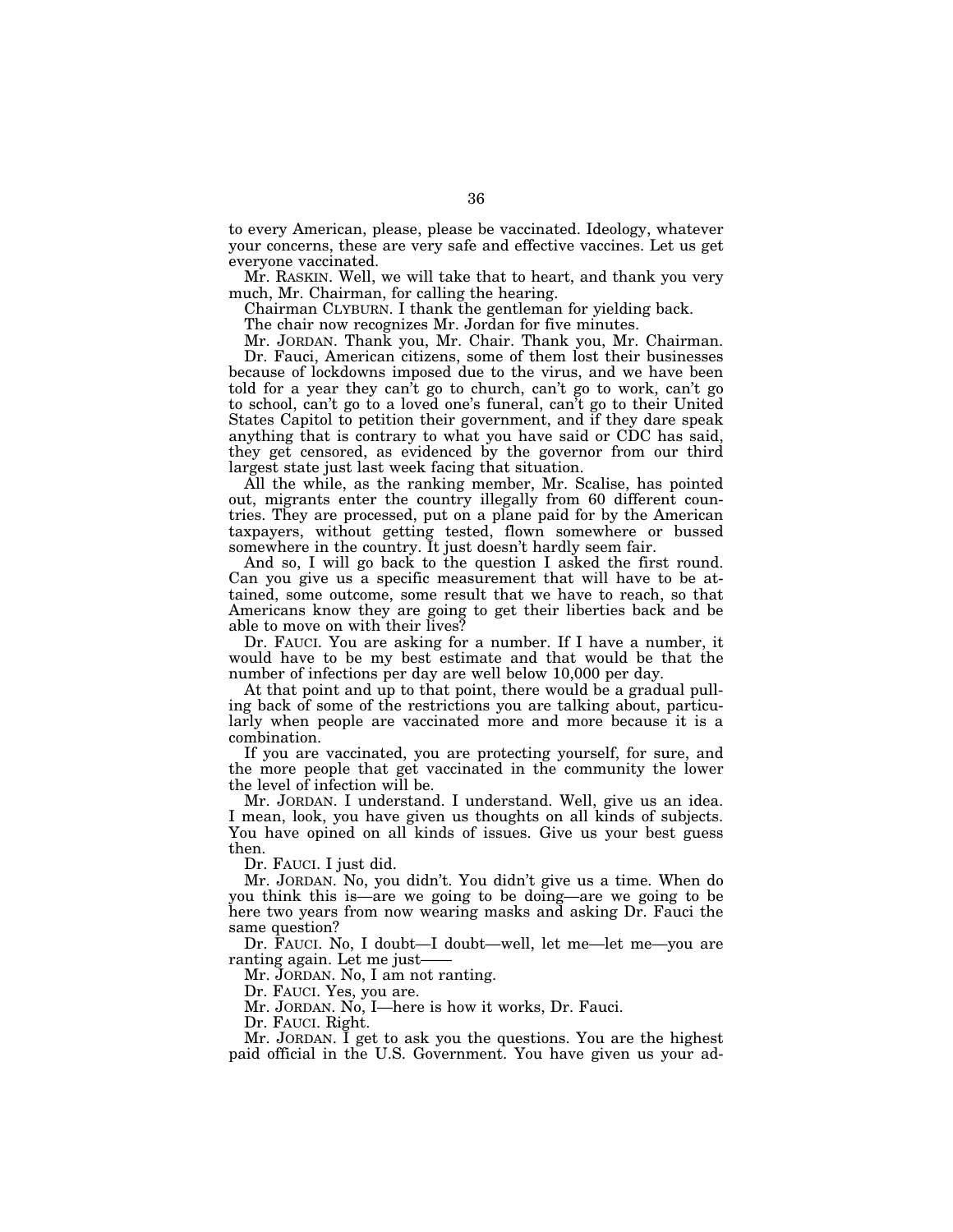vice on baseball, on dating apps, on cruise ships. You told us zero masks, one mask, two masks, now back to one mask.

I am just asking you, when is it going to end? You can say I am ranting. I am actually asking the question that the citizens I get the privilege of representing. And my name actually goes on the ballot.

I don't think your name has ever been on a ballot. My name goes on the ballot. The citizens I represent want to know the answer to when they can get their liberty back.

Dr. FAUCI. You know-

Mr. JORDAN. You can call that ranting. I actually call it standing up for the Constitution, which I take an oath to uphold, Dr. Fauci, every year—every term that I serve in this Congress representing the folks in the Fourth District of Ohio. So, it is not ranting. It is defending the First Amendment. And we would like an answer or your best guess, since you have got an answer for everything else.

Dr. FAUCI. Well, when we get the people in this country vaccinated, the overwhelming majority of the people in the country, and we project that that will very likely be sometime in the beginning to mid of the summer.

Because as the president has said, when we get to the end of May there will be enough vaccinations to vaccinate everybody in the country. It will—the reason I can't give you a precise number because I am not 100 percent sure how many people will want to be vaccinated. That is what I am saying. If you get the overwhelming number of people who-

Mr. JORDAN. You gave us—you gave us a guess on Texas. Look at the—look at the chart here. You gave us a seven-day average of case rate per 100,000 people. You gave us your guess on Texas. You said when Texas ended their lockdown, ended their mandate, that this was, quote, ''inexplicable,'' and would lead to a—would lead to a surge in cases.

Texas is near the bottom of the 50 states. But all the states at the top—all the states at the top are lockdown states. So, how great was that—that guess didn't seem to be too good.

What explains why Texas is so darn low compared to the rest of the states? Lockdown states have a much higher case rate than the state of Texas, which has over a month ago now said, we are not going to lock down—we are not going to have all these mandates that you say we have to have.

Dr. FAUCI. Yes. There is a difference between lockdown and the people of obeying the lockdown. You know, you could have a situation where they say, we are going to lock down and, yet, you have people doing exactly what they want to do.

Mr. JORDAN. Is that—is that what is happening in the top eight states in the country? They are just not—they are just not following what has been told? They are not listening to Dr. Fauci?

Dr. FAUCI. I am sorry. You are speaking so fast I am not even hearing what you are saying.

Mr. JORDAN. Well, you can look at the numbers.

Dr. FAUCI. I can't see that. It is too far away.

Mr. JORDAN. OK. Well, Michigan is at 551 cases for 100,000. Texas is at 77. Wisconsin is at 109 because their state Supreme Court overruled their governor—the Republican court—and said we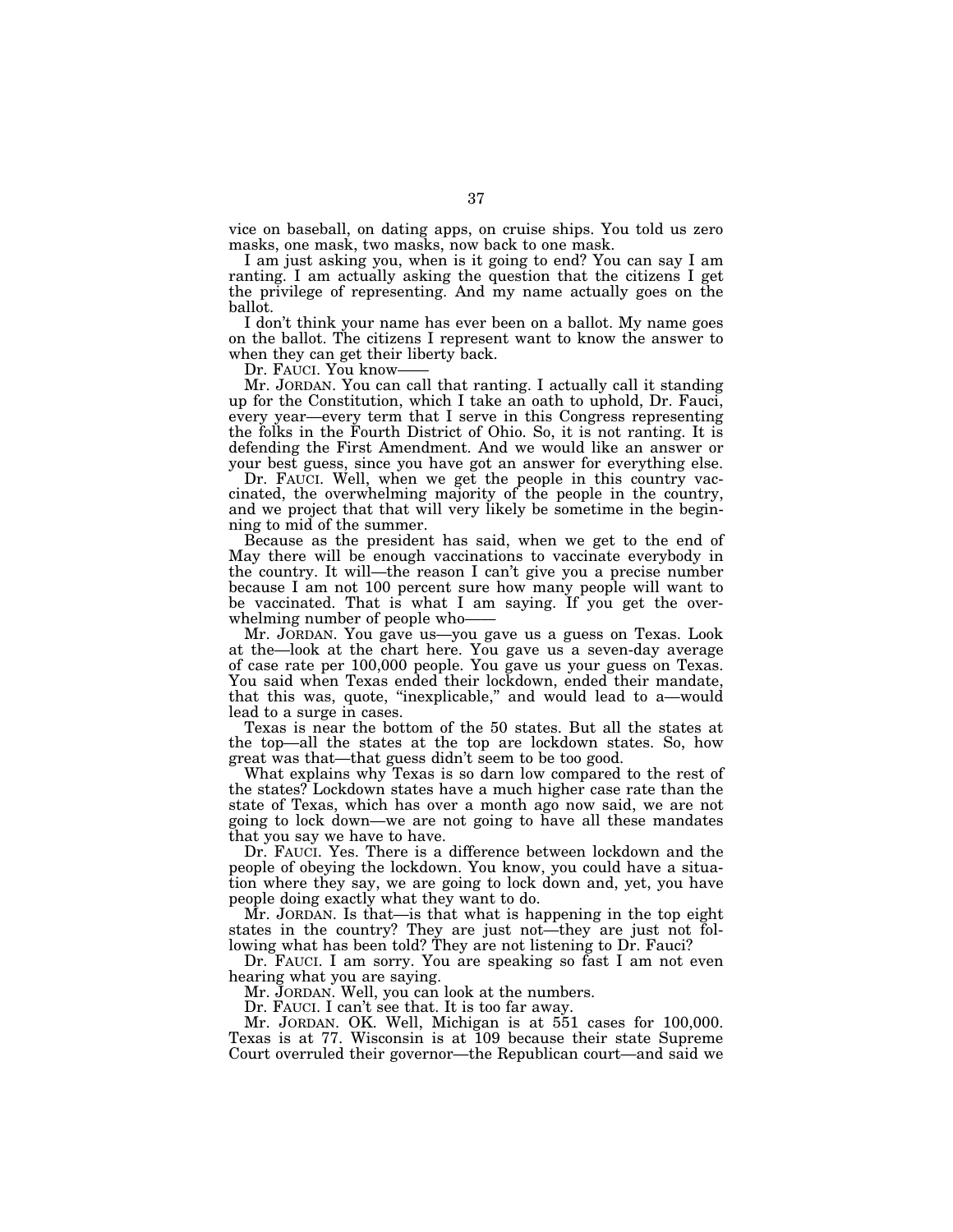are not going to have a lockdown in Wisconsin and their numbers are five times lower than the state of Michigan, which is right next door.

Chairman CLYBURN. The gentleman's time has expired.

Mr. JORDAN. But, Mr. Chairman, it is typical when you are there is a question on the table that the witness gets a chance to respond to that last question. I want to know why-

Chairman CLYBURN. I will ask the—I will ask the——

Mr. JORDAN [continuing]. Why Wisconsin is at 109 and right next door Michigan is at 551. Michigan is locked down and Wisconsin isn't.

Chairman CLYBURN. I think the gentleman answered you quite clearly.

Mr. JORDAN. He didn't answer that. He hasn't answered one question I have asked today.

Chairman CLYBURN. There is a big difference in being a lockdown state by order and being a state that obeys orders. That answered the question, in my opinion. And with that-

Mr. JORDAN. Yes, we don't obey orders in-

Chairman CLYBURN. The chair recognizes Mr. Krishnamoorthi for five minutes.

Mr. KRISHNAMOORTHI. Thank you, Mr. Chair.

Dr. Fauci, the number-one Facebook post today about vaccines is Tucker Carlson's suggesting they don't work, going back to our exchange from before. There are calls now to take down his post by Facebook, as it has become the most engaged post and fueling the anti-vaxxer movement online.

Would you—it seems appropriate, given what Big Tech needs to do to take down these anti-vaxxer claims to take down Tucker Carlson's Facebook post as well? What do you think?

Dr. FAUCI. You know, Congressman, I am really not expert enough about what should be taken down.

Mr. KRISHNAMOORTHI. OK. Dr. Kessler—Dr. Kessler, this is your beat, vaccine hesitancy. If this is as serious a anti-vaxxer claim and it is getting the engagement it should, shouldn't we take down this Facebook post?

Dr. KESSLER. Vaccines work. Any suggestion that they don't would be false and misleading, and I would ask—we have been sitting here. I would just ask that all members of this committee reinforce that point to the American people.

Mr. KRISHNAMOORTHI. Dr. Fauci, with regard to Facebook, Chelsea Clinton has now called for this Facebook post to be taken down and numerous others. How about you?

Dr. FAUCI. You know, when I—I was trying to answer the question when you switched over to Dr. Kessler. I am not an expert enough on what liberty should or should not be encroached upon by taking things down from Facebook.

I don't want to go on the record and say something should be taken down from Facebook because that is not my area of expertise, what one can or cannot take down from Facebook.

I can comment that I certainly disagree with what he said and I made it very clear that I disagreed with what he said.

Mr. KRISHNAMOORTHI. And should he retract his statements? Dr. FAUCI. Should he what?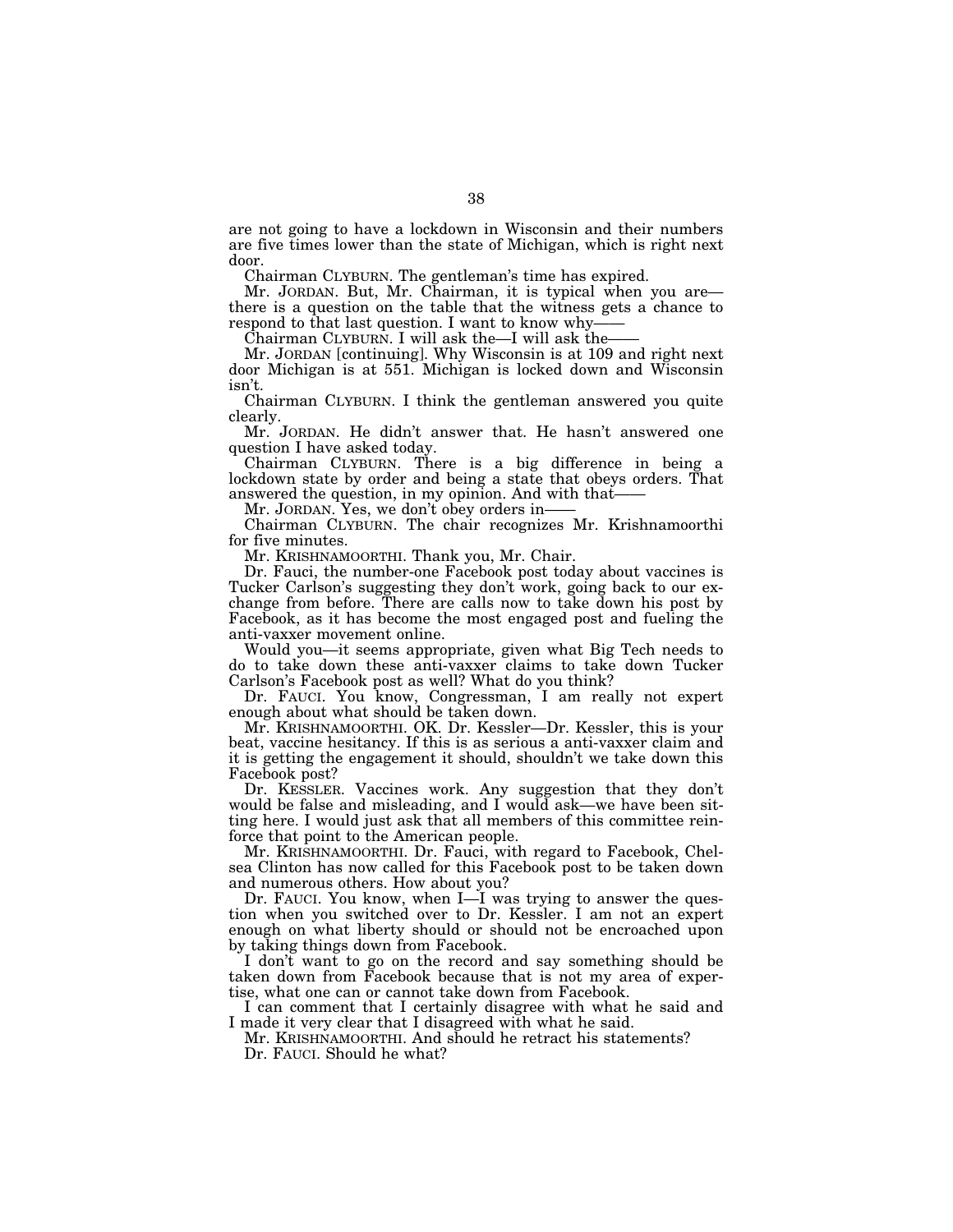Mr. KRISHNAMOORTHI. Should Tucker Carlson retract his statements in light of your testimony today?

Dr. FAUCI. You know, I wish that he would not have said it. Again, I don't want to get into a back and forth because that is what happened between me and Tucker Carlson.

I am too busy doing my job to going back and forth with people like Tucker Carlson. He could say what he wants to say. I wish he would not. I don't think it is productive.

Mr. KRISHNAMOORTHI. Given what he has said and what he has posted on Facebook and social media, do you believe that it advances or sets back our drive to vaccinate the population?

Dr. FAUCI. Well, the statement he made is that he doesn't—it looks like the vaccines might not be working. The implication was since you are asking us to wear masks the vaccine might not be working.

My comment to that is that the vaccines were shown the mRNA vaccines to be between 94 and 95 percent effective. So, my answer to him is merely one of data. Look at the data. The vaccines are highly efficacious and have been shown in the field to be highly effective.

In fact, that was the third or fourth or fifth slide in my presentation.

Mr. KRISHNAMOORTHI. No, but it is a simple question, Dr. Fauci. Is it—are his statements advancing the cause of getting us to the point where we can remove our masks and, quote/unquote, "exercise our liberties,'' or are we now setting back the program of getting to that state?

Mr. KRISHNAMOORTHI. His statements are, certainly, not advancing the cause of trying to get as many people vaccinated as quickly as we possibly can.

Mr. KRISHNAMOORTHI. Dr. Kessler, you said that each week we are going to be delivering or we are delivering 28 million doses of vaccine, and I assume that the demand right now meets the supply.

But at some point, you said, it is going to plateau. And when do you expect the demand to be less than the supply?

Dr. KESSLER. I think over the next number of weeks. I think— Mr. KRISHNAMOORTHI. So, we will be gathering a surplus of vac-

cines at that point? Dr. KESSLER. It is—you know, we are a diverse country and there is going to be areas where there is appointments that will go unfilled, and there will be areas of the country where it is still going to be hard to get an appointment.

But I think we are getting to that inflection point and I think we all have to individually work hard and personally to talk to people. Listen to people. Understand people's fears, people's concerns. We have a—we have a big job ahead of us if we are going to get

Mr. KRISHNAMOORTHI. If we have surplus vaccines at some point where the demand is less than the supply and is just gathering, what are the contingency plans to do with those surplus vaccines?

Dr. KESSLER. We are going to work day and night, and we are, to build further confidence in the American people. We know the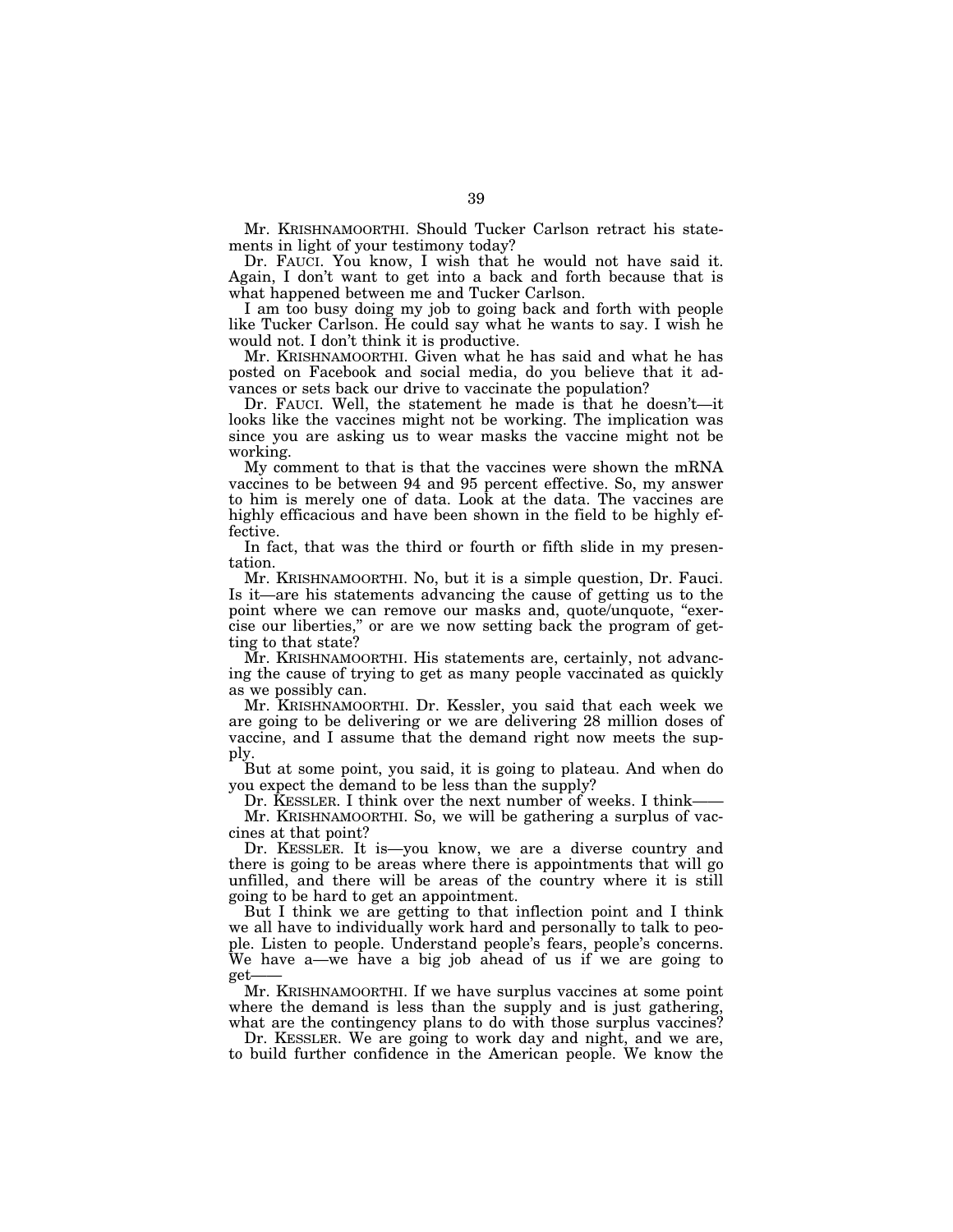most important thing that we can do is to invest in trusted messengers across the country.

We are leading with the science. I think you have seen that this week's actions should give the American people increased confidence in the FDA and the CDC. We have a big job ahead of us and we are not going to stop until we have vaccinated everybody that we can.

Mr. JORDAN. Will the gentleman from Illinois yield for a question?

Mr. KRISHNAMOORTHI. Go ahead.

Mr. JORDAN. Will the gentleman yield?

Chairman CLYBURN. The time has expired.

Mr. KRISHNAMOORTHI. I can't yield you anything, but go ahead. Chairman CLYBURN. The gentleman's time has expired.

The chair now recognizes Dr. Green for five minutes.

Mr. GREEN. Thank you, Mr. Chairman.

And I want to begin round two here by thanking Representative Bill Foster for his allowing me to partner with him on the GAO Task Force. Bill and I don't agree on a lot of political positions, but I have grown to deeply respect his scientific knowledge and his management skills as he has worked with them to make sure contracts were appropriate, operations—Operation Warp Speed went well.

And he and I did agree on sending a letter to the administration asking that we use one dose for Moderna and Pfizer until everyone is vaccinated. I still believe that is a strong position. The data from, particularly, our allies has shown that to be very true.

Second, someone earlier mentioned that Tennessee's infection rate—basically, mentioned our infection rate in an effort to imply that open states performed more poorly than closed states.

But a simple glance at the per capita death rate paints a very clear picture that there is minimal correlation, if any, between deaths and closures and mask mandates.

Florida, for example, is the third largest state. It ranks 28th in per capita deaths. Tennessee is the 6th in population—16th in population and we are 21st in per capita deaths. That is consistent across all the states. There just isn't correlation. Those statistics need to be checked and confirmed, or what was said earlier should be.

Someone else asked this question earlier and I think it is worth mentioning again. You know, do such conditions that were described at the Donna facility on the border conform to current CDC guidelines.

The answer was very clear. It doesn't. And that begs the question how is it OK to let 600-plus children lay row on row, shoulder to shoulder, yet the NEA says we still can't send Americans back to school.

I think that is a question that we should be asking the national—the National Teachers Association. I am sorry. That is very frustrating to see this continued push to keep kids out of school, but it seems to be OK that that we let them languish in those facilities on the border.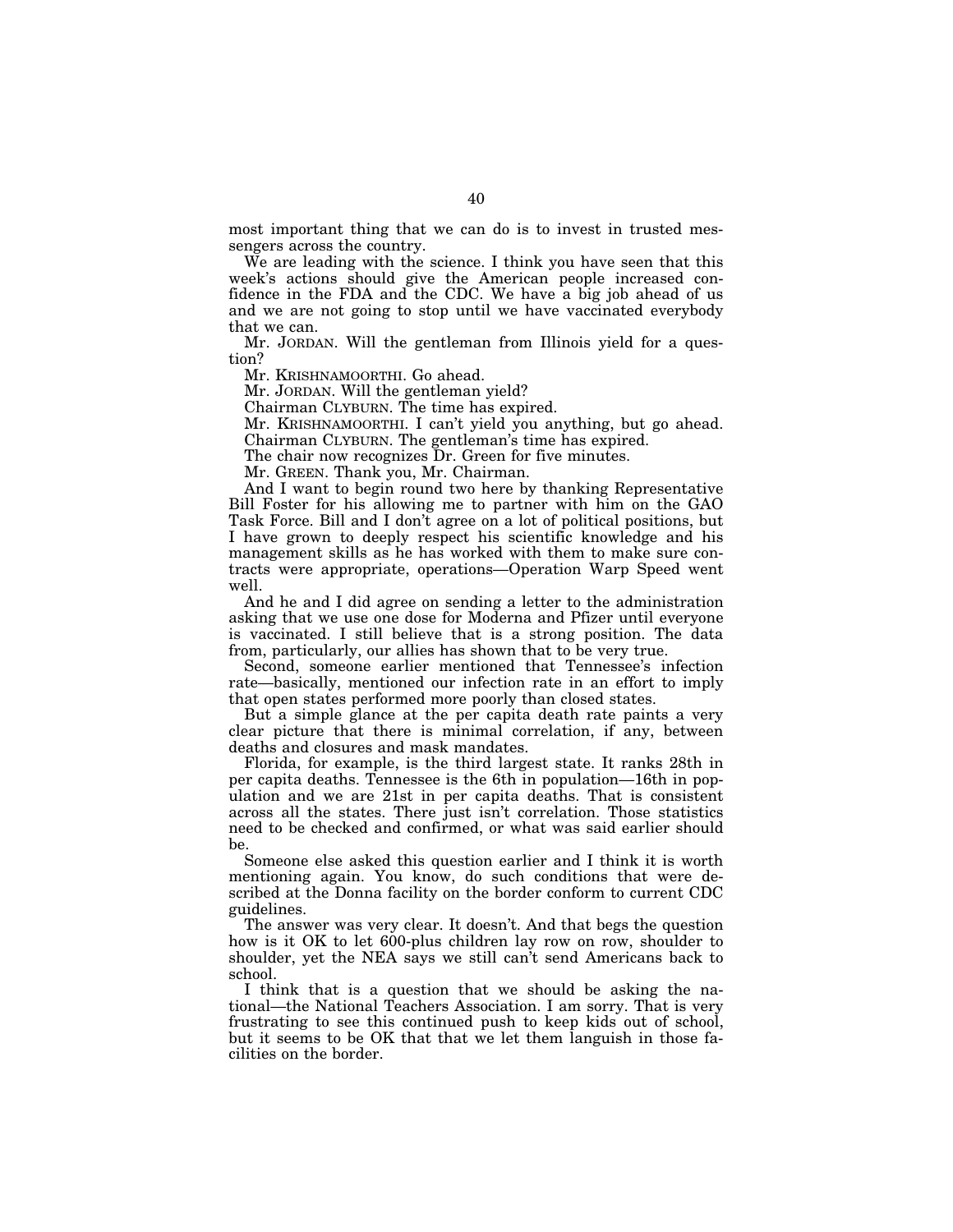Dr. Fauci, I have a question for you, and I would like for you, if you could, to elaborate—I am surprised no one has asked this question yet—and it is about the J&J vaccine.

I, too, am one of those folks who believe that the Moderna vaccine, the Pfizer vaccine—I have looked very hard at the data on those. Those are safe.

I took the first vaccine myself. I am holding on a second to keep in—keep consistent with Dr. Foster and my push to have one vaccine first.

But you recently made some comments about the J&J vaccine. As I understand it, there were only six cases of clots, and out of several million 7 or 8 million that have been administered.

I would love for you to elaborate on this, because I am very concerned that this halt or what you have said about the halt has probably contributed to things like these Facebook posts and others who are concerned about vaccine safety.

So, if you could kind of comment on the incidence of this clot versus the number of vaccines, and then the pause and what it may be communicating to people about the safety of the vaccines.

Dr. FAUCI. Thank you very much for that question. It is an important question.

So, the CDC and the FDA made a determination when they saw the accumulation of six, a relatively small number, of this really quite devastating complication of an adverse event of cerebral venous sinus thrombosis with thrombocytopenia.

And they did it, as they have stated very clearly, even though it is a very low level, when you look at it the number as of now would be, like, less than one per million. They did it out of an abundance of caution and called it a pause to be able to do two things: one, to examine it more carefully to make sure that there are not a lot more out there, and to alert physicians to be on the lookout for this.

But also another important component of it is that if there are more of these situations where people have this and they come to a physician, if the physicians are not aware of it, they may treat the person inappropriately because this is a clotting situation and the standard way to treat a thrombosis is with an anticoagulant call heparin.

However, in this case, heparin is contraindicated because it could actually make the situation worse.

So, there were two reasons to do it: one, out of an abundance of caution to see what we are dealing with, and B, to make sure they alert physicians about what to do with it. Hopefully, we will get a decision quite soon as to whether or not we can get back on track with this very effective vaccine.

Mr. GREEN. I would love for you, though, sir, to just in your future comments about it be very careful, because I think they are contributing to some of this vaccine hesitancy. And I just—if I could just ask you to do that in the future. You know, just a request. Thank you. And I yield.

Chairman CLYBURN. Thank you very much.

The chair now recognizes Mr. Foster for five minutes.

Mr. FOSTER. Thank you.

And just one quick question on the last subject.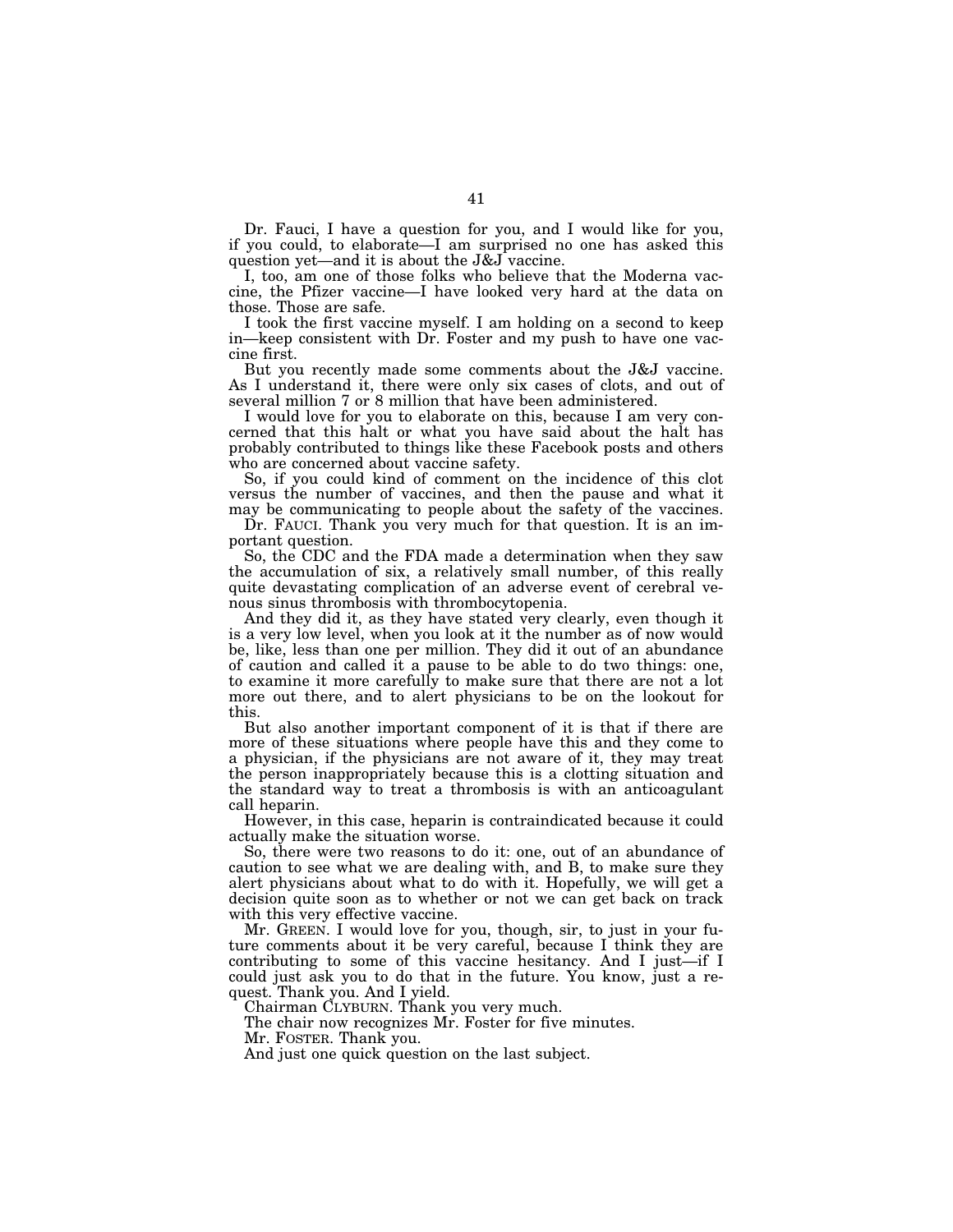In your epidemiological modeling, what is the difference in the projected total mortality by the time the—that the pandemic burns out because of the delay that is implied by a delay in the J&J vaccine?

And if you don't have a just off the—you know, offhand answer to that, if you could answer that for the record, it would be very, very informative. Because that is the tradeoff, as I perceive it, between the risk of those one in a million of, you know, people who would, you know, be at risk otherwise.

And now I will change back to our favorite subject here. I just want to thank you for your testimony about the long-term Federal investments in science that were so crucial to getting out from under this pandemic.

You know, I have been out of science and at this crazy business for about 12 years now, and I cannot count the number of times that we Democrats have had to compromise in negotiations or give up things that we care about to defend the scientific budgets against the cuts proposed and voted for by Republicans from Paul Ryan to Mick Mulvaney to Donald Trump.

Well, that is my rant, and there is no need for you to comment on this. But, now, what I would like to ask you about are next-generation vaccines. You know, these may be really important, both for boosters in the U.S. in the future and for the rest of the world to keep new variants from coming back at us from offshore.

And what I have been reading about all these great concepts for next-gen vaccines, you know, the self-amplifying mRNA vaccines, the nose spritz, which could be much better for vaccine hesitancy, oral vaccines, which will be, obviously, great for convenience and for vaccine hesitancy. And then all these neat things like the electrical apheresis devices for DNA vaccines and so on that don't have needles. Anyway, what are the promising technical approaches and the plausible timelines for these, both in the U.S. and abroad?

Dr. FAUCI. Well, there are a—thank you for that question. There are a couple of approaches to the evolution of variants. One of them is to actually boost against the wild type virus, and the reason we see that because the higher the titer of antibodies, we find that even when a variant comes along and diminishes the efficacy of the vaccine by two, three, or four fold, there is still enough cushion in the effectiveness of the vaccine that it spills over and protects against this new variant.

The other approach is one that we have already started in Phase 1 and 2A trials, and that is to make a boost that is specifically directed at the variant in question. The one that we are directing it at is the one that is the most problematic for us right now.

Theoretically, it is not dominant in the country. But, theoretically, it could be the most problem and that is the South African isolate, the 351. The ultimate end game, when you talk about the next generation, would be what we call a universal SARS-CoV–2 vaccine and, ultimately, a universal coronavirus vaccine.

And there are a number of ways of doing that. We have important and new platform technologies and we believe, for example, that we can apply the mRNA technology to get to that goal of getting a broad response against all possible variants.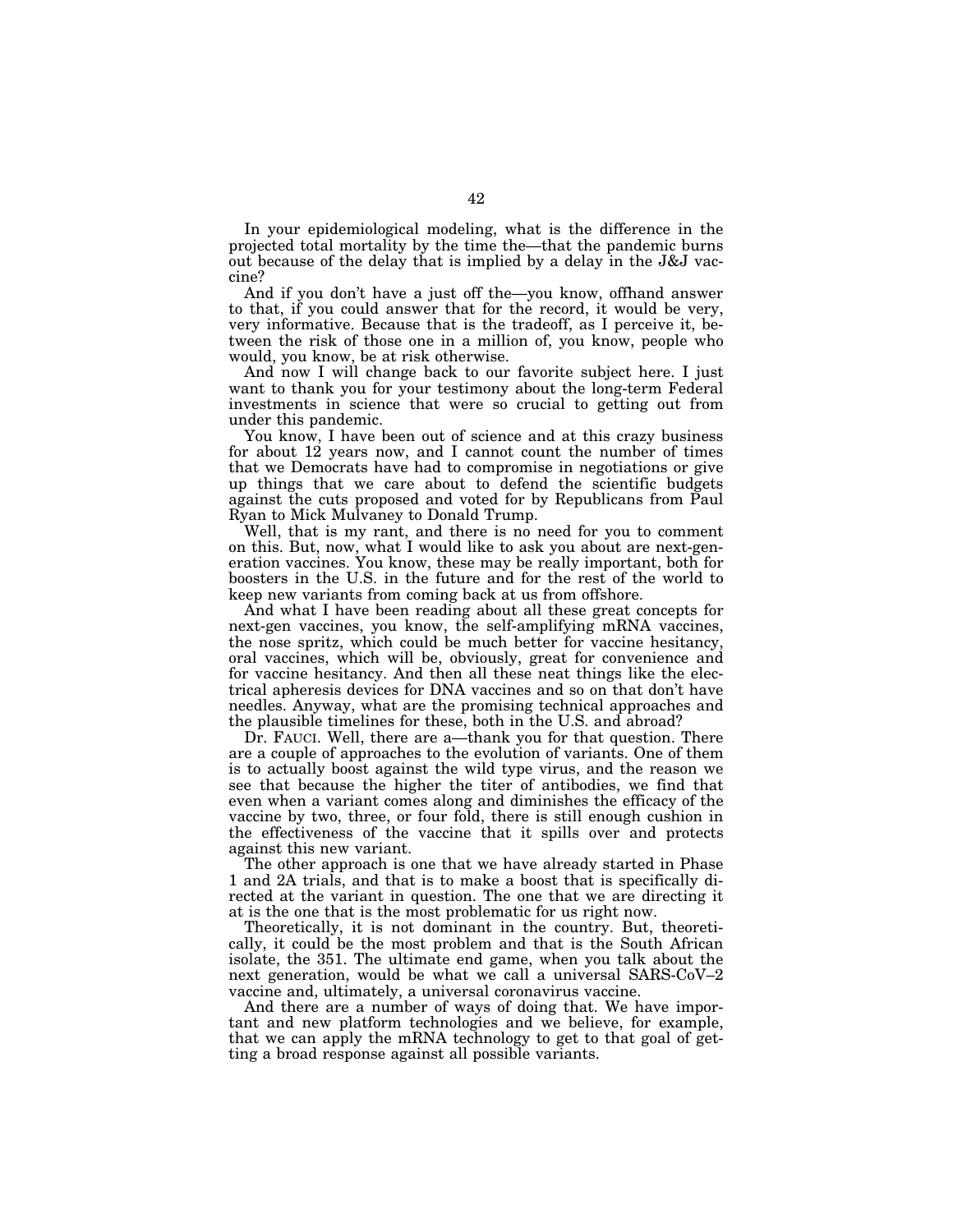These are activities that have already started with the funding that has been generously given to us by the Congress.

Mr. FOSTER. And are you also continuing to experiment either in the U.S. or abroad with different dosing regimens? For example, given the phenomenal effectiveness in children of the mRNA vaccines or at least one of the mRNA vaccines, are you considering looking at giving two half doses or maybe only one dose to children and see if that is effective?

Because, obviously, even if we choose not to do it in the U.S. it will have huge advantages to the rest of the world if you can demonstrate that that sort of approach actually works.

Dr. FAUCI. As part of the dose—as part of the age de-escalation, which means that, for example, we know now for the Pfizer that the 12-to 15-year-olds there was, essentially, 100 percent efficacy of that vaccine.

But when you do an age de-escalation and you go from 12 to 9 years old, 9 to 6, 6 to 2, and 6 months to 2 years, there will be a dose de-escalating also on that, and perhaps Dr. Kessler can comment further on that.

Dr. KESSLER. Getting the dose right in children is absolutely essential. And, in fact, one of the reasons why it takes longer in kids is because that—collecting that data is being undertaken right now and that is what we will have, I am confident.

Again, I don't want to get out ahead of it in front of FDA and the ACIP. But we will likely have a vaccine for adolescents from 12 to 16 over the next several months. But the younger age groups, in order to get that dose data, it will take longer.

Mr. FOSTER. Thank you, and I believe my time has expired, and I yield back.

Chairman CLYBURN. I thank the gentleman for yielding back.

The chair now recognizes Ms. Malliotakis for five minutes.

Ms. MALLIOTAKIS. Thank you, Mr. Chairman. as I mentioned, the CDC had recommended a  $$23$  billion cost to reopen. That was the estimation in December, and that COVID bill is \$64 billion, almost nearly triple the amount of money that was needed.

And then in this last package they put in another \$110 billion, which would be eight times the amount that the CDC estimated it would cost.

Now, my question for you is, because New York City School system is still basically closed.

Yes, there is some in-person instruction at elementary schools and some at the middle school level. But the reality is, is that the CDC is recommending five days a week in-person instruction.

What can you do to assist us to get that message to the local level? Because this is really having an impact, and as Dr. Fauci is from the community, from the city that I represent, so he understands maybe the impact that this is having.

But from a medical standpoint, I mean, we are talking about COVID. But then this is creating all sorts of other issues: nutrition, obesity, school athletics remains shut down. I can't get 12 kids in a hockey league to be able to play. Just nonsensical stuff that we are seeing.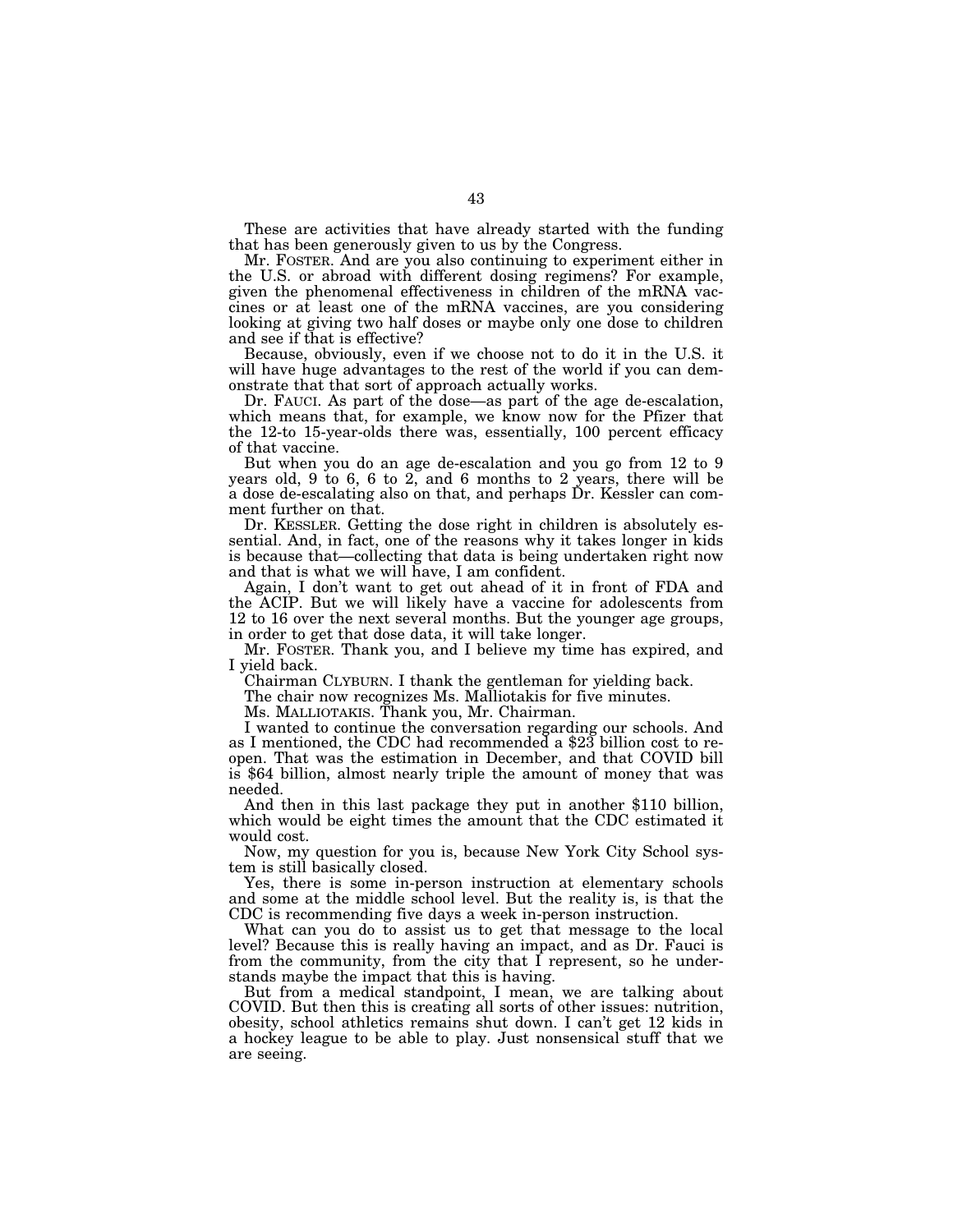And I understand it is a local decision and it is about local management. But what can you and the administration do to try to talk some sense into the leadership in New York City to get our schools open, get school athletics back on track? Children, you have seen across the country, sadly, committing suicide.

This is having a mental health—another public health crisis is being created as a result. Both parents are trying to go to work. You know, it is really hard, particularly on single mothers. The after school centers are closed.

I mean, what can we do as a Federal Government, as an administration, to try to—are you meeting with them? Are you communicating with them regularly?

Are you visiting with these chancellors on the local level to come up with a plan to meet this 100-day goal that the president sent that we are about to reach any day now?

Dr. WALENSKY. So, we have put forward this operational guidance. We have been collaborating with the Department of Ed. We have been talking to the teachers unions and we have been talking to individual states.

What I can say is that the guidance speaks to all the layered mitigation strategies that need to be in place in order for this to be safely done, and schools are working toward that in many of these places.

I do want to say that we have definitively said the schools should be the first place to open and the last place to close.

Many of the outbreaks associated with children are happening on the athletic field. They are happening in wrestling. They are happening in hockey. They are happening in basketball.

So, we have limited guidance—we have guidance that limits the school sports in the context of highest transmission.

Ms. MALLIOTAKIS. OK. Thank you very much. I would like to give Mr. Scalise 30 seconds and the remaining on my time to Mr. Jordan.

Mr. SCALISE. Thank you. I appreciate the gentlelady from New York.

Real quick, because there were some comments that were brought up regarding Tucker Carlson, some things that were said but other parts of the context that were left out.

So, I did just want to include on Mr. Carlson's show on Wednesday, he did say, quote, ''Wait a second. Who is doubting that vaccines work? For the record, we never for a minute doubted it.''

He goes on to say, ''So, when they said this stuff works we never questioned it.'' So, I think it is important to put that on the record as well because that was left out, I think a little bit unfairly.

Yield back.

Ms. MALLIOTAKIS. Mr. Jordan?

Mr. JORDAN. I thank the gentlelady for yielding.

That was—that was a subject I wanted to touch on. We just had a member—I wish he was still here. That is why I tried to ask him a question. Representative Krishnamoorthi actually lobbying for Tucker Carlson, a member of the press—actually lobbying for his statements to be censored.

A member of the government telling someone in the press, advocating for someone in the press to have their statements censored.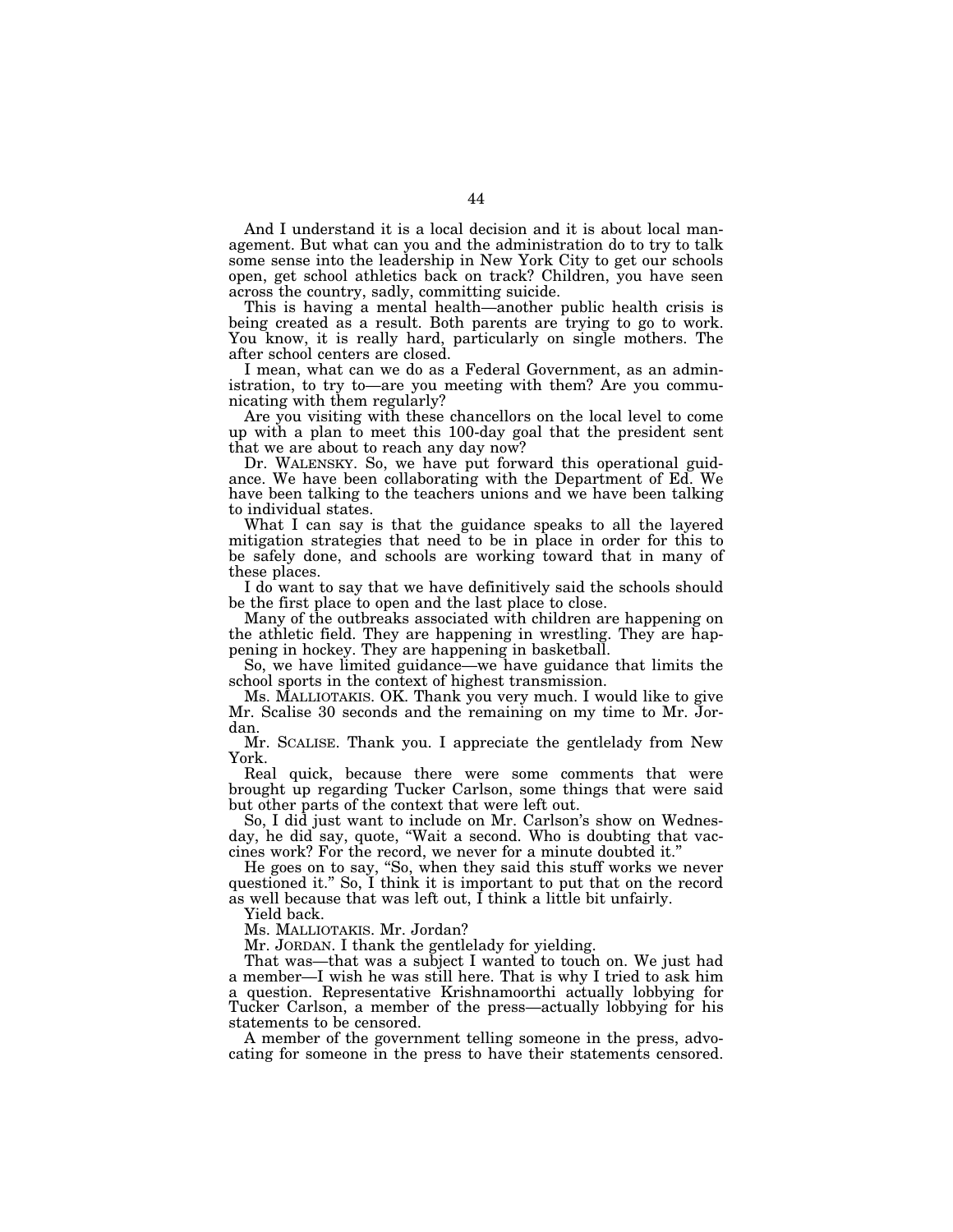And Dr. Fauci says I am ranting when I talk about the First Amendment.

For goodness sake, you got a Member of Congress in the government saying someone in the press should be denied their ability to speak that statement. They should be taken off of Facebook, taken down.

This is how scary it has gotten, and the longer it goes, Dr. Fauci—the longer it goes, the scarier it is going to be for the liberties that we, as American citizens, have. That has been my point the entire time.

But I wish the gentleman were still here. But I cannot believe what I heard where a Member of Congress is saying and asking you all a question, and you all won't give the right answer, which is, of course, his statement shouldn't come down.

It would have been easy to say, Dr. Fauci, if you actually cared about the First Amendment, of course, I disagree with his statement. I know you do. I don't know that I disagree with everything he said because he just was put in context—when you get the whole context.

But you disagreed with his statement. What you should have said he can say what he wants, shouldn't be taken down. I just respectfully disagree.

I yield back to the gentlelady from New York.

Chairman CLYBURN. The gentlelady's time-

Dr. FAUCI. Mr. Chairman, could I—just to clarify?

Congressman Jordan, I definitely think he has the right to say whatever he wants to say. Well, he was talking about things that I think are legal or not legal about taking things down.

Why don't we just make it so that you understand very clearly that I think that Tucker Carlson can say whatever he wants to say. It is freedom of speech.

Mr. JORDAN. Well, God bless you. I appreciate it.

Chairman CLYBURN. Well, you know, I would just say, Mr. Jordan, that there is something about this country that we pay entertainers very well. I don't care about how much money they make. But I want them to be recognized as entertainers.

Mr. JORDAN. Tucker Carlson is a member of the media. He is a member of the press.

Chairman CLYBURN. Tucker Carlson—Tucker Carlson, in my not so humble opinion, is an entertainer.

And with that, I will yield five minutes to Ms. Waters.

Ms. WATERS. Thank you so very much, Mr. Chairman.

Again, Dr. Fauci, I would like to thank you for your courage and your integrity, and I want to ask you about a couple of friends that I have that I think have been considered or is being considered long haulers.

Now, they tell me about some of their symptoms. I think one has not gotten the taste and the smell returned. The other one is having, I think, headaches and some other kinds of things.

What can they expect? Should they get booster shots? What can be done for the long haulers?

Dr. FAUCI. We are now—that is a great question, Congresswoman Waters. We are studying very intensively now what is a real and unfortunate syndrome, and that is a certain percentage of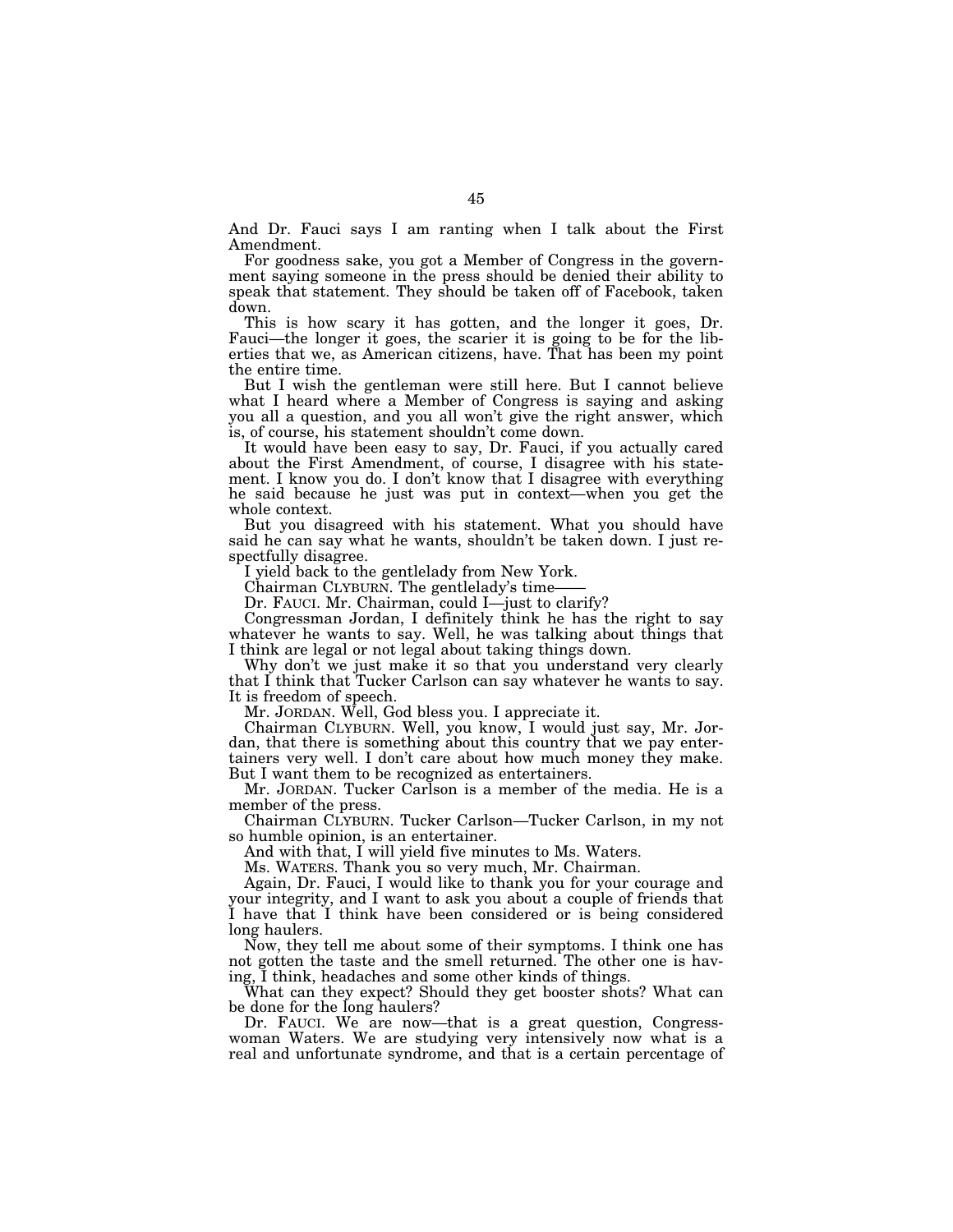people—and we are collecting large cohorts now to find out exactly what that percent is.

It ranges in some observational studies from 10 percent to 20 to 25 percent of people who have varying levels of involvement of COVID–19.

Some are in the hospital. Some are in the hospital seriously ill. Some are taken care of at home and are out of work or whatever for a month. But at the end of the day, when they clear the virus from the body, they have this peculiar persistence of a constellation of symptoms that are unexplainable, because the virus is gone and, yet, they have profound fatigue, muscle aches, sleep disorders, temperature dysregulation, fast heartbeat called tachycardia, and a thing called brain fog, which means they have difficulty focusing on anything, on a computer or on reading.

So, what we are trying to do is to find out, A, what is the percent of people, B, is there an underlying common cause of that, because up to now on superficial looking there is no specific laboratory test that is giving us any clues.

But it is a real phenomenon and we are taking it very seriously. As a matter of fact, we have invested \$1.15 billion in a multi-institution type of an approach with the NIH, the CDC, multiple institutes within the NIH. It is something we take very seriously.

Ms. WATERS. Well, let me just continue with that. We are talking about the various variants and we are also hearing some conversation about the possibility of booster shots that may be necessary.

Would there be a different booster shot for different variants? For example, you describe one coming out of South Africa. Someone alluded to one coming out of Brazil. We have heard about the U.K.

Do you think that if we have to have booster shots it may be different kinds of booster shots, depending on the variant that is the problem?

Dr. FAUCI. Yes. That is a great question and that is one of the things I tried to address in a partial answer to one of the questions.

There are a couple of ways of looking at variants. One is the boost against what we call the wild type, the underlying original one. If you get it high enough, it could spill over into protection to the variant.

The other is to specifically make a boost against the variant. The problem with that is that if you get more and more variants, that is almost like playing whack-a-mole. You hit this one, then you go to the other one, you go to the other one.

And that is the reason why what we are putting a lot of effort in is to try and get a more universal vaccine that would cover all different types of variants. That is the ultimate end game.

But until then, we are trying to isolate and find out what the most damaging or potentially dangerous variant is and to make a special boost against that, and that is what we are doing.

Ms. WATERS. That is—that is very good to hear, and I am going to be paying a lot of attention to that because I, without, you know, having any specific scientific knowledge, I just think that there may come a time when we have to have booster shots.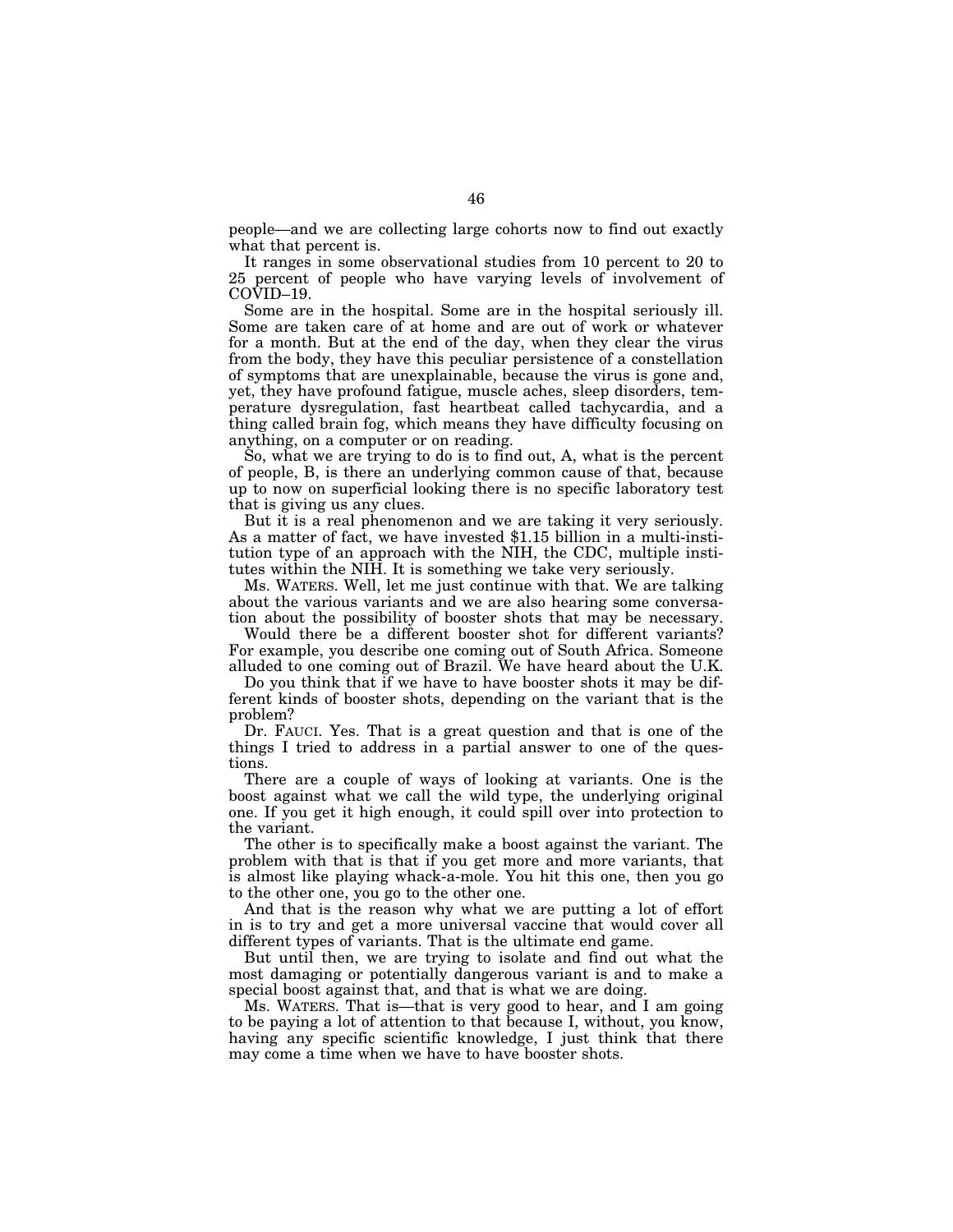Now, having said that, I want to talk just one—a bit about something right here at home. It is very simple. The Members of Congress are congregating in the elevators. They pile in the elevators.

And when I am on an elevator and it stops, I will only let two other people on because I won't live with more than three. And some say, well, I have had shot so I am wearing my mask.

What advice do you have for us to, basically, be more safe and to be fine examples of what to do to prevent the virus?

Dr. FAUCI. Yes. There are a couple of things to be done. I think we should encourage all Members of Congress to get vaccinated because I think that would be really good for their own personal protection as well as for the community of the Congress.

The other thing is that what we do in our Federal—some of our Federal buildings—I know we do it at the NIH—when you have the elevator, they have these things here that are in the corner and they say no more than four if the elevator is a certain size, and no more than two if it is a much smaller size.

But it actually works and people abide by that and they respect that, and I think that is a good thing if we can get that done.

Ms. WATERS. Thank you for your advice. Again, I appreciate you so very much. Thank you and I yield back.

Chairman CLYBURN. I thank the gentlelady for yielding back.

The chair now recognizes Ms. Miller-Meeks for five minutes.

Ms. MILLER-MEEKS. Thank you, Mr. Chair.

Dr. Walensky, since this pandemic started, as a physician and former director of the Iowa Department of Public Health, I have referred to this as life versus life. Not life versus the economy, not life versus liberty, but life versus life.

At that time, I said that we would see with hospitals closed, with businesses closed, childcare closed, that we would see the increased deaths from cancer treatments not being given, also cancer not being detected, from drug overdose, suicide, depression, mental health.

And now we have, certainly, that data. We have—the San Francisco Chronicle published earlier this year that the rate of drug overdose deaths, even with Narcan being rapidly dispensed and in the public, was over 30 percent higher than it had been the year before.

We also know the same statistics out of Japan. We also know from Las Vegas that, having closed their schools, what forced the Las Vegas school district to open their schools was the publication that—in the *New York Times* that from March 16 to June 30 of 2020 there were six suicides in young children, and between July 1 and December 31 there were additional 12—18 suicides, the youngest of which was nine years old, which is tragic.

So, my question for you is do you know how many excess deaths, not COVID but excess non-COVID-related deaths have been incurred during this past year?

Dr. WALENSKY. I know there was an MMWR report out today actually that describes from January 2020 to February 2021 excess deaths of about 500,000, about 75 percent of which are attributable to COVID.

Ms. MILLER-MEEKS. Thank you. So, excess deaths of 500,000, which is somewhat similar to what we have. So, thank you for that.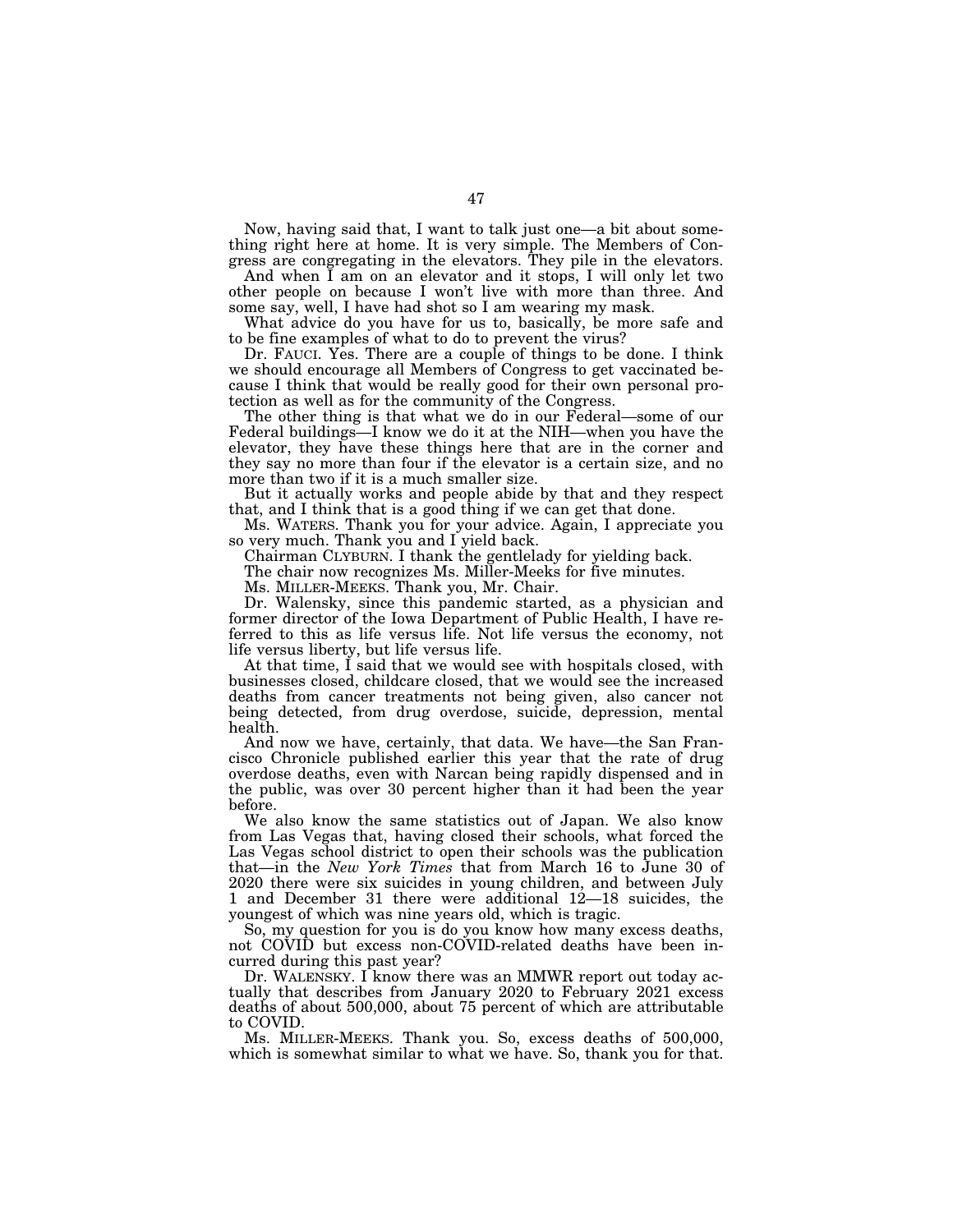Dr. WALENSKY. Seventy-five of which are attributable to COVID so that is the same-

Ms. MILLER-MEEKS. So, non-COVID-related excess deaths was what I was asking. But I will go to my next question but thank you for that.

I was at the border earlier this week in the Rio Grande Valley sector—and thank you, Representative Waters, for bringing up congregating in the elevators and crowding, because when I was there at the Donna Processing Facility, that facility was at 420 percent capacity. They had brought it down from 5,000 per day to 3,500 per day. This facility was not built for that.

While I was there, as a woman and a mother I was concerned about young women being smuggled into the country, brought across without any parental support or parental guidance, and asked them about pregnancy, rape, sexual assault, and they informed me that the week before they had an 11-year-old girl recently pregnant and a girl between 11 and 15, who, the day she arrived at that facility, gave birth to twins.

So, does pregnancy put individuals or these young people—they are not being tested for COVID. We already know that. But does it put them at a higher risk for severe illness from COVID–19?

Dr. WALENSKY. Epidemiologic studies say that outcomes of COVID in pregnant women are increased ICU risk and on other things.

Ms. MILLER-MEEKS. OK. And does the overcapacity in the shelter put them at higher risk for COVID–19?

Dr. WALENSKY. Crowding is a risk for COVID–19, yes.

Ms. MILLER-MEEKS. So, I have been working on vaccine hesitancy throughout. As soon as the vaccine—and I thank the previous administration and President Trump for getting the vaccine to this point in time—but it is really the Nation's vaccine, not a particular president's vaccine. And working on that, and even this weekend on Saturday was able to vaccinate 20 young individuals who were attending a meeting.

And so, we have talked about vaccine hesitancy and the need to get across that. But I am wondering if—and, Mr. Chair, I would like to introduce this article into the record, if I may, from September 2020 when Dana Bash asked Vice President Harris if she would get the vaccine, and quote, "I would say that I would not trust Donald Trump and it would have to be a credible source of information that talks about the efficacy and the reliability of whatever he is talking about. I will not take his word for it."

Is this the kind of information you think that also contributes to vaccine hesitancy?

Dr. WALENSKY. I think we all have a role to get vaccinated, and I would encourage everybody to get vaccinated with the FDA-authorized vaccines.

Ms. MILLER-MEEKS. So, I fully respect her freedom of speech, as Dr. Fauci respects Tucker Carlson's. But I think, yes, it is incumbent upon all of us to be transparent, to be ethical, to give information, and this also applies to the—how we handle the J&J vaccine as well to the pause.

Thank you so much and, again, I appreciate all of you being here and your testimony today.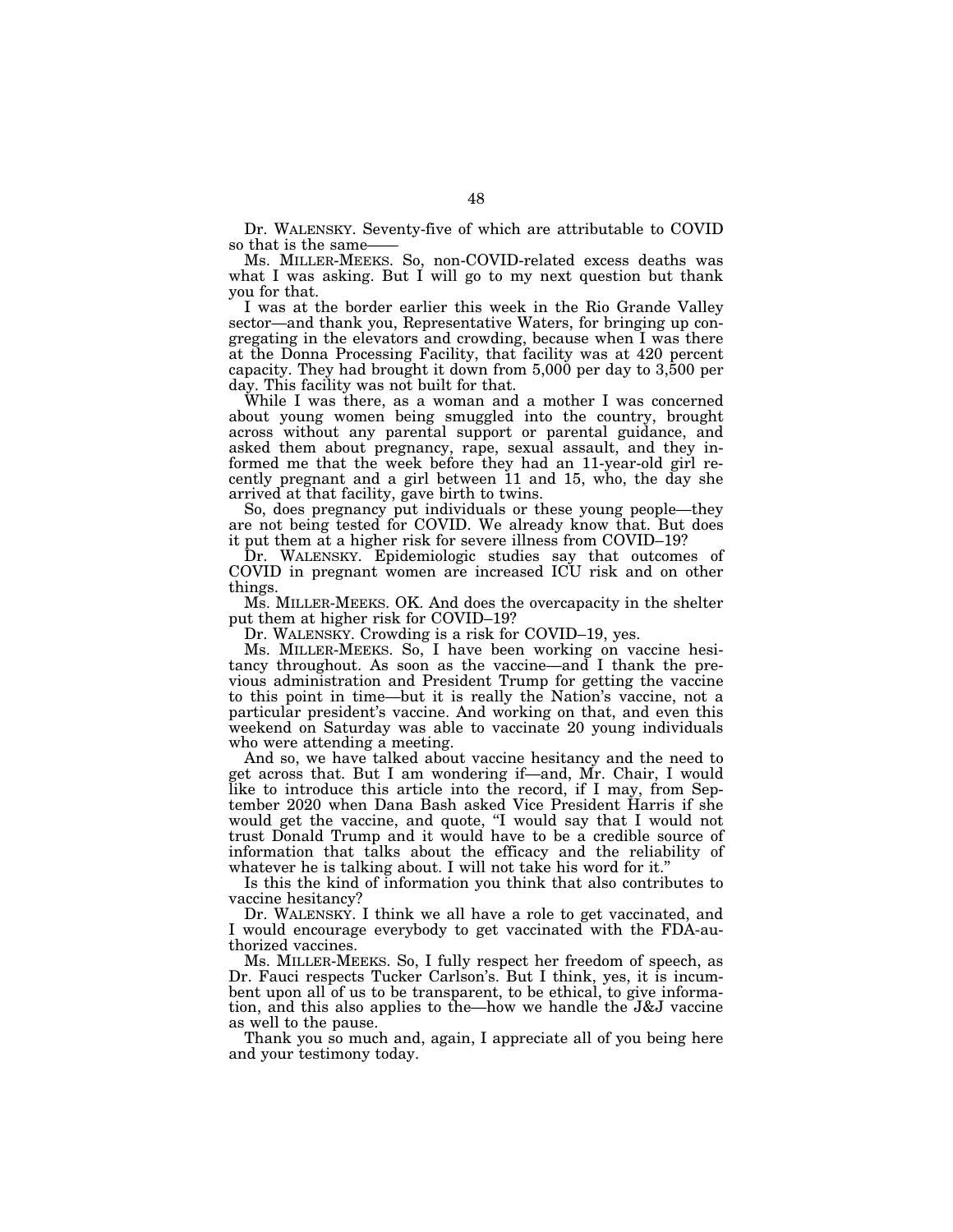Chairman CLYBURN. Thank you.

The chair now recognizes himself for five minutes to close the second round of questioning.

I wish to say that I remember the statement made by Vice President Harris. I also seem to remember that she had a very public vaccination, very public. She and the president as well.

I am old enough to remember the Tuskegee experiment, and I know what hesitancy that has caused. I am also remembering the polio vaccines, one being a shot, which we owe to the genius of Dr. Jonas Salk, the other being a little drop of serum on a lump of sugar, all to the genius of Albert Sabin.

I need not tell you which one of those was preferred, and so I will not have to explain to you which community got what vaccine. And that is why the vice president was so public with her vaccination and that is why I was very public with mine and received my second one on January 7.

As you can imagine, I mean, the day after January 6, my mind was on a lot more than the vaccination. But I thought it serious enough to have that vaccination done on that day in the same place that had been ransacked the day before.

And I think it is important, in my opinion, that we recognize mask mandates and closures, and though it seems as if a few of my colleagues here believe that mask mandates and closures haven't helped save lives. That is what they have said here.

I want to know, Dr. Fauci, would you agree with that?

Dr. FAUCI. I believe that mask mandates have helped.

Chairman CLYBURN. How about you, Dr. Walensky?

Dr. WALENSKY. I agree with Dr. Fauci.

Chairman CLYBURN. Dr. Kessler?

Dr. KESSLER. Absolutely, Mr. Chairman.

Chairman CLYBURN. Well, I want to thank the experts here, and I would hope that the public looking in or listening in on this hearing today will take to heart the fact that the scientists, the people who have spent their lives in this field saving lives, will take heed, and as they listen to the words, for those who haven't spent a day studying these issues or practicing them, those who spend their time practicing the words of persuasion rather than in hearing the scientific research that got rid of polio and so many other diseases.

You know, I have taken my single shot, and for what I know about these kinds of diseases, when the scientists tell me that the research says they will be helpful to my comfort and well being, I am going to take it and I urge all of my constituents and all others who may have any confidence in my opinion to please follow the scientists and get vaccinated.

With that, I yield back and I will call and end to the second round of questions.

And I will now yield to my ranking member for any closing comments he would like to make.

Mr. SCALISE. I want to thank Chairman Clyburn for having us here and really appreciate our witnesses for coming.

I know for Dr. Fauci, you have been back a few times. When you look at some of the conversations we have had, I know when I listen to constituents of mine they want to follow the science and get back to their lives as best as they can.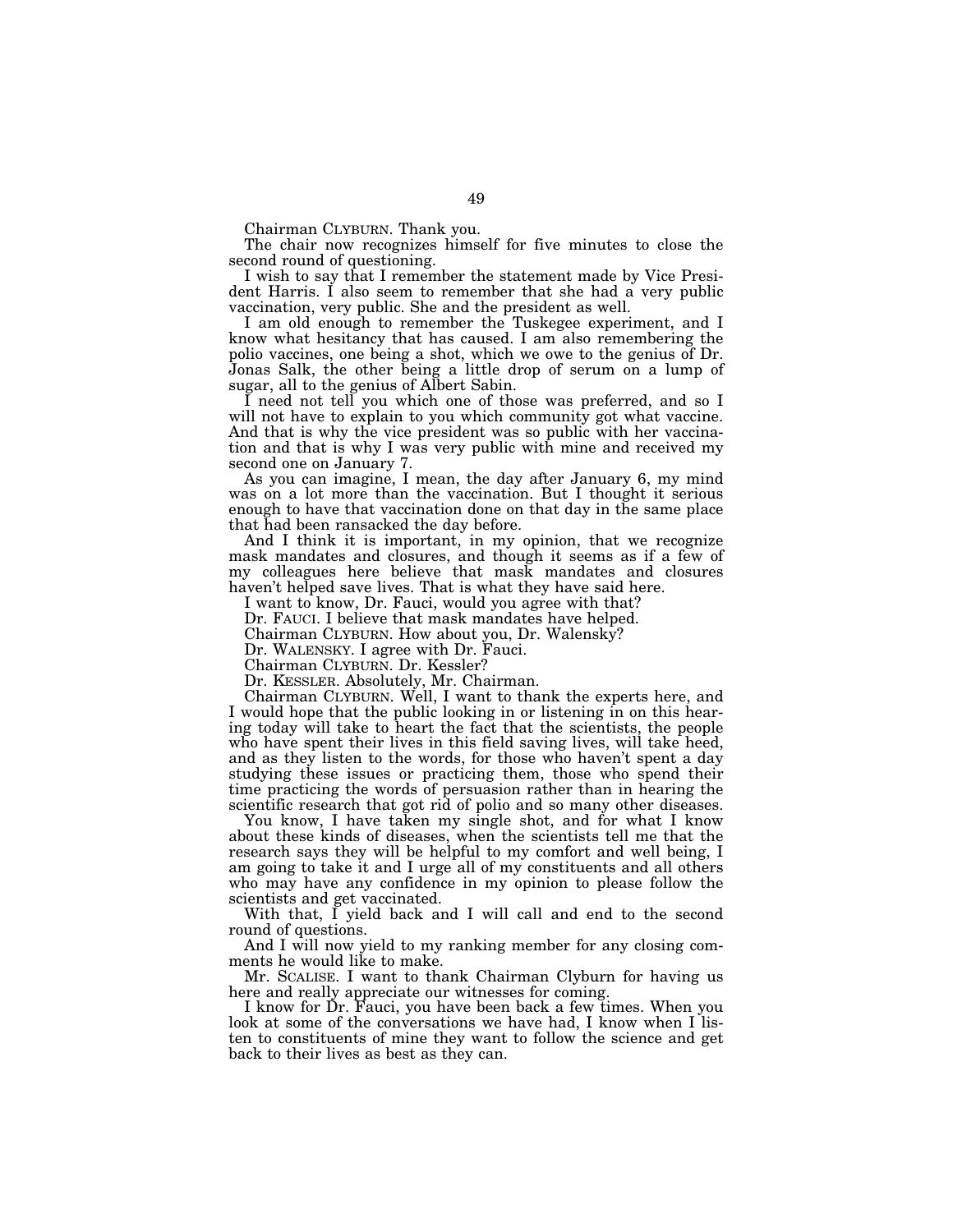And we are over a year into this now. We see some states who have opened more broadly using science and some states that have stayed shut down, in many cases going against the science.

And again, you can look at the chart. The states that are the most closed down right now have some of the highest incidence of COVID transmission. And you look at number 50. Out of 50, Texas is probably one of the most open states.

So, the science shows and the data shows that you can safely reopen. Some are just choosing not to, and that is really where we get to the concern.

When you look at some states that are practicing more political science while ignoring medical science, that is what angers so many of us. You look at school reopening, and I appreciate Dr. Fauci and Dr. Walensky both said if you follow the CDC guidance, which says socially distance and wear a mask, every school should be open today. And yet, about half of our schools in America are not educating kids in the classroom.

And the science is real clear on this. Long-term damage is being done to those kids. Some are committing suicide. Some are turning to drugs. Some have lost a generational ability to have the same opportunity as anyone else.

This is a national disgrace. Ten years from now people are going to look back and go, how did America let that happen to a generation of kids where for over a year they did not learn the same way as everybody else in America learn.

When you watch a teachers union head send his kids to private school while telling the teachers in the public school system that they shouldn't teach kids in the classroom.

You want to talk about racial disparity in this country? This is a national disgrace that is occurring before our very eyes, and instead of waiting 10 years and looking back on how did we lose a generation of millions of young kids, let us do something about it now.

Every one of us should be able to stand up, Mr. Chairman, Republican and Democrat. Whatever you think of unions, whatever you think of school choice, if your school system doesn't want to educate your kids in the classroom and the science says do it, absolutely do it—if you want to take their money and not educate their kids, shouldn't you be able to take that money somewhere else where they are willing to educate your kid? Because your kid is going to lose his opportunity at life if this goes on.

So, much damage has already been done. We have got to undo the damage, and the science—the medical science—backs it up. The American Academy of Pediatrics, CDC. You don't need to look far.

You don't need to reinvent the wheel, because it is out there, what you can do to open schools today. You don't need billions more dollars. We have spent billions of dollars to reopen schools.

The bill that was passed, the \$1.9 trillion massive spending bill, over 90 percent of which had nothing to do with COVID medicine, the money going to schools wasn't even dedicated to opening schools.

And so, people would beg the question, what is the money for then because I want my kid back in school. It is denying that kid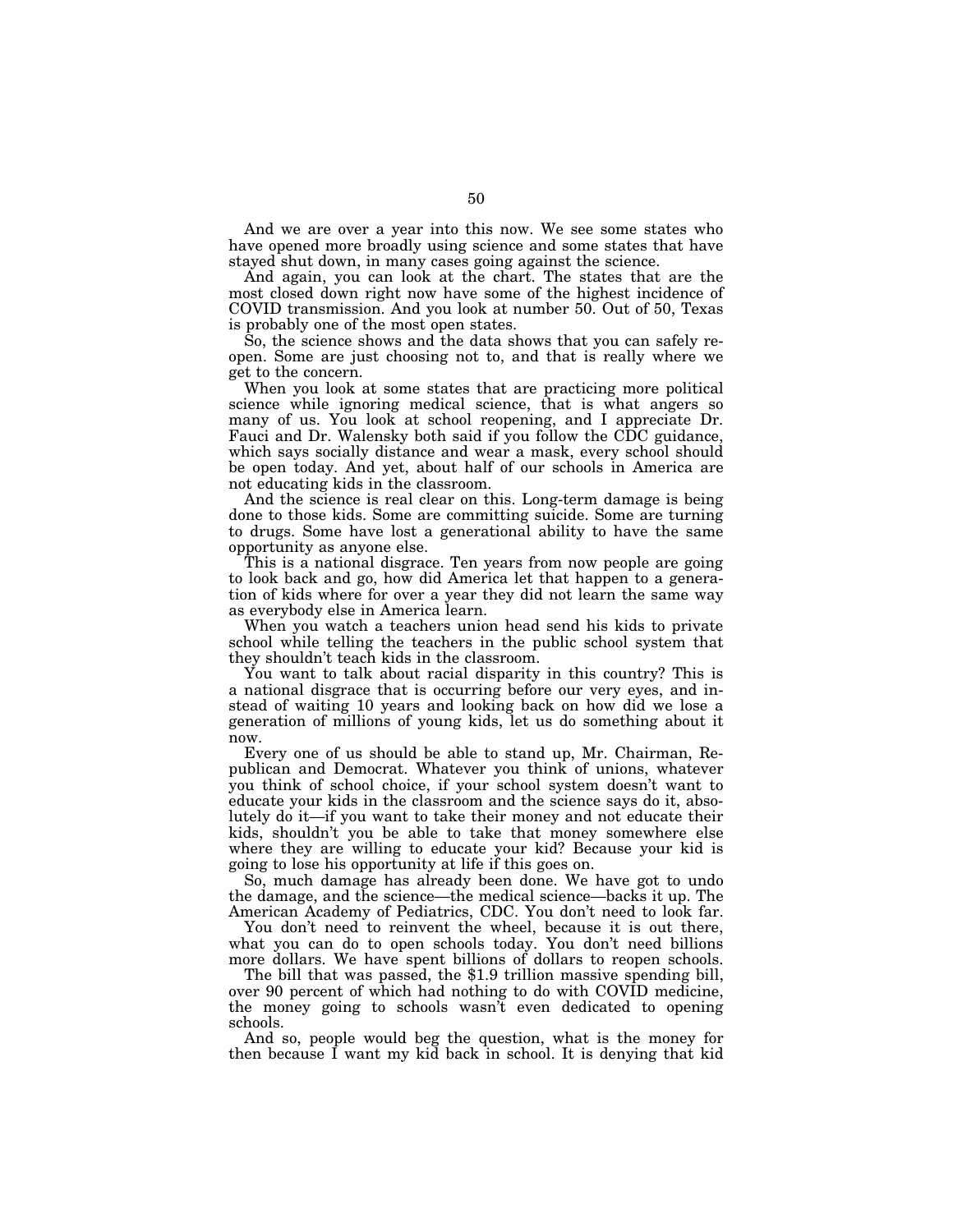opportunity. They are committing suicide. We ought to be concerned about those numbers.

Then let us turn to the border and, again, I appreciate the testimony from our witnesses, because when confronted with the pictures that the Biden administration will not let the press see, the Biden administration is keeping the press out of this facility in Donna.

It is a national disgrace what is going on in there. But, more importantly, as both Dr. Fauci and Dr. Walensky attested, it is a violation of CDC guidelines.

When you got a facility designed for 250 people with over 4,000 crammed in it, kids on top of kids, that is a violation of every CDC protocol out there. And this isn't some private sector entity, because your business would be shut down in America if you were doing this. But because the Biden administration is running it and keeping the press out, it remains open today.

Last Friday, that was what I saw. Major violations of CDC's own policy. When they say in the guidance regarding Mexico, very high level of COVID–19 in Mexico.

So, if you are an American taxpayer, CDC, and I know Dr. Walensky will back this up, CDC says before you travel back to the United States, all air passengers coming to the United States, including U.S. citizens and fully vaccinated people, are required to have a negative COVID–19 test.

And yet, if you come across the border illegally, many of these young kids are given a free airplane ticket with no COVID test.

Border Patrol agents telling at least 10 percent have COVID in this facility crammed on top of each other, which, as we all know, based on science, way more than 10 percent are going to walk out onto an airplane with COVID and transmit it to the rest of the country.

This is insanity. It has to stop. President Biden, go to the border and see this for yourself, and then pull out your pen and reverse the executive orders that you created that have created this national disgrace.

Let us solve this based on medical science.

I thank, again, our witnesses.

Thank you, Mr. Chairman. I yield back.

Chairman CLYBURN. I thank the gentleman for yielding back.

Before we close, I would like to enter into the record a letter that the committee has received from Henderson Incorporated, and I think we have made that letter available. I would like unanimous consent to enter it into the record, with respect to the role of physicians and dentists in the vaccine rollout.

I ask unanimous consent, Mr. Ranking Member, that it be entered into the record.

Chairman CLYBURN. As a former public school teacher whose— I have a daughter who followed me into that arena and recently retired as a public school teacher, a second daughter serving on the board of our public school district commission, Board of Commissioners, today's hearing reassures me that under the leadership of this administration we are on the right track toward overcoming the coronavirus pandemic.